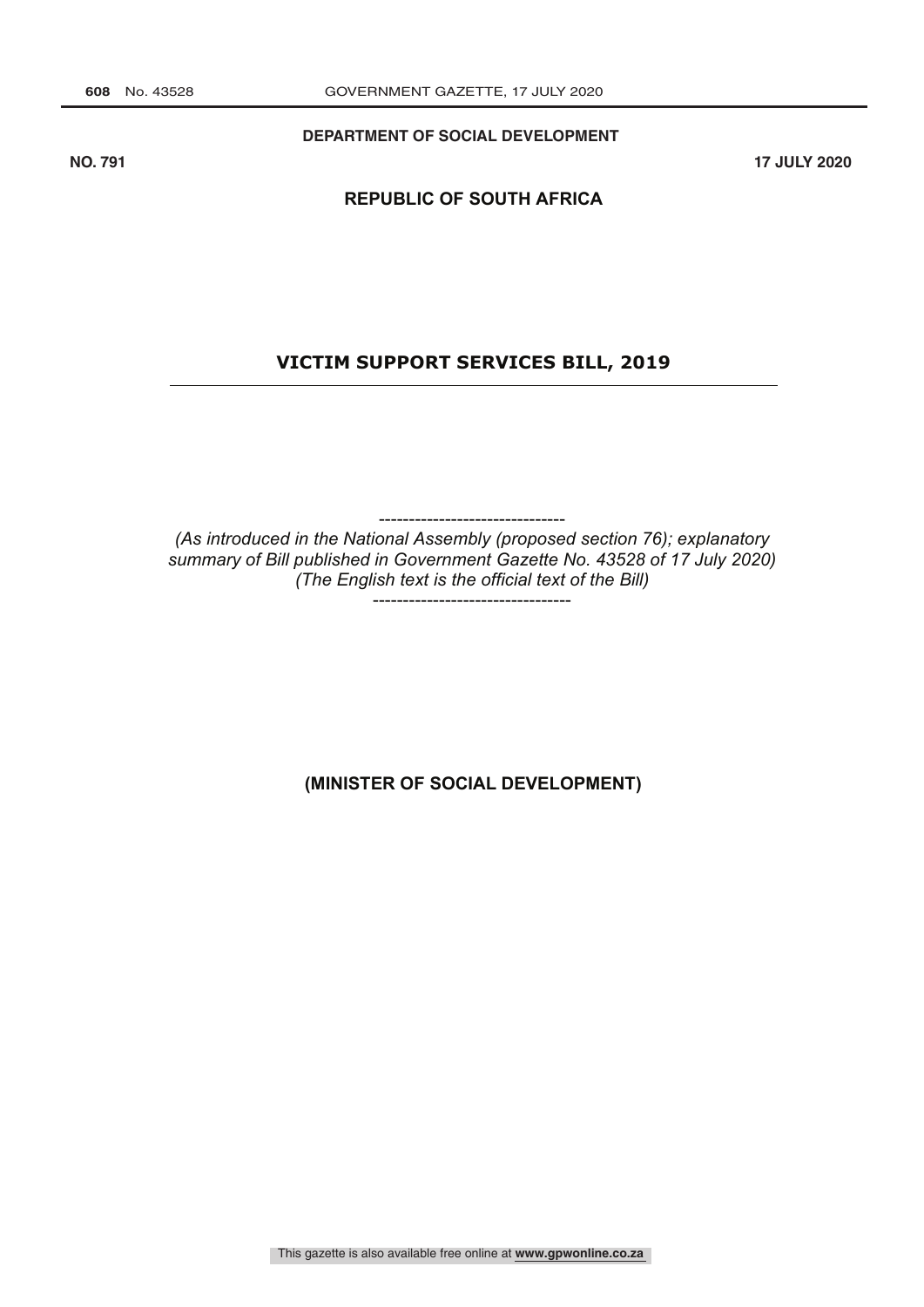#### **BILL**

**To provide a statutory framework for the promotion and upholding of the rights of victims of violent crime; to prevent secondary victimisation of people by providing protection, response, care and support and re-integration programmes; to provide a framework for integrated and multi-disciplinary co-ordination of victim empowerment and support; to provide for designation and registration of victim empowerment and support services centres and service providers; to provide for the development and implementation of victim empowerment services norms and minimum standards; to provide for the specific roles and responsibilities of relevant departments and other stakeholders; and to provide for matters connected therewith.**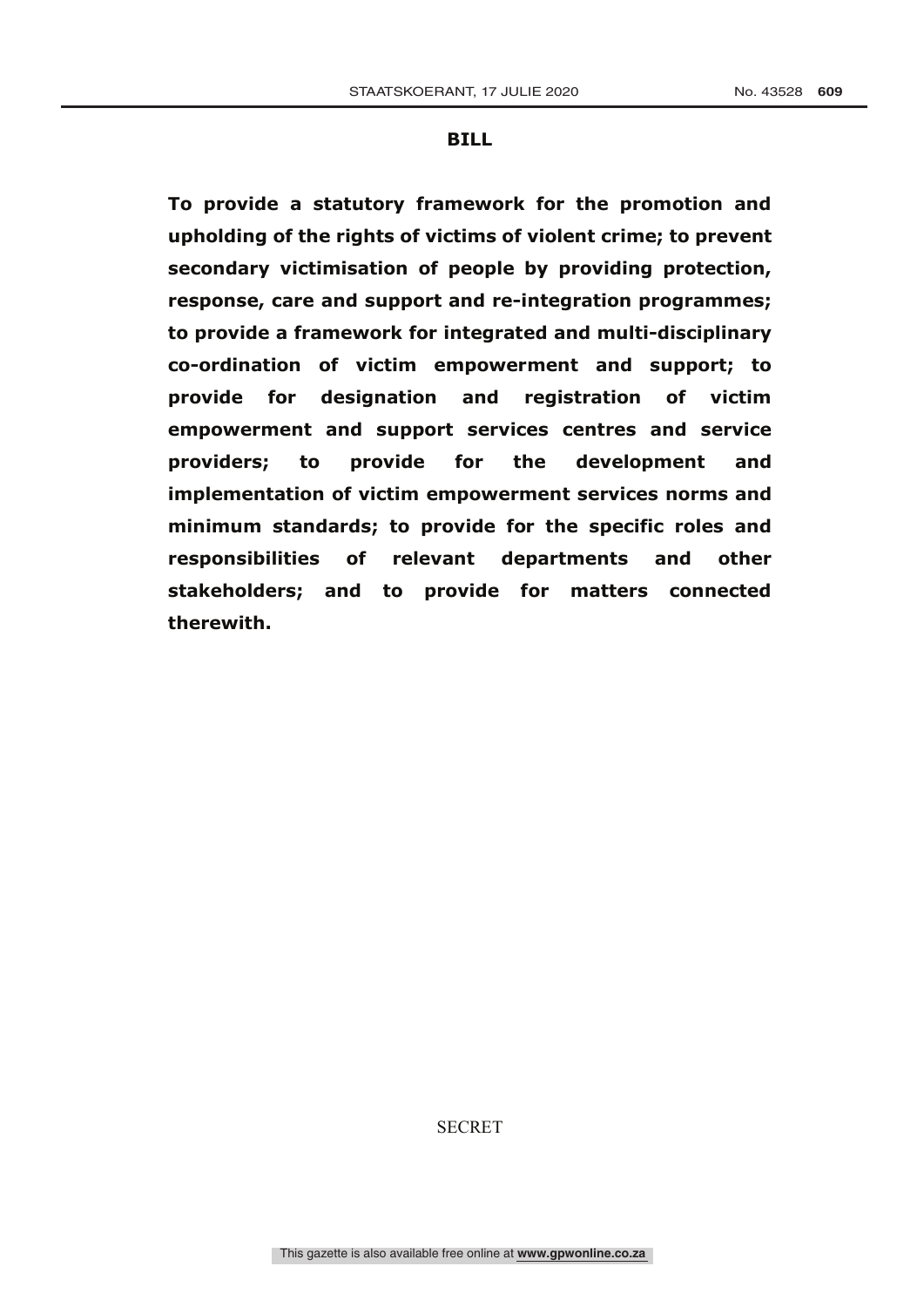### **PREAMBLE**

**WHEREAS** the Bill of Rights in the Constitution of the Republic of South Africa, 1996 provides that, everyone has the right, amongst others, to human dignity and equality before the law;

WHEREAS the Republic of South Africa has, since 1994, become an integral and accepted member of the community of nations and is committed to ensuring justice to victims of crime throughout the criminal justice processes;

**WHEREAS** basic principles which should be applicable to victims of crime have been set out by the United Nations in the Declaration of Basic Principles of Justice for Victims of Crime and Abuse of Power;

**WHEREAS** the Republic of South Africa recognises the rights of victims by ensuring the provision of effective, integrated and multidisciplinary support services to victims of crime and violence in South Africa;

**AND WHEREAS** it is necessary to mitigate secondary victimisation of victims of violent crime;

**BE IT THEREFORE ENACTED** by the Parliament of the Republic of South Africa as follows-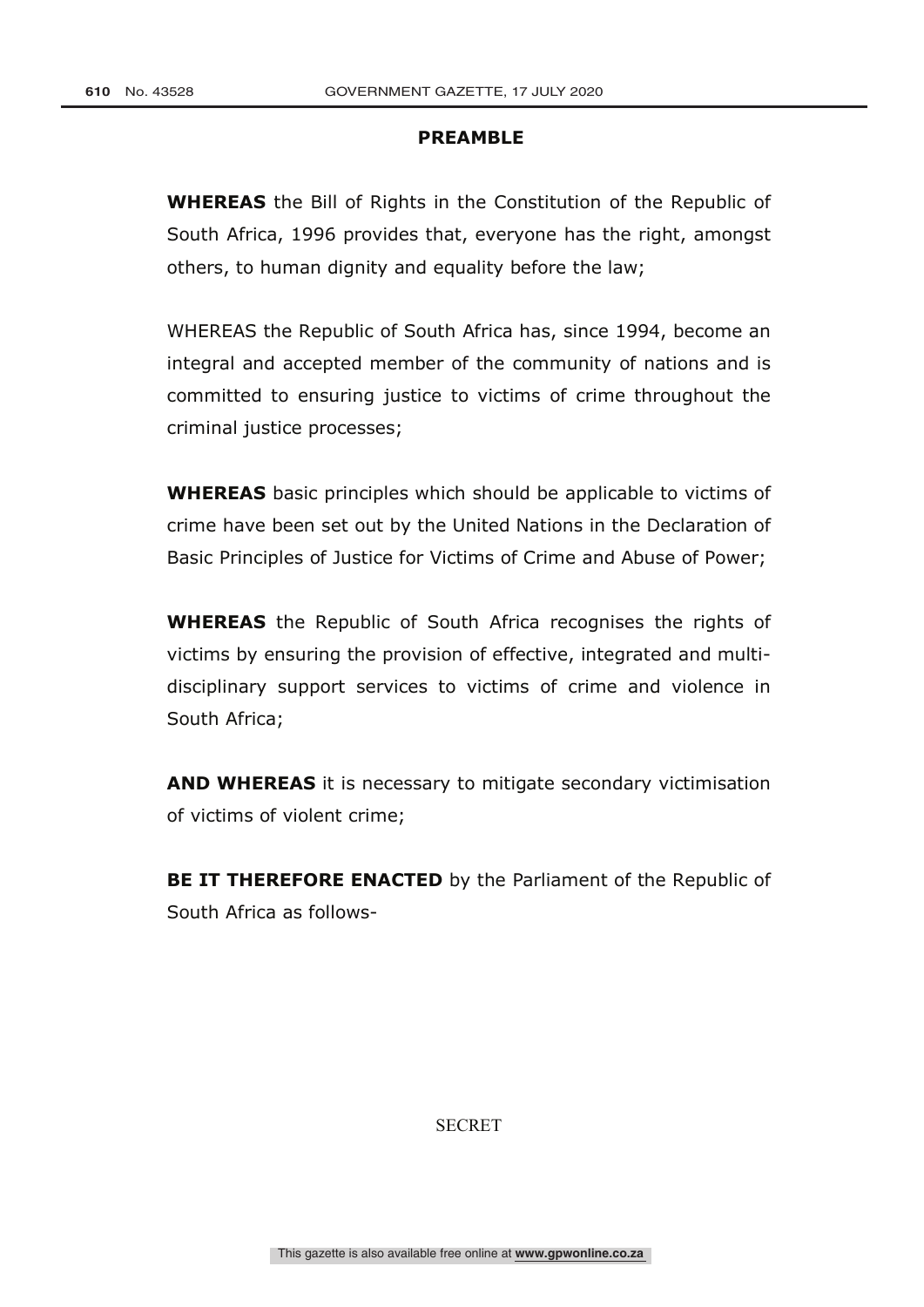# **TABLE OF CONTENTS**

# **CHAPTER 1**

# **INTERPRETATION, OBJECTS AND APPLICATION OF THE ACT**

- 1. Definition and interpretation
- 2. Objects of Act
- 3. Application of Act
- 4. Limitation of Act

# **CHAPTER 2**

# **RIGHTS OF AND SERVICES TO VICTIM**

- 5. Rights of victim
- 6. Screening and assessment of victim
- 7. Secondary victimisation
- 8. Services rendered to victim

# **CHAPTER 3**

# **ROLES AND RESPONSIBILITIES OF SERVICE PROVIDERS AND RELEVANT DEPARTMENTS**

- 9. Implementation of Act
- 10. Minister responsible for social development
- 11. Minister responsible for health services
- 12. Minister responsible for Police
- 13. Civilian Secretariat for Police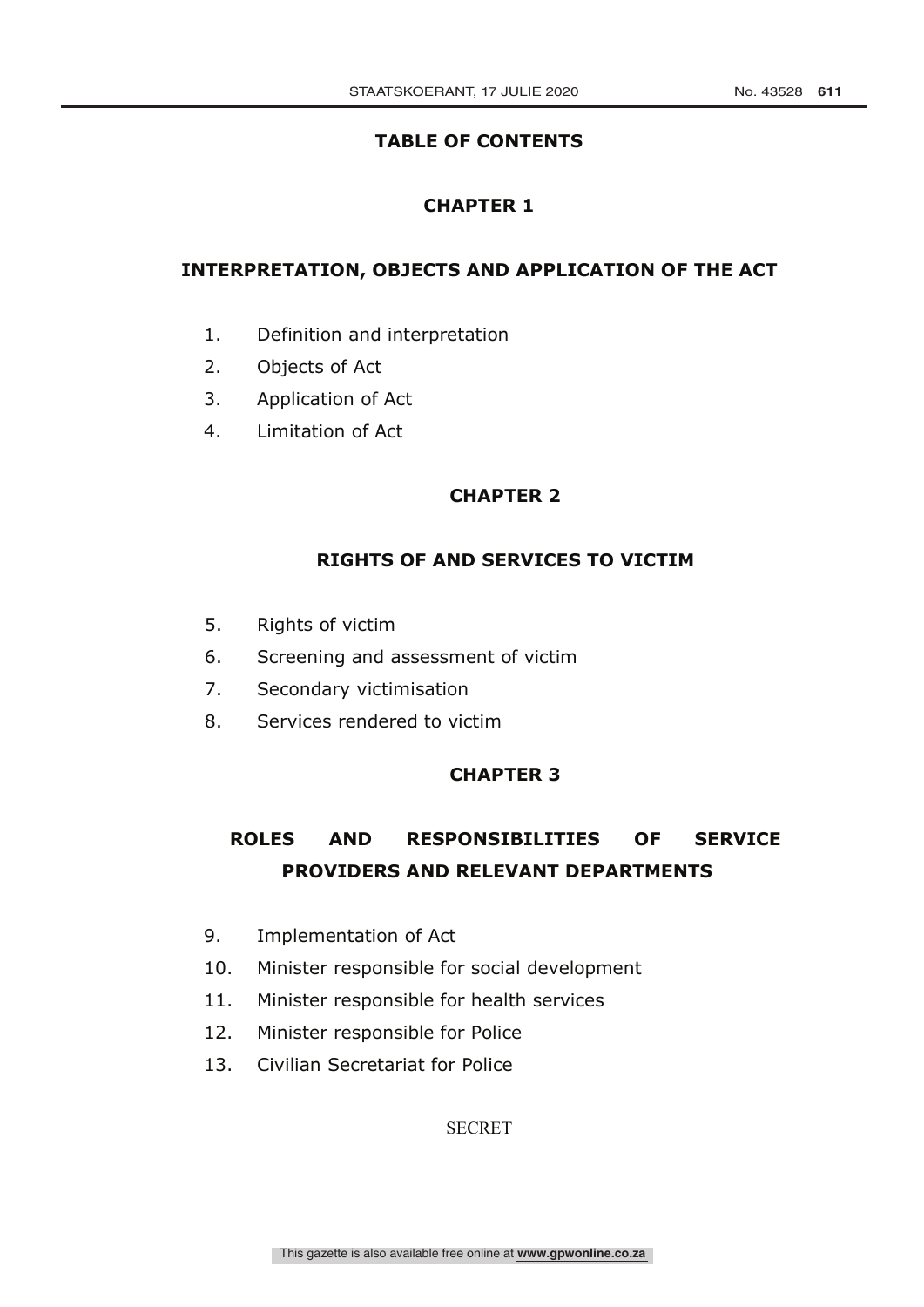- 14. Department responsible for justice
- 15. Department responsible for correctional services
- 16. Departments responsible for basic and higher education
- 17. Department responsible for women
- 18. National Prosecuting Authority
- 19. Legal Aid South Africa

### **CHAPTER 4**

# **REGISTRATION OF VICTIM SUPPORT FACILITIES**

- 20. Procedure for registration of victim support facility
- 21. Requirements for registration of facility
- 22. Provincial register for registered service providers
- 23. National register of registered service providers
- 24. Vetting of staff members of service provider
- 25. Suspension of registration
- 26. Voluntary deregistration and winding up or dissolution of a service provider
- 27. National norms and standards for facilities
- 28. Registration and cancelation of registration of facility
- 29. Notice of enforcement
- 30. Monitoring of registered facilities
- 31. Death or injury in facility
- 32. Management structure of facility
- 33. Record and strategy of facility

### **CHAPTER 5**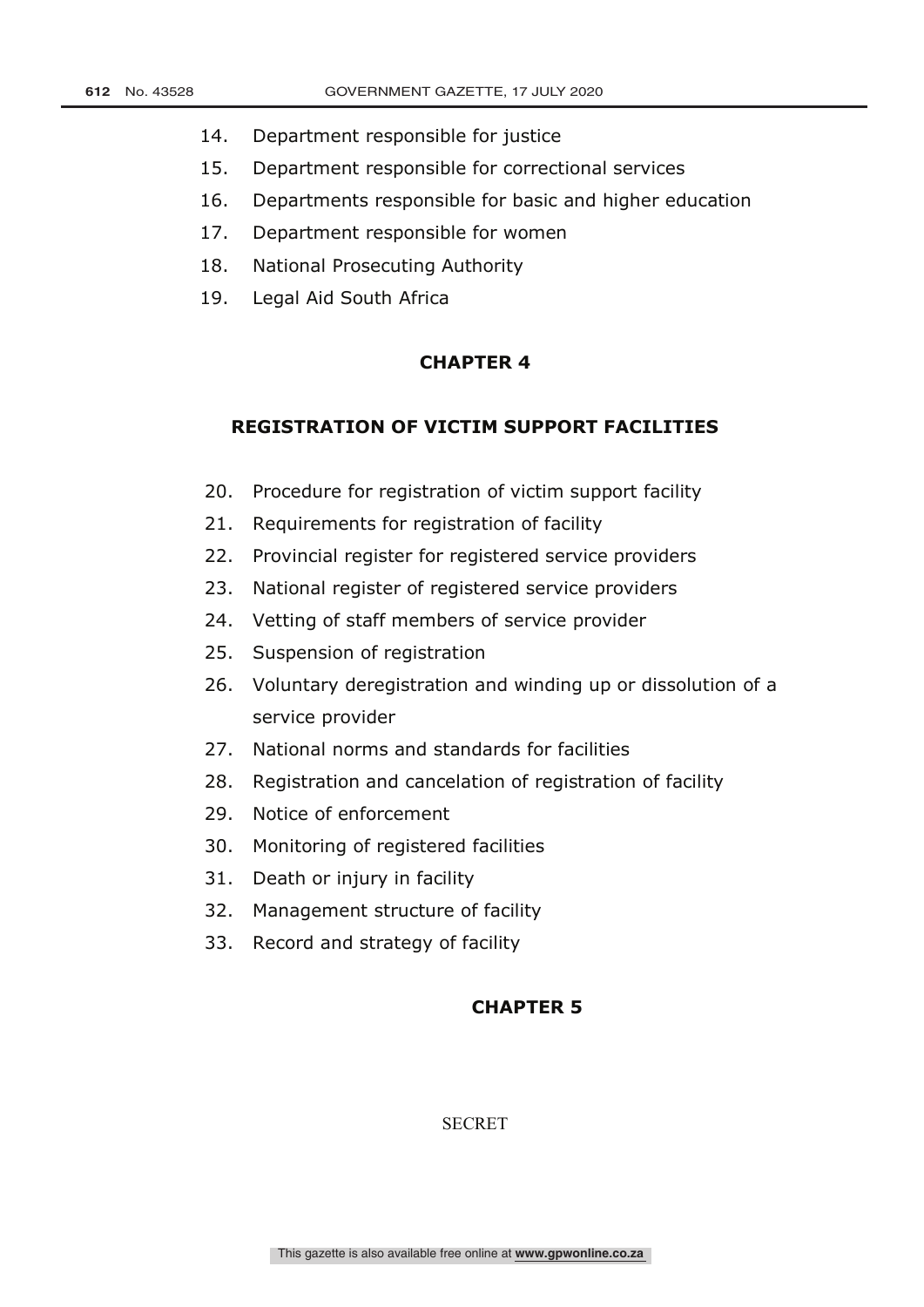# **SERVICE FACILITIES FOR VICTIMS**

- 34. Department of social development facilities
- 35. Department of health facilities
- 36. National Prosecuting Authority Facilities
- 37. South African Police Service facilities
- 38. Provision of funding of facility
- 39. Provision and accreditation of victims' support programmes and service providers

# **CHAPTER 6**

# **GENERAL PROVISIONS**

- 40. Regulations
- 41. Delegation of power
- 42. Transitional arrangement
- 43. Short title and commencement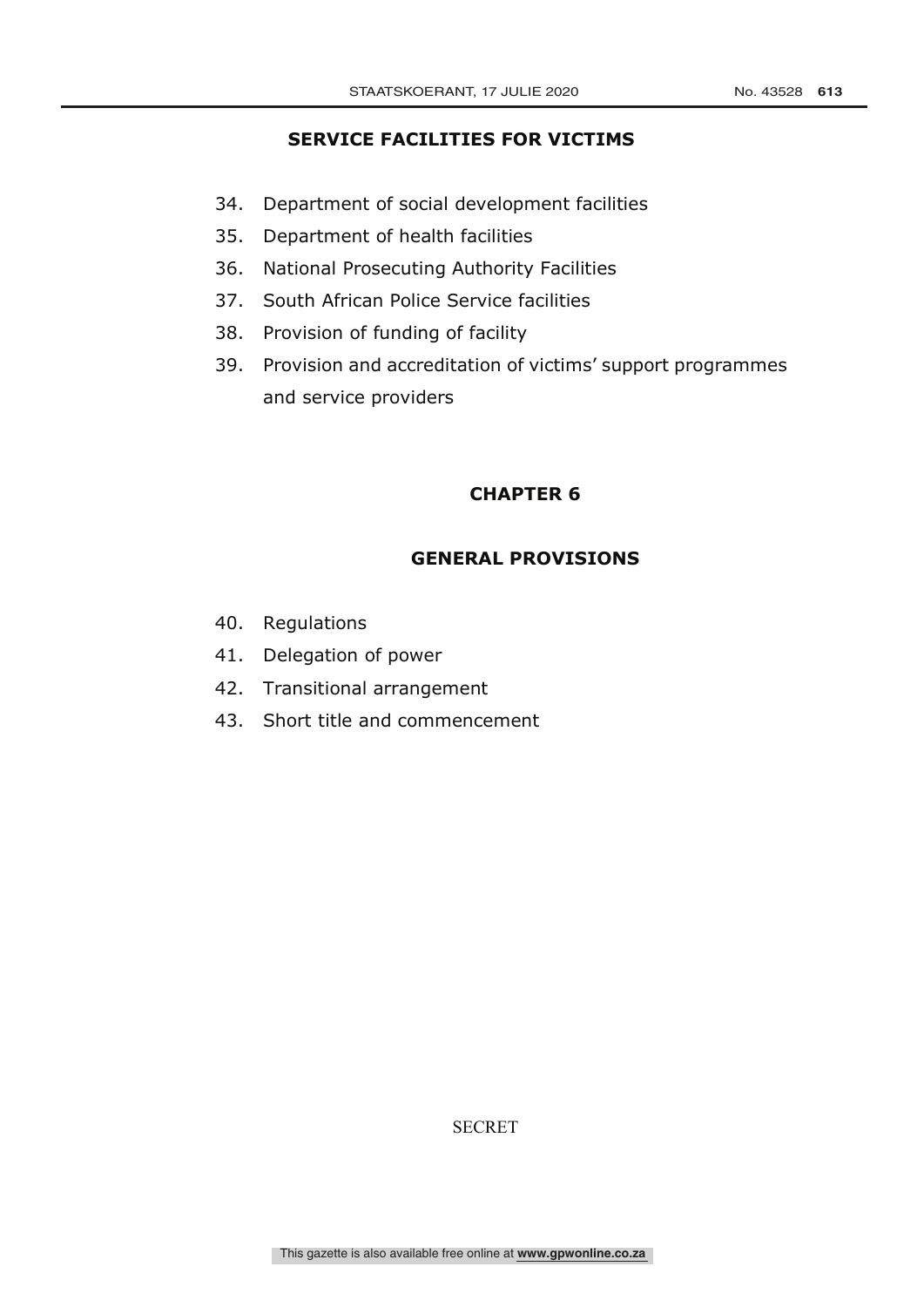## **CHAPTER 1:**

### **INTERPRETATION, OBJECTS AND APPLICATION OF ACT**

### **Definitions and interpretation**

**1.** In this Act, unless the context otherwise indicates-

**"accreditation"** means the process of certification of the programmes required to provide victim support services in accordance with the norms and minimum standards;

**"associated professions"** includes psychological, medical, forensic, or such other professions applying the social sciences;

**"Constitution"** means the Constitution of the Republic of South Africa, 1996;

**"Department"** means the national department responsible for social development;

**"Director-General"** means the Director-General of the Department;

**"facility"** means a physical structure irrespective of the nature of its construction, which is established by any person and from which any service to victims is rendered;

**"Minister"** means the Minister responsible for social development;

**"person"** means a natural or juristic person;

**"prescribed"** means prescribed by regulation;

**"provincial head of department"** means the accounting officer for a provincial department responsible for social development;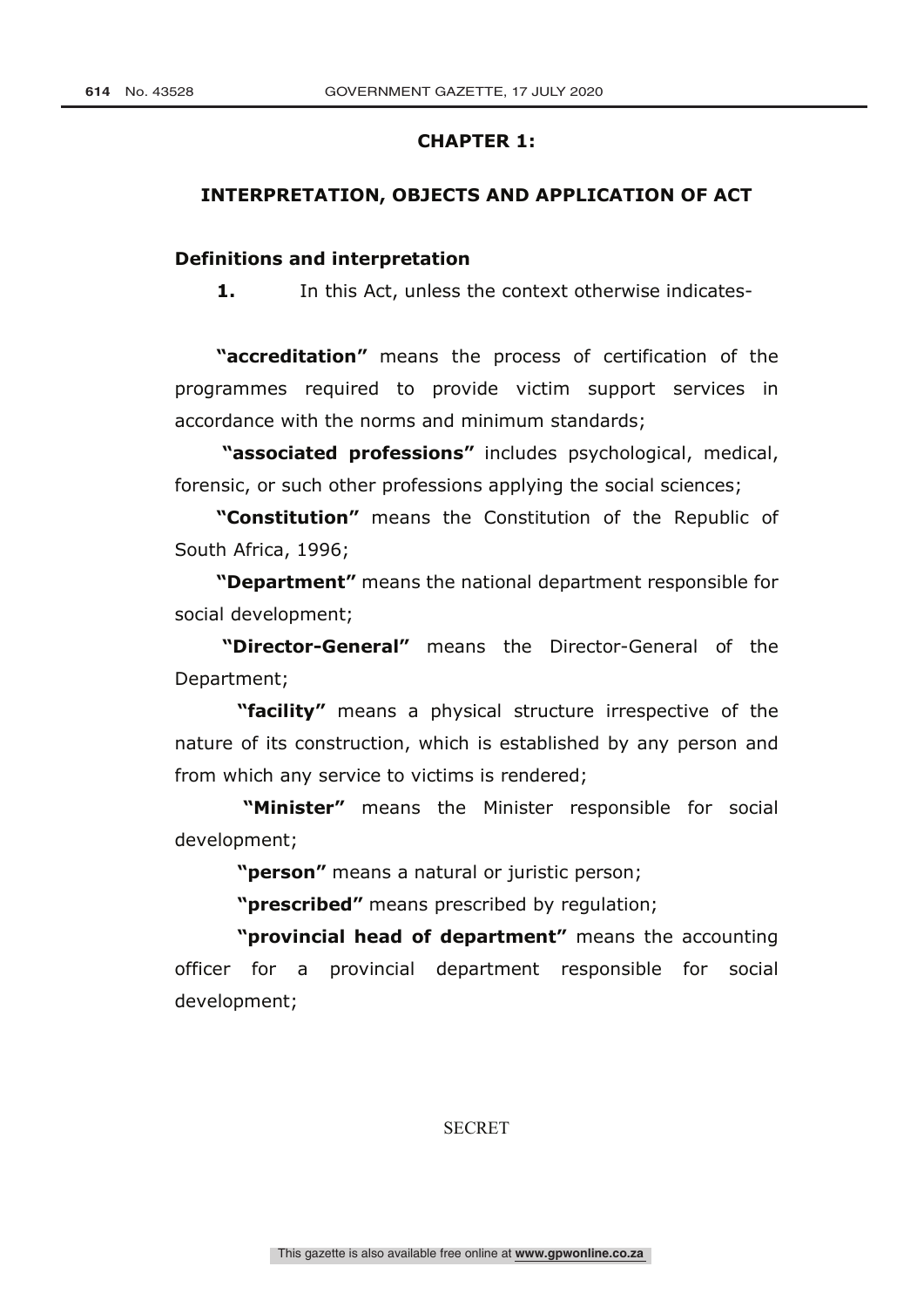**"relevant department"** means a government department at national, provincial and local sphere of government which is required to perform the functions as contemplated in this Act;

**"secondary victimisation"** means the victimisation that occurs, not as a direct result of the criminal act, but through the response of officials, service providers, the community and individuals;

**"service provider"** means any registered facility as contemplated in section 39;

**"spiritual harm"** means harm resulting from the manipulation, abuse or exploitation of a person by the misuse of power and authority administered under the guise of religion or belief, including harassment or humiliation, which may result in psychological trauma;

**"trauma counselling"** means in-depth counselling to address not only an immediate crisis, but also its long term effects, as well as other experiences of trauma, whether related to the current crisis or not;

**"victim"** means any person who has suffered physical, emotional, spiritual or psychological harm as a result of a violent crime, either committed or directed against him or her, or his or her family members, irrespective of whether any perpetrator is identified, apprehended, and prosecuted or convicted;

**"victim empowerment"** means comprehensive programme or support services aimed at ameliorating the condition of victimisation to help a victim recover, and is not limited to the provision of psycho-social services;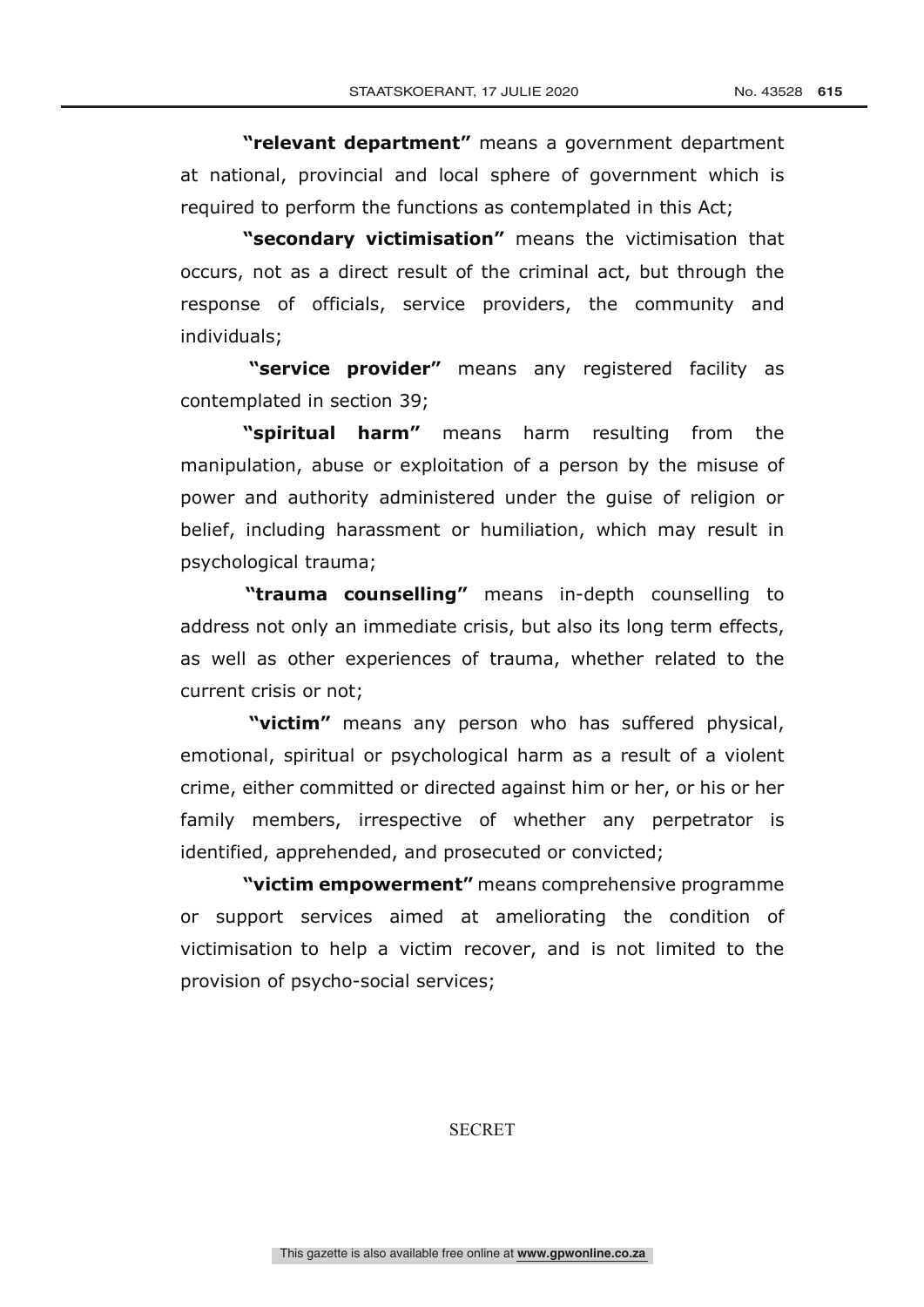**"victim support"** means the emotional and practical support, and management and referral to professional or other support services where necessary;

**"violence"** includes emotional, and economic abuse as well as physical harm or threats of physical harm.

## **Objects of Act**

- **2.** (1) The object of the Act is to-
	- (a) provide a framework within which victim support services must be provided to victims of violent crime;
	- (b) provide for and protect the rights of victims;
	- (c) direct that all service providers dealing with a victim treat such victim with dignity and respect regardless of their citizenship, race, gender, culture, religious and personal circumstances;
	- (d) make provision for the referral of a victim or a person suspected to be a victim to the relevant service provider;
	- (e) provide that a victim is assisted to access victim support service programmes and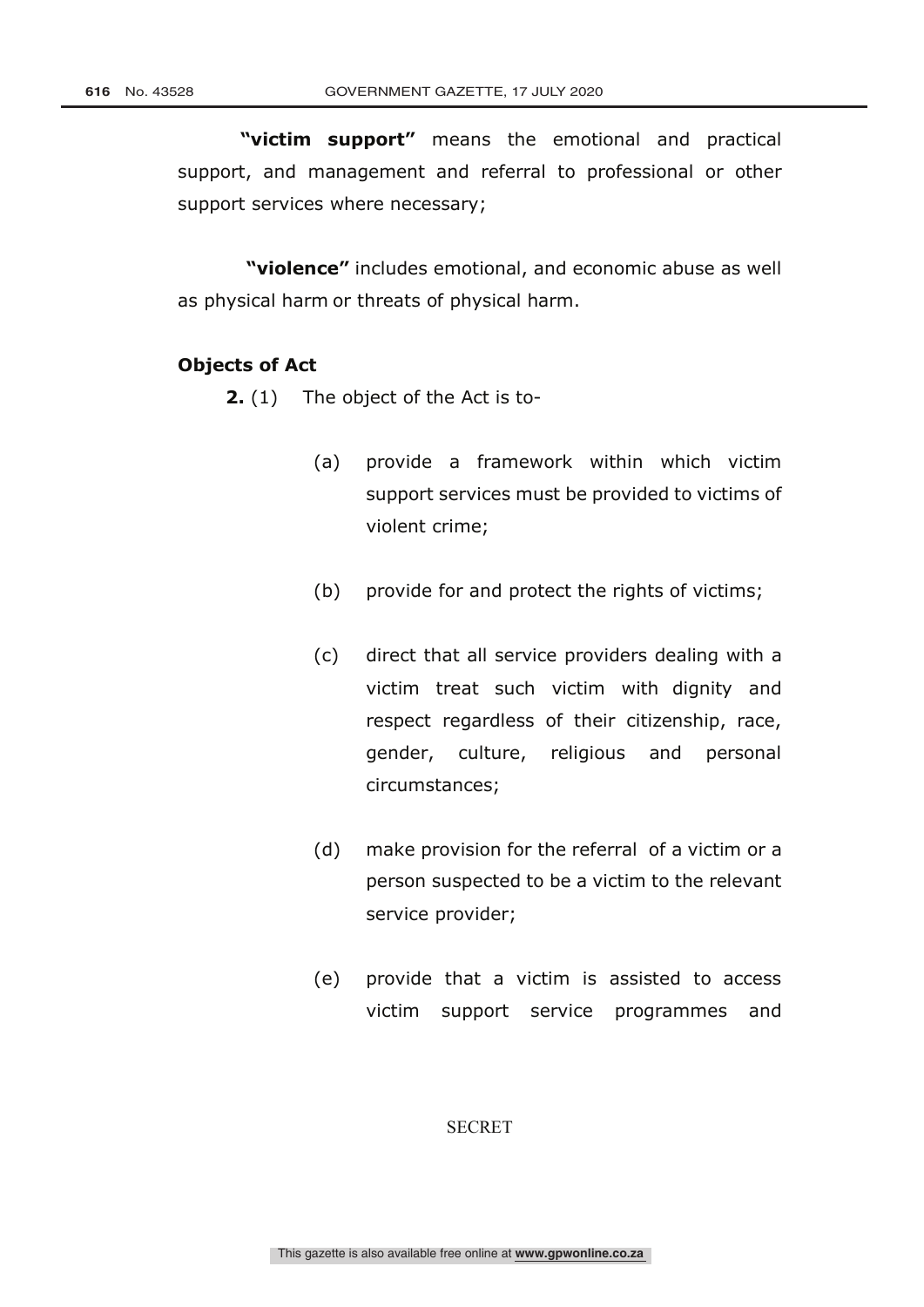services from the Department and relevant service providers;

- (f) clarify the roles and responsibilities of service providers and the relevant departments in the provision of victim empowerment services;
- (g) mitigate secondary victimisation;
- (h) provide for the relevant institutional arrangements;
- (i) provide for intersectoral programmes or support services that seeks to promote integrated service delivery for victim empowerment;
- (j) provide for the registration of a facility;
- (k) provide for accreditation of any victim empowerment programmes;
- (l) provide for vetting of staff members; and
- (m) provide minimum standards for the security measures to be implemented by service providers.

### **Application of Act**

**3.** Except where expressly provided for in this Act, this Act applies to victims of violent crime, all service providers, and relevant departments.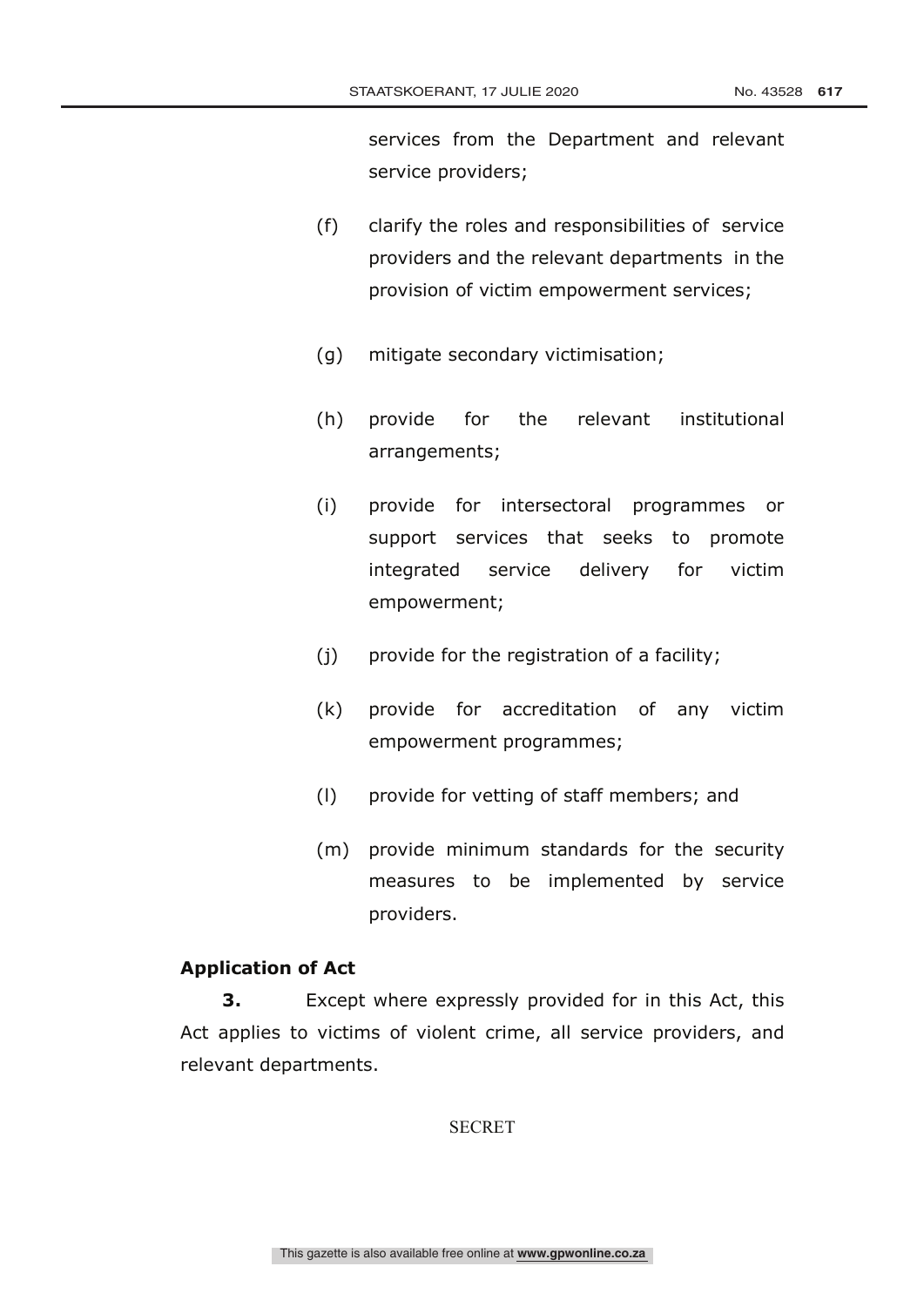### **Limitation of Act**

**4.** In the event of a conflict between a provision of this Act and a provision of another Act of Parliament, or where any other Act of Parliament provides for specific services to a victim, the provision of such Act will prevail.

# **CHAPTER 2**

## **RIGHTS OF AND SERVICES TO VICTIM**

#### **Rights of victim**

**5.** (1) A victim has the right, which includes-

- (a) to be treated with dignity and privacy,
- (b) to receive information;
- (c) to offer information;
- (d) to receive protection;
- (e) to receive assistance;
- (f) where applicable to apply for compensation and restitution in terms of the Criminal Procedure Act; 1997 (Act No. 51 of 1977);
- (g) to have a legal practitioner assigned to him or her by the state and at state expense in the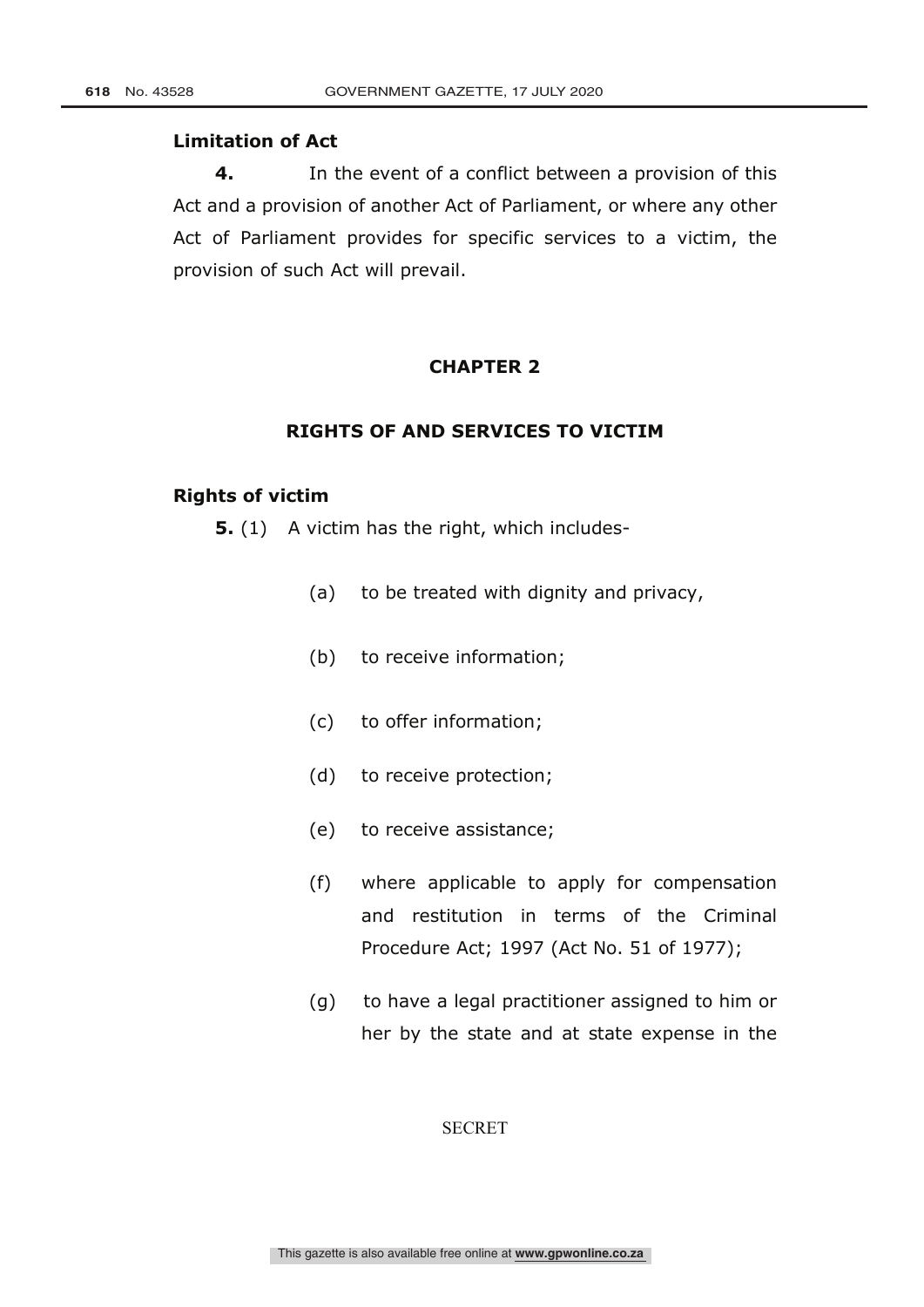event the victim decides to claim for damages and to be informed of this right promptly; and

(h) to exercise his or her right to remain silent if not ready to testify and to be informed promptly of the consequences of remaining or not remaining silent.

## **Screening and assessment of victim**

- **6.** Whenever**-**
	- (a) a social worker or a person working under the supervision of a social worker;
	- (b) associated professionals;
	- (c) a police officer; and
	- (d) a member of a registered service provider

comes into contact with a victim or a person suspected to be a victim, such person referred to in subsection (a) to (d) must in the prescribed manner-

- (i) without delay, but no later than 24 hours, determine whether the person concerned is indeed a victim; and
- (ii) if necessary, refer that victim or person suspected of being a victim to the relevant registered service provider for assessment,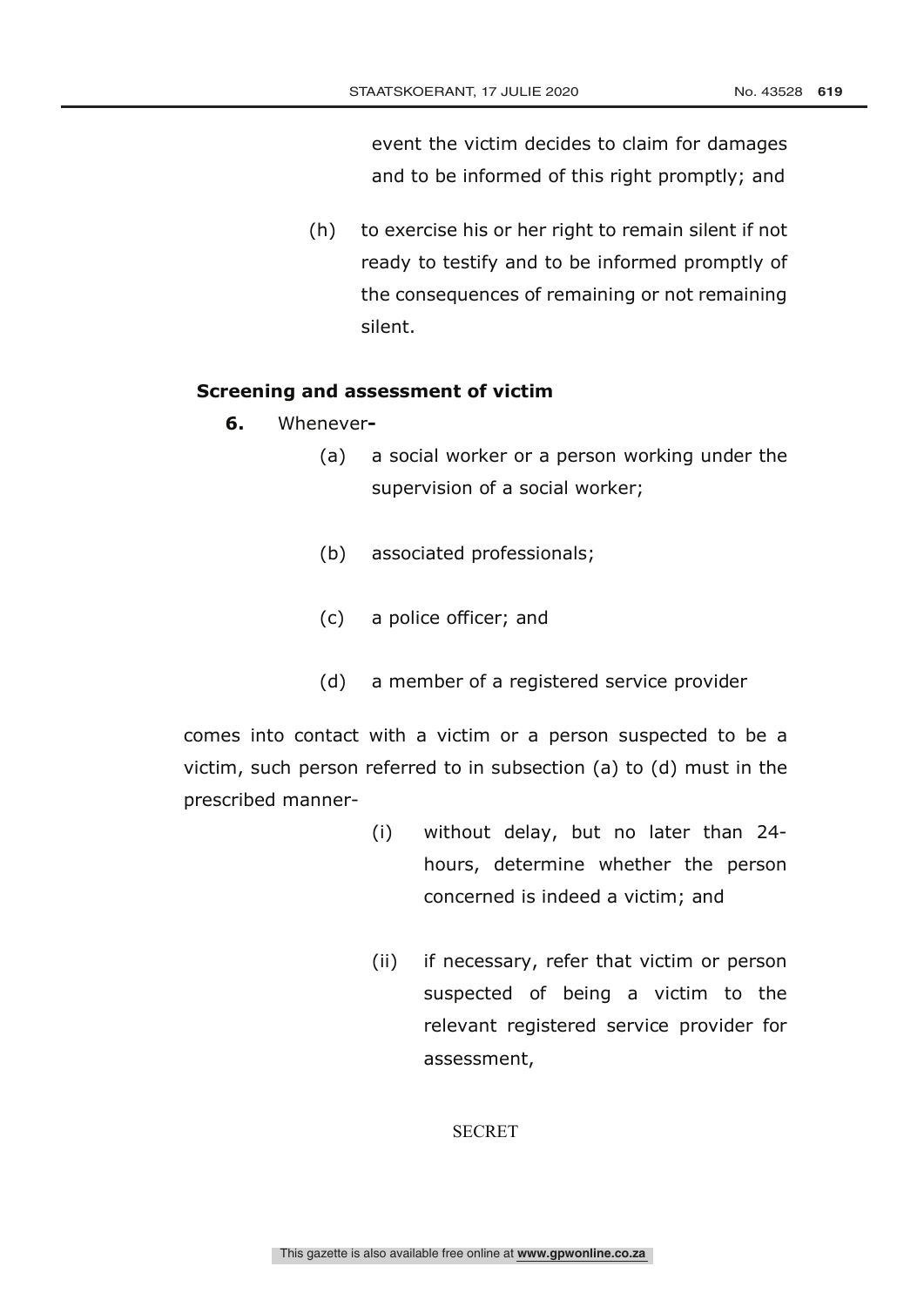unless such victim or a person suspected to be a victim has already been assessed.

#### **Secondary victimisation**

**7.** Every relevant department, associated profession, and service provider must implement a code of conduct that directs the employees to treat victims in accordance with the rights of victims as set out in section 5 and thereby prevent secondary victimisation.

# **Services rendered to victim**

**8.** A service provider or relevant department must provide the following services to a person who has been assessed as a victim as contemplated in section 6, where necessary-

- (a) medical assistance and care;
- (b) psycho-social services;
- (c) witness protection services; or
- (d) any other relevant services.

#### **CHAPTER 3**

# **ROLES AND RESPONSIBILITIES OF SERVICE PROVIDERS AND RELEVANT DEPARTMENTS**

**Implementation of Act**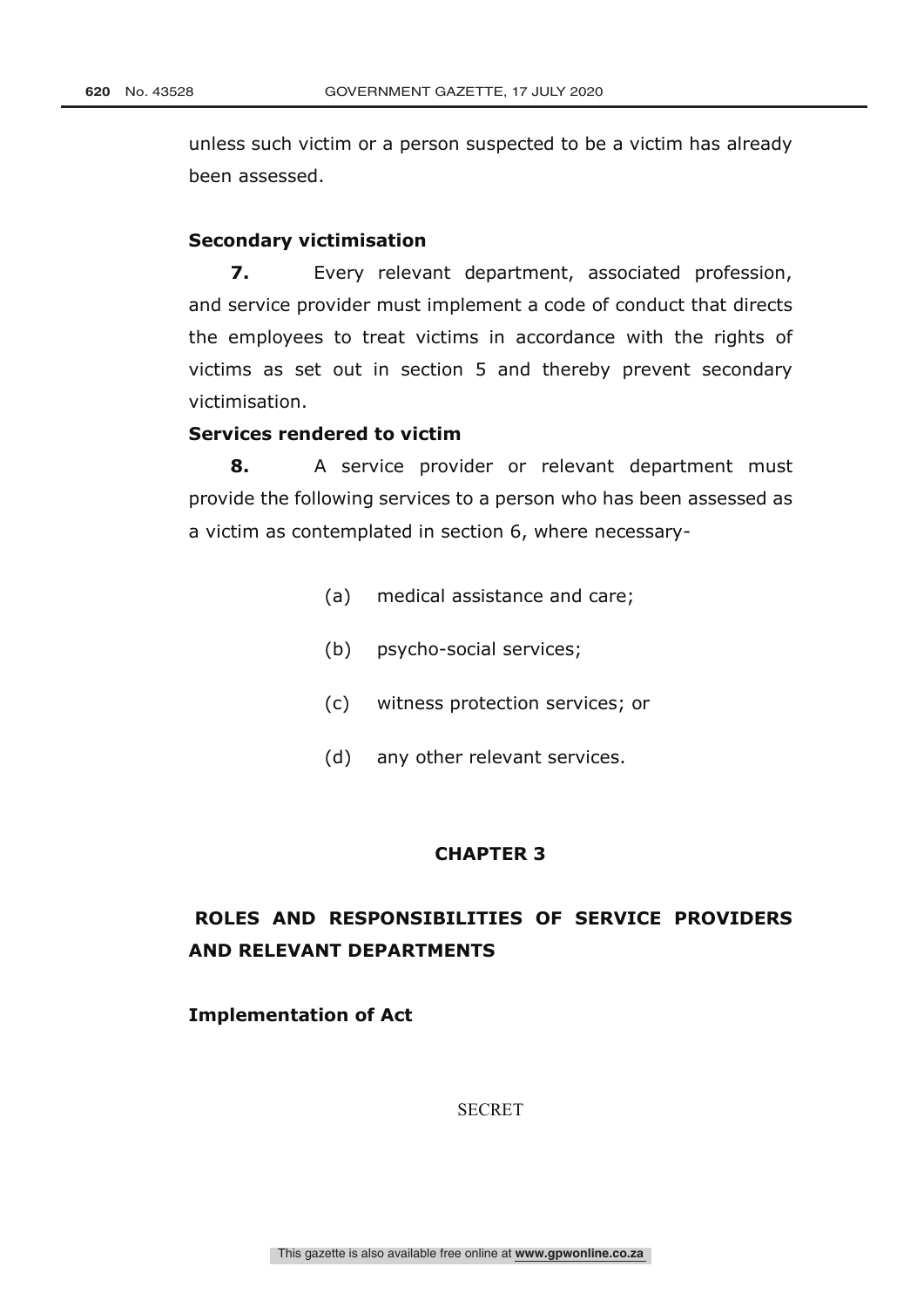**9.** (1) Subject to this Act, relevant departments, associated professionals together with the service providers must-

- (a) promote, give effect to and within their scope of responsibility, enforce the rights of victims as contemplated in this Act;
- (b) within their scope of responsibility, render relevant services to victims in an integrated and coordinated manner;
- (c) provide clear, timely and consistent information about relevant support service and assistance available to victims;
- (d) provide care, support and protection to victims; and
- (e) where appropriate, refer victims to relevant support services and service providers that provide legal assistance.

(2) Every relevant department and service provider must ensure that there is adequate human and financial resources to achieve the realisation of the object of the Act.

# **Minister responsible for social development**

**10.** (1) The Minister must-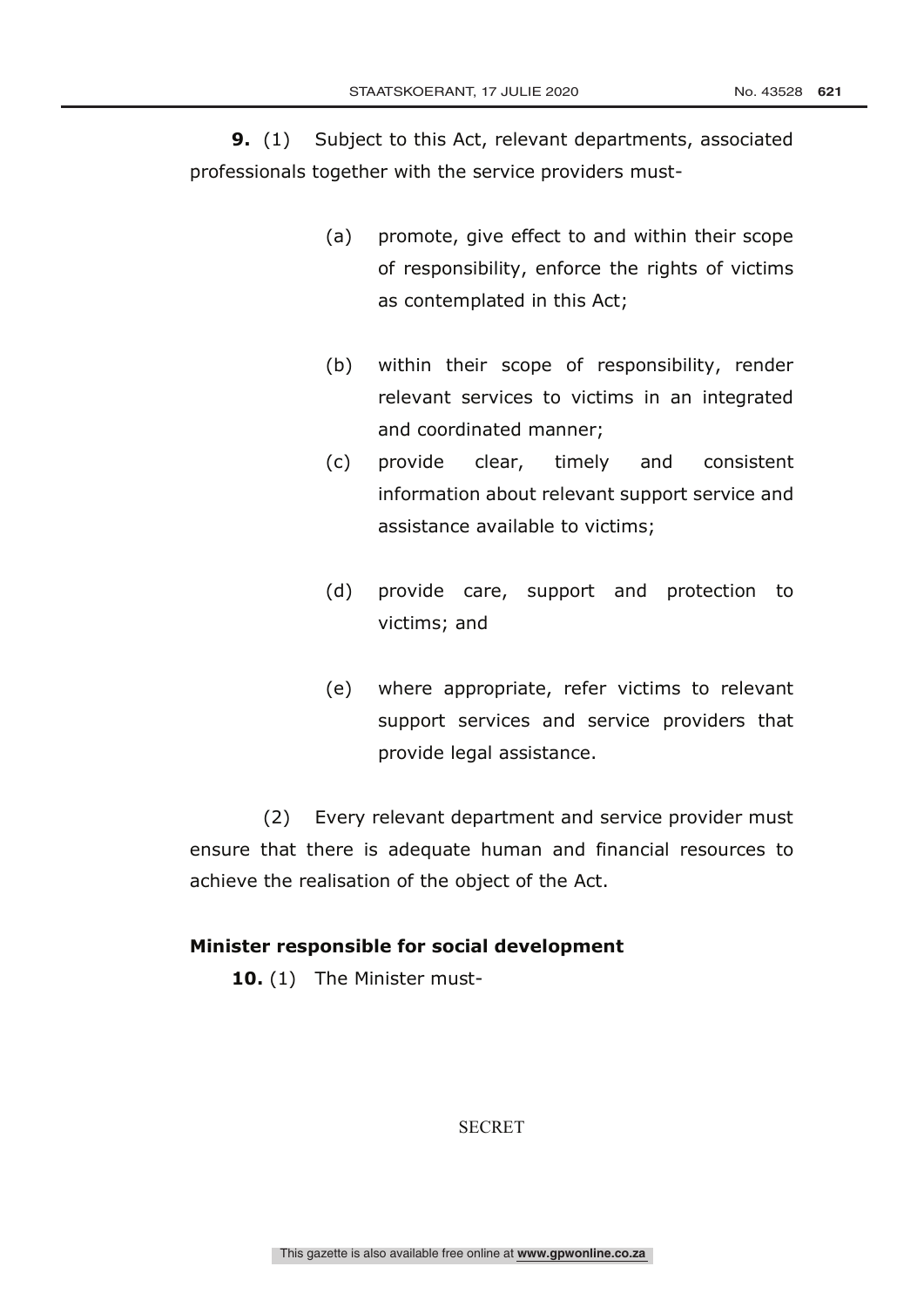- (a) co-ordinate and facilitate the programmes and services to be rendered to victims in terms of this Act;
- (b) deliver services through partnerships with service providers, ensure that such services are rendered in compliance with the prescribed norms and standards;
- (c) provide statutory social work support services to the victim;
- (d) provide each victim with information regarding services available to them within their area of residence;
- (e) provide psycho-social services;
- (f) provide support to victims in court; and
- (g) provide trauma counselling.

(2) The Minister must provide the public with a 24-hour 7-days toll free line to provide services to victims of violent crime.

(3) The Minister may from time to time prescribe services to be rendered by the 24-hour 7-days toll free line, contemplated in subsection (2) which includes the following services -

> (a) a toll-free number for reporting of complaints of victimisation from any member of the public;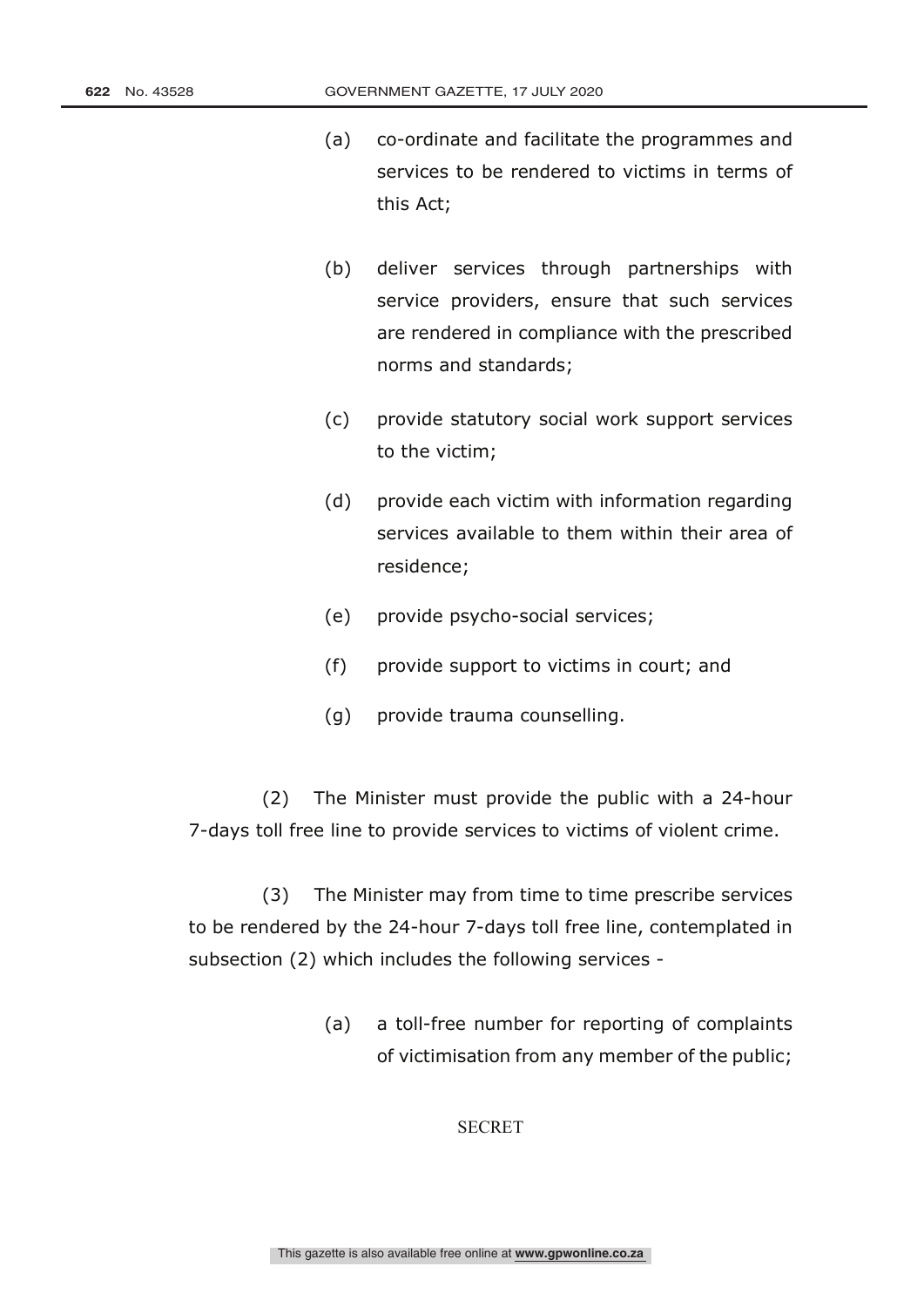- (b) acknowledgement of receipt of a complaint with a reference number to each victim who has provided contact details; and
- (c) analysis of complaint and referral to appropriate service provider or relevant government department service provider.

(4) The Minister, in consultation with Ministers responsible for justice, education, correctional services, health and safety and security must—

- (a) create a policy framework to develop the capacity within all levels of government and non-governmental sector to establish, maintain and develop programmes for victim support service programmes;
- (b) establish and maintain a system for accreditation, as prescribed, of programmes for victim support service and victim support service providers; and
- (c) ensure the availability of resources to implement victim support service programmes as prescribed.

(5) The system for accreditation referred to in subsection 1(b) must contain—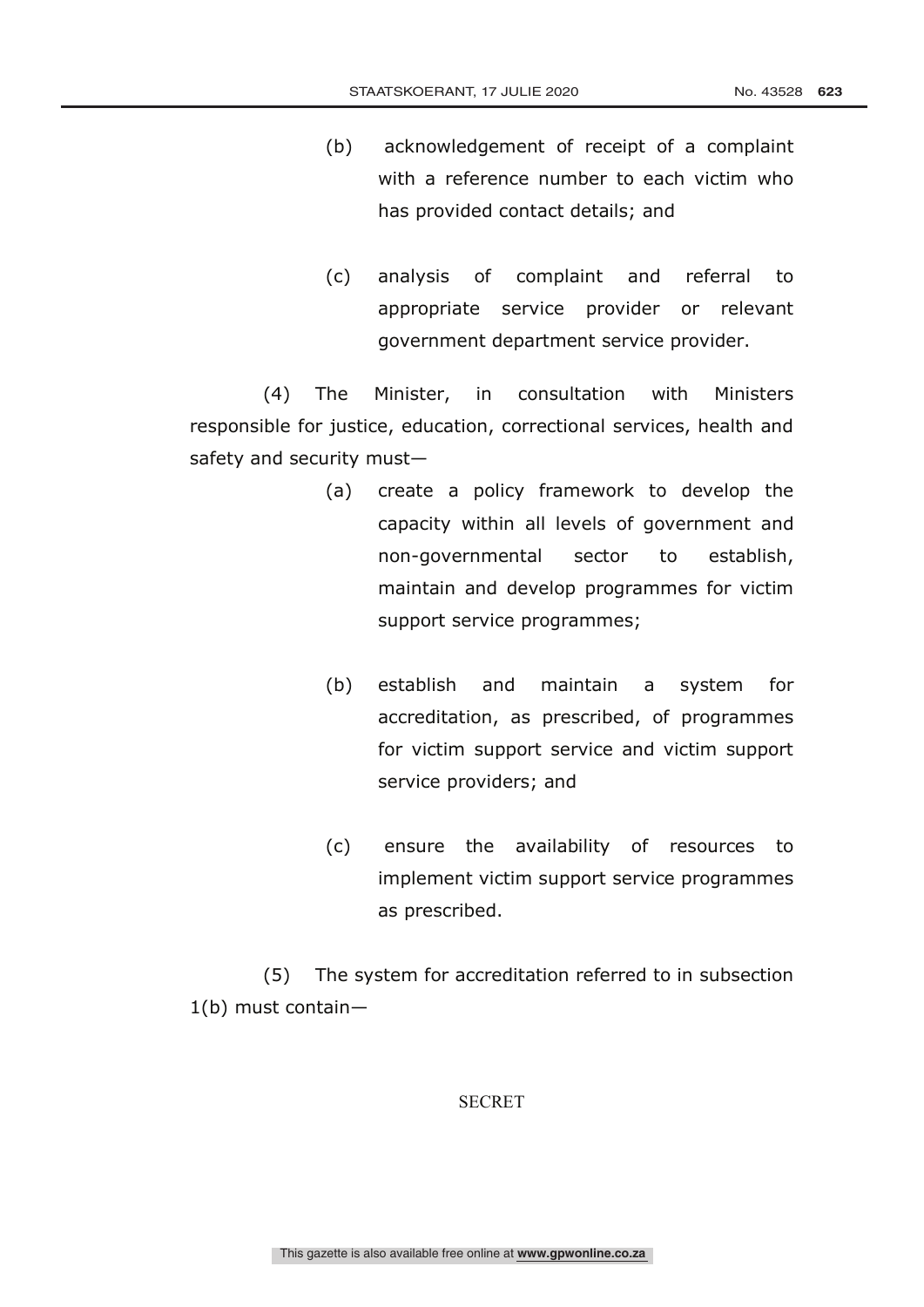- (a) criteria for the evaluation of victim support service programmes to ensure that they comply with the minimum norms and standards;
- (b) the criteria for evaluation of the content of victim support service programmes to ensure that they reflect a meaningful and adequate response to the harm caused by the offence committed, to achieve the object of victim support service;
- (c) mechanisms to monitor victim support service programmes and victim support service providers in respect of their ability to render quality service in achieving the object of victim support service and their ability to promote compliance with victim support service; and
- (d) measures for the removal of victim support service programmes and victim support service providers from the system, where appropriate.

(6) The Minister must issue a prescribed certificate of accreditation to each victim support service programme that is accredited in terms of this section.

(7) A certificate of accreditation referred to in subsection (6) is valid for a maximum period of five years from the date of accreditation.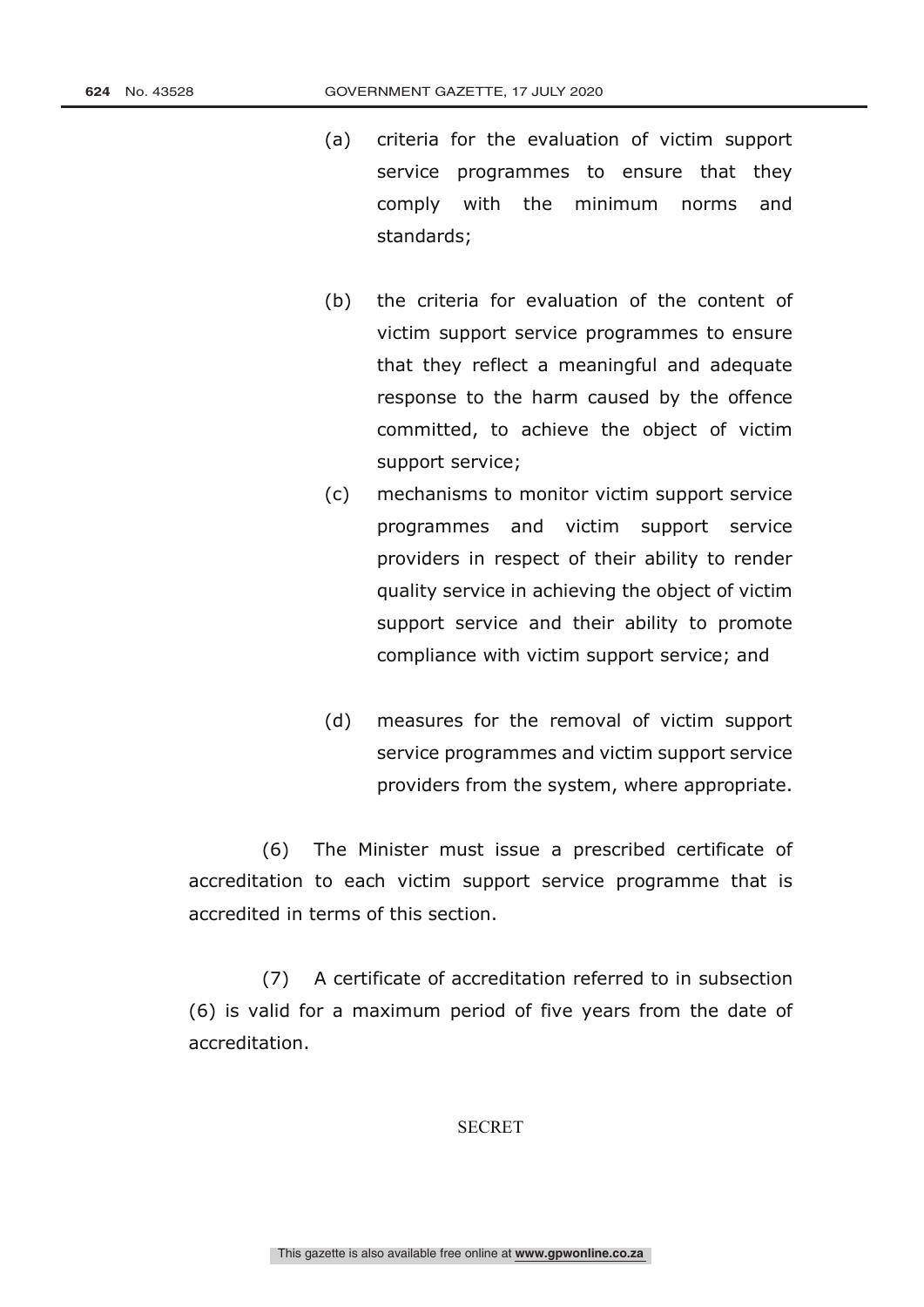(8) Programmes or services including psychosocial services rendered by other relevant department must be accredited by the department of social development.

#### **Minister responsible for health services**

11. (1) The Minister responsible for health must-

- (a) provide professional, accessible, medical; and psychological services to victims admitted to its medical facilities;
- (b) designate any public health establishment for the purposes of—
	- (i) providing Post Exposure Prophylaxis to victims; and
	- (ii) carrying out compulsory HIV testing.

(2) A health care professional must provide a victim with information, in the prescribed manner regarding–

- (a) Post Exposure Prophylaxis to a victim, to prevent disease including HIV infection as a result of a sexual offence to a victim;
- (b) an application by victim or interested person for HIV testing of alleged sex offender, in terms of section 30 of the Criminal Law (Sexual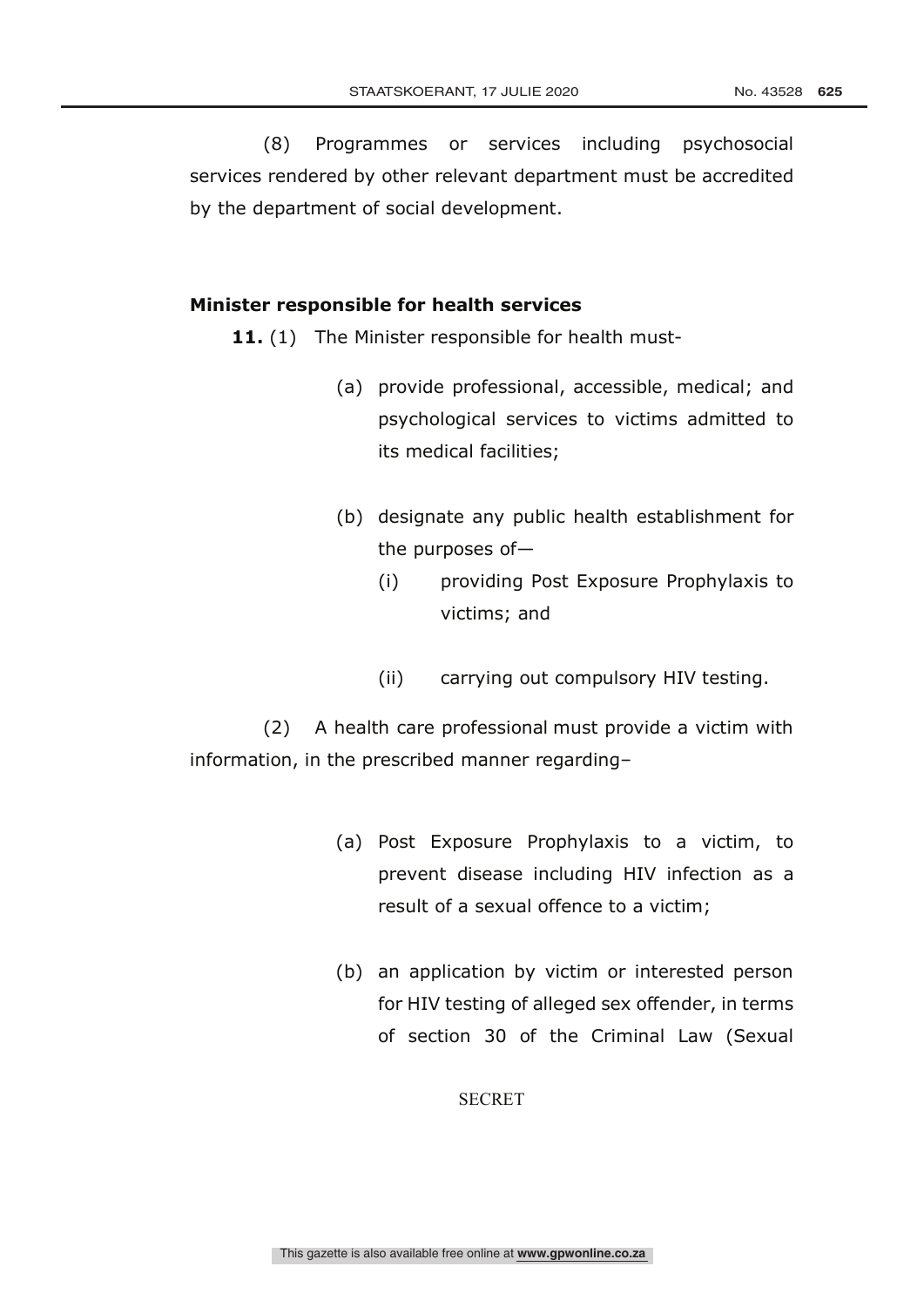Offences and Related Matters) Amendment Act; 2007 (Act No. 32 OF 2007); and

(c) any other health services available to the victim.

#### **Minister responsible for Police**

**12.** (1) The Minister responsible for police must in the prescribed manner, where applicable, provide—

- (a) private victim-friendly area at each of its stations;
- (b) the case number of the case under investigation;
- (c) name and contact details of the investigating officer assigned to the case;
- (d) a copy of the victim's statement when requested;
- (e) notification of the arrest of any suspect;
- (f) notification if a suspect is released from custody, and whether on bail, warning or not being charged;
- (g) information about services available to victims;
- (h) where a person has been charged, the court dates and place;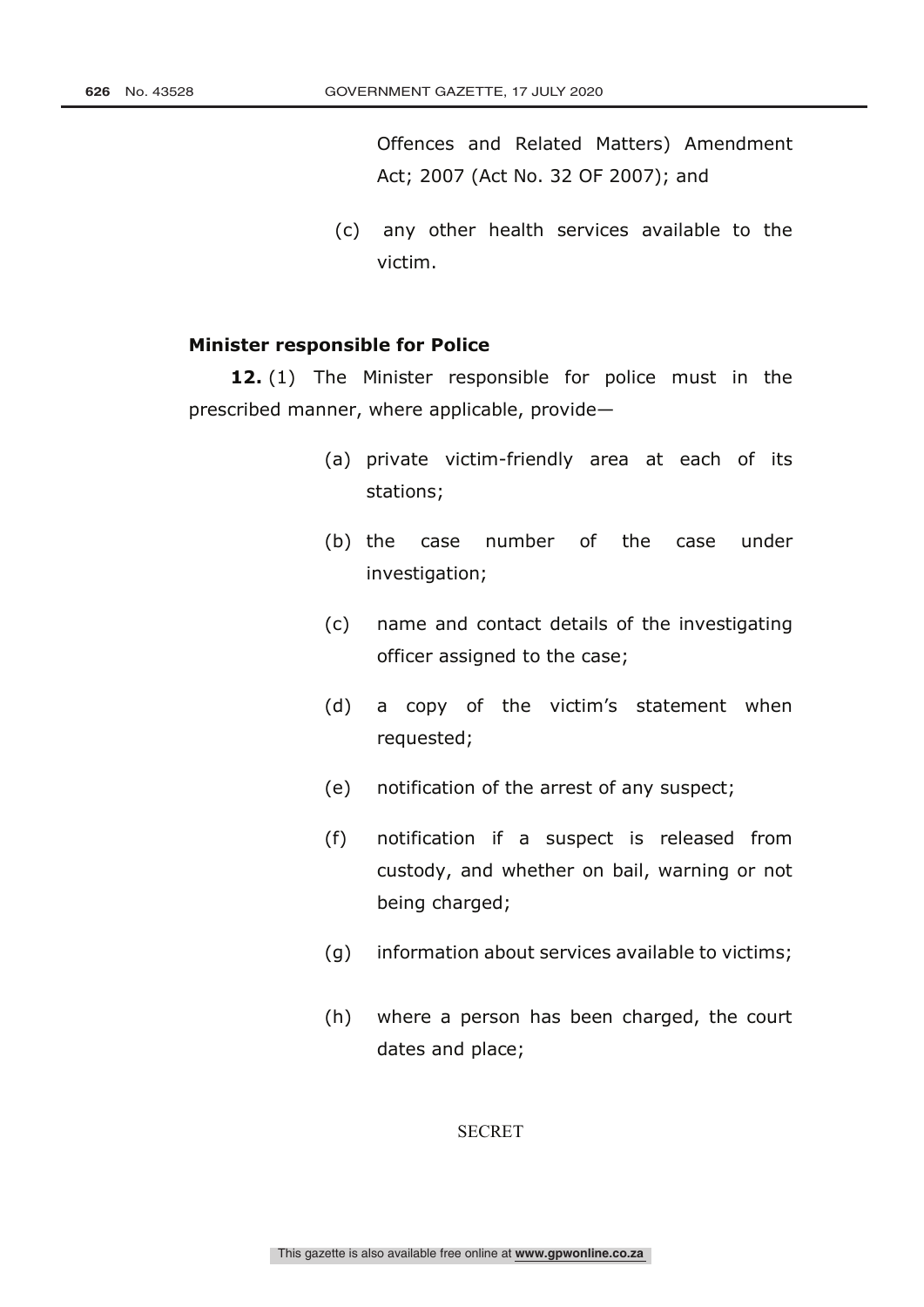- (i) the name of the prosecutor responsible for the case; and
- (j) general progress made in the case.

(2) A Police Officer must; where the case is not referred to the prosecuting authority within 30 days of it being reported by the victim; provide a notification to the victim, indicating reasons including, where relevant-

- (a) why the conduct reported by the victim does not constitute a crime;
- (b) steps taken towards investigating the case against the perpetrator; or
- (c) whether there is not enough evidence to merit referral for prosecution.

# **Civilian Secretariat for Police**

- **13.** The Civilian Secretariat must-
	- (a) monitor the implementation of this legislation relating to the South African police services;
	- (b) report on subsection (a) annually to the national committee for victim support services.

# **Department responsible for justice**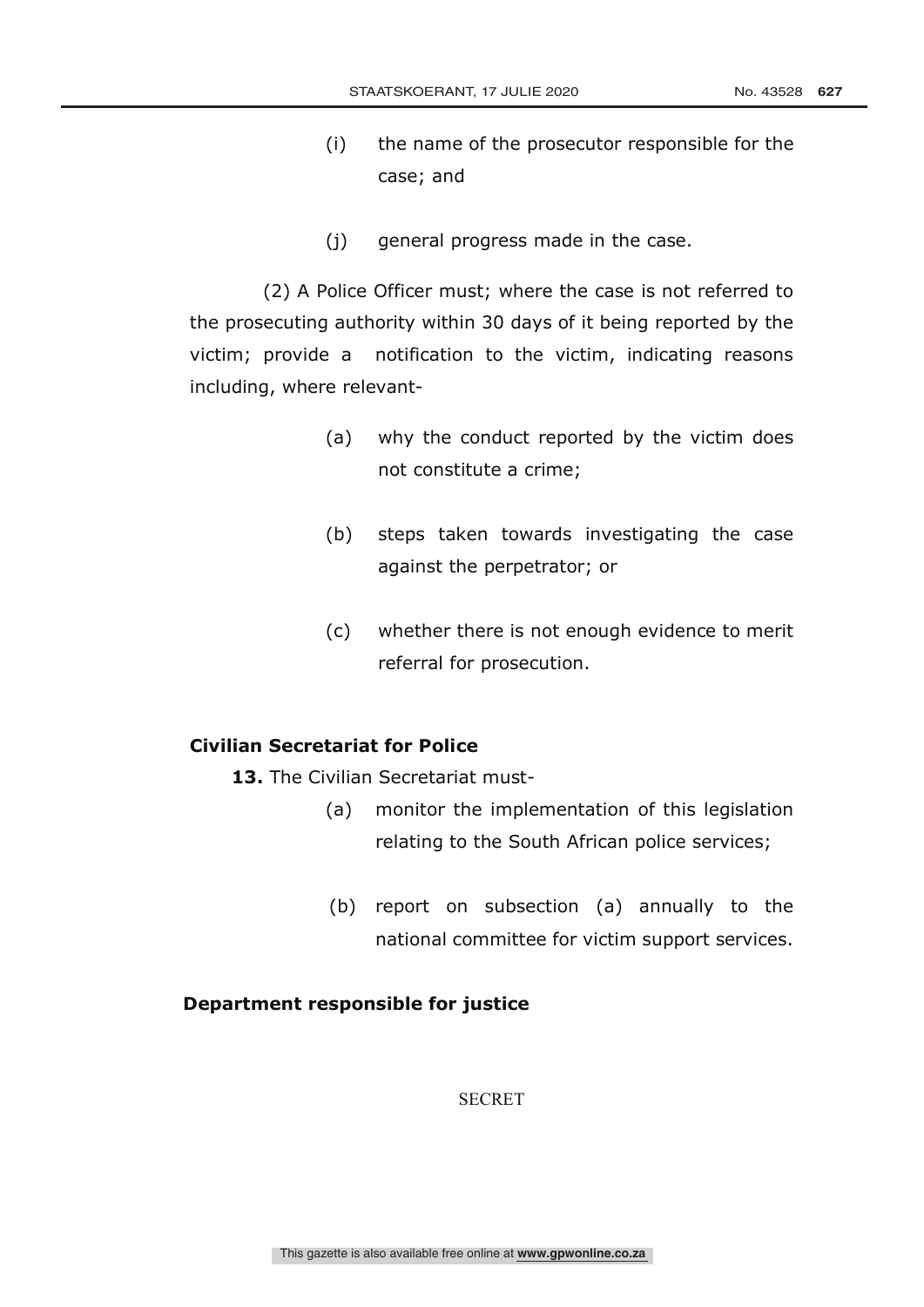**14.** The Minister responsible for justice must ensure that, where applicable -

- (a) victims and witnesses are treated with dignity and respect during criminal proceedings and in respect to support services in relation to such proceedings;
- (b) witness fees are provided as prescribed in the Criminal Procedure Act; 1977 (Act No. 51 of 1977);
- (c) intermediary services in terms of section 170A of the Criminal Procedure Act; 1977 (Act No. 51 of 1977), are provided;
- (d) facilities to facilitate audio visual testimony are available; and
- (e) plans and programmes for the development, management, implementation, monitoring, evaluation, review, and the impact of the victim's charter are coordinated.

### **Department responsible for correctional services**

**15.** The National Commissioner responsible for correctional services may-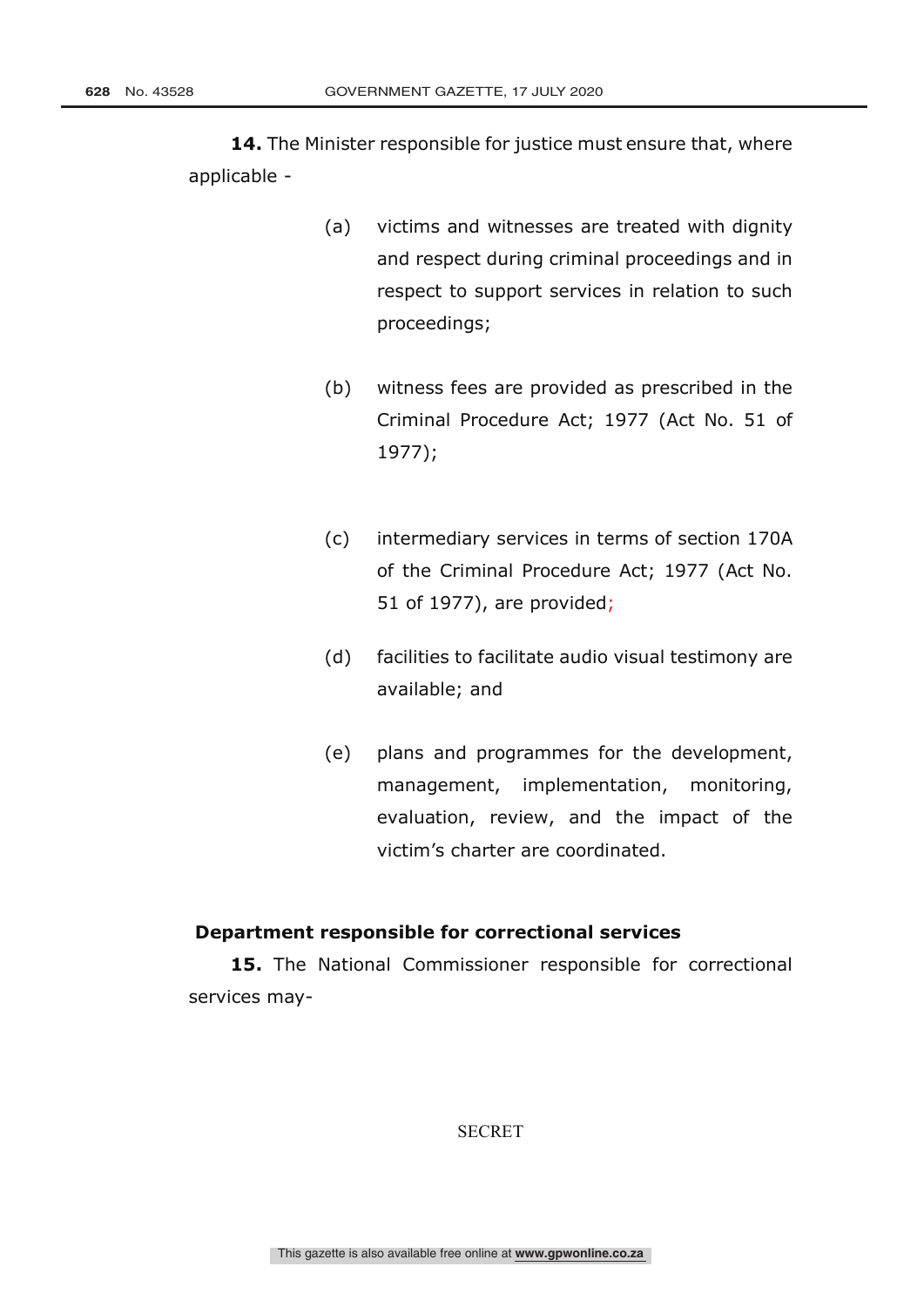- (a) upon request of the victim, provide a victim with the name and location of the correctional facility where the perpetrator is incarcerated;
- (b) if the victim requested to be notified of the placement consideration in terms of the Correctional Services Act; 1998 (Act No. 111 of 1998), notify the victim in writing, of the scheduled dates of consideration of the sentenced inmate;
- (c) afford the victim an adequate opportunity to make written or oral representations, parole;
- (d) provide information relating to the consideration of parole for the perpetrator; and
- (e) notify the victim of the official date of any release of the perpetrator.

## **Departments responsible for basic and higher education**

- 16. The Minister responsible for education must-
	- (a) protect learners within the learning environment from victimization;
	- (b) protect, and provide support to learners or students should they be victimised within or outside the premises of the learning institution; and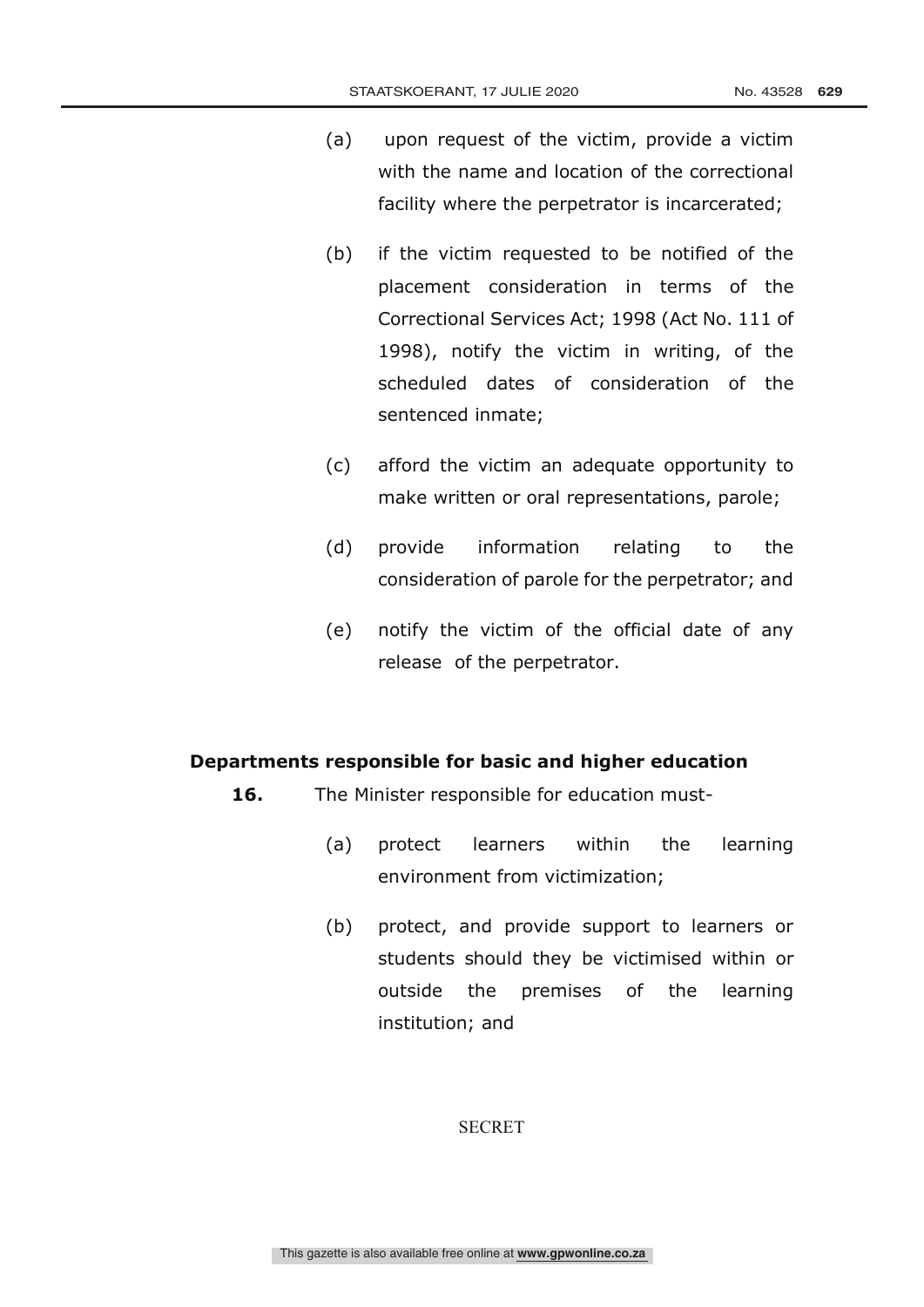- (c) develop supporting policies and practice guidelines which include-
	- (i) abolishing any programme, practice or culture that may lead to the victimisation of learners within the learning institution;
	- (ii) preventing any victimization from occurring within a learning institution;
	- (iii) facilitating immediate access by learner victims to relevant victim support services; and
	- (iv) acting against perpetrators, as well as protecting the learner against further victimization..

### **Department responsible for women**

- **17.** The Minister responsible for women must-
	- (a) develop policy guidelines to reduce gender based violence; and
	- (b) provide for the implementation of gender mainstreaming by relevant departments, and monitoring thereof.

### **National Prosecuting Authority**

18. The National Prosecuting Authority must-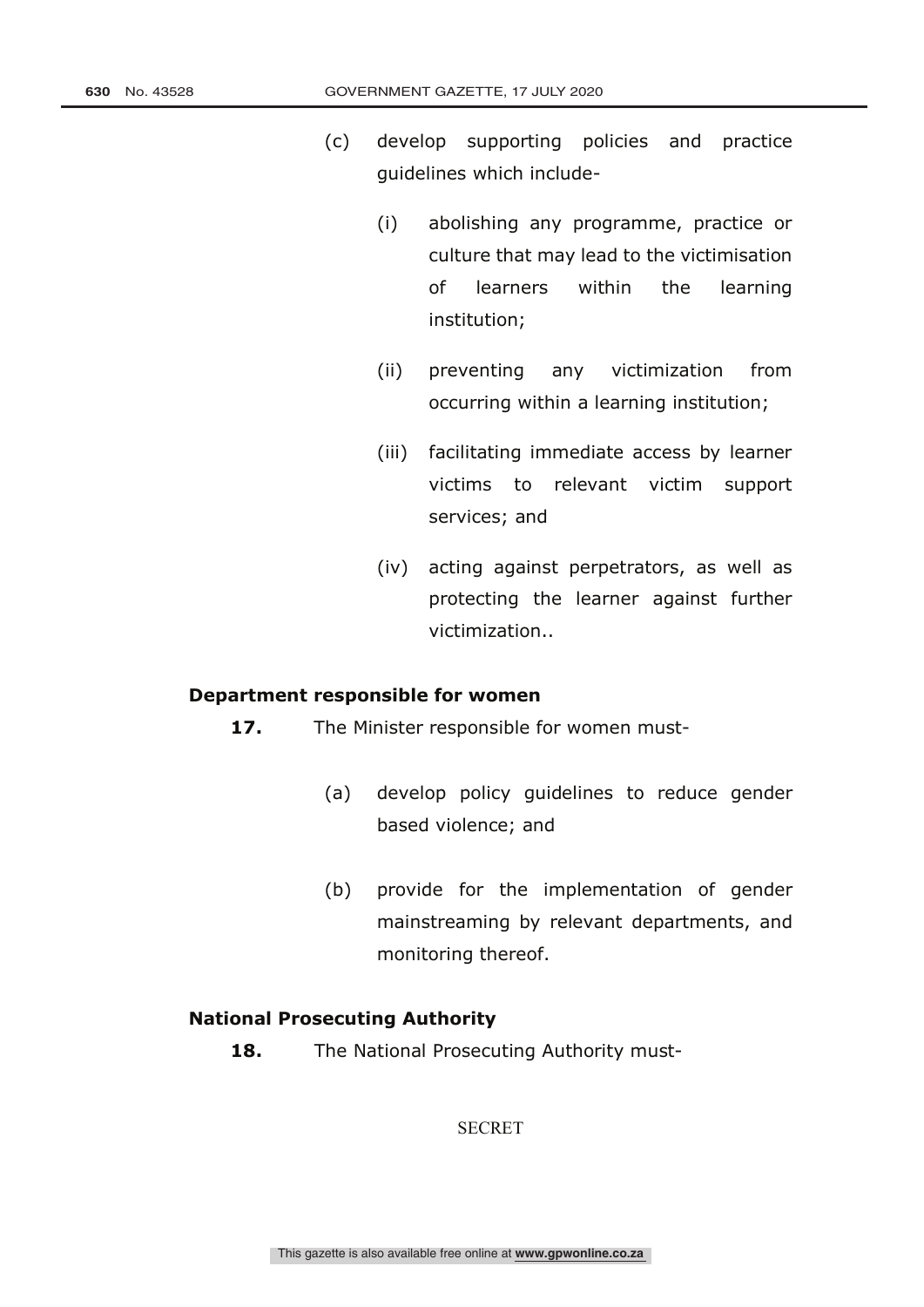- (a) notify the victim of a decision to prosecute, or not to prosecute, and the reasons therefore should the latter apply;
- (b) where a case is enrolled, notify the victim of-
	- (i) the court case number and the charges against the accused person;
	- (ii) whether bail has been granted by a court to an accused;
	- (iii) the first appearance and all subsequent court dates;
	- (iv) the date of handing down the court judgment;
	- (v) the outcome of the case;
	- (vi) the date of the sentencing hearing; and
	- (vii) the sentence imposed.
- (c) consult the victim before the relevant criminal proceedings;
- (d) inform a victim about court processes and the victim's right to attend court proceedings, unless the court otherwise orders or the court processes require the victim not to be present in court;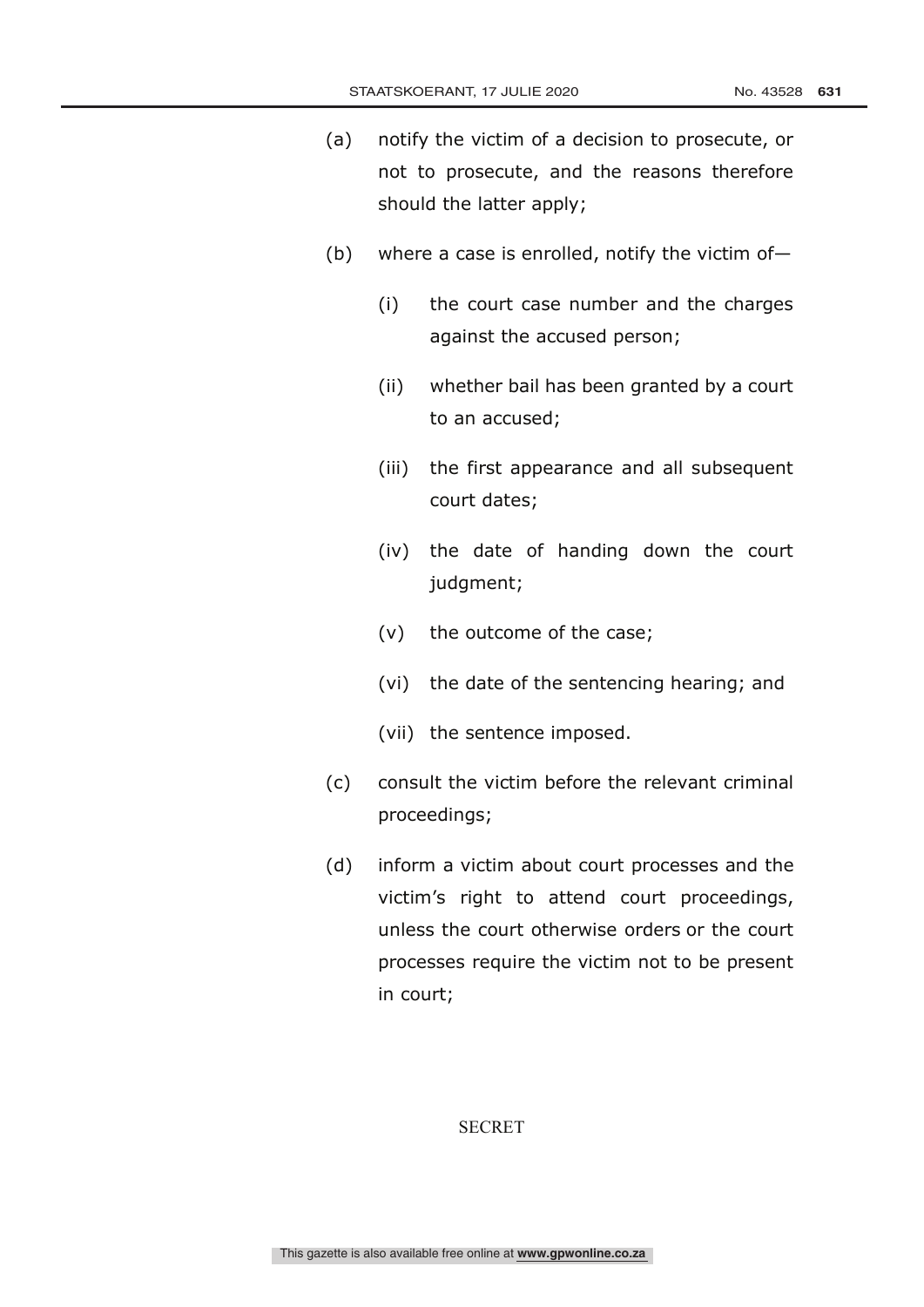- (e) where there is capacity, assist the victim by providing relevant court preparation services if the victim is to appear as a witness; and
- (f) where appropriate, present the evidence of the victim, including the impact that the crime had on the victim, at the trial court adjudicating the relevant criminal case.

### **Legal Aid South Africa**

**19.** The Legal Aid South Africa may-

- (a) render or make available legal aid and legal advice to victims of violent crime in civil proceedings;
- (b) provide legal representation to a victim in civil proceedings where the requirements for legal
- (c) representation at state expense are met; and
- (d) provide education and information concerning legal rights and obligations, as envisaged in the Constitution and its enabling Act.

# **CHAPTER 4**

# **REGISTRATION OF VICTIM SUPPORT FACILITIES**

## **Procedure for registration of victim support facility**

**20.** (1) No person may establish or manage any victim support facility that renders physical, psychological, spiritual or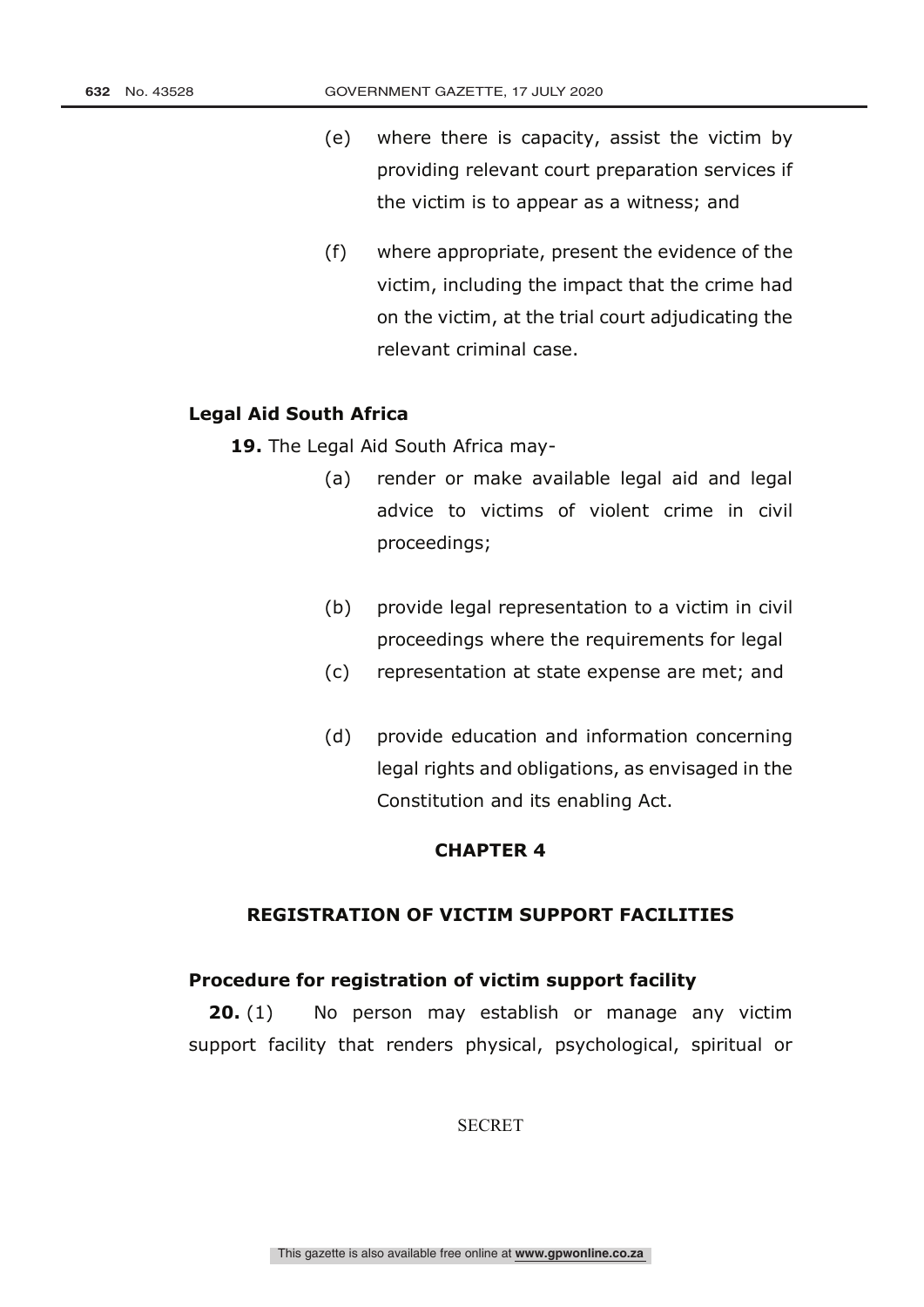social services unless such victim support facility is registered in terms of this section.

(2) Any person who desires to establish or manage a victim support facility contemplated in subsection (1) must apply in the prescribed manner to the provincial head of department for the registration of such facility.

- (3) The provincial head of department may—
	- (a) after consideration of an application contemplated in subsection (2) and such other information as he or she may obtain; and
	- (b) if he or she is satisfied that such victim support facility is or will be managed and maintained in such a way that the reception, and services to victims complies with the prescribed requirements,

grant the application for registration and issue a registration certificate.

(4) The provincial head of department may grant a conditional registration on such conditions as he or she may deem fit for a maximum period of 12 months and must specify those conditions to the applicant in the prescribed manner.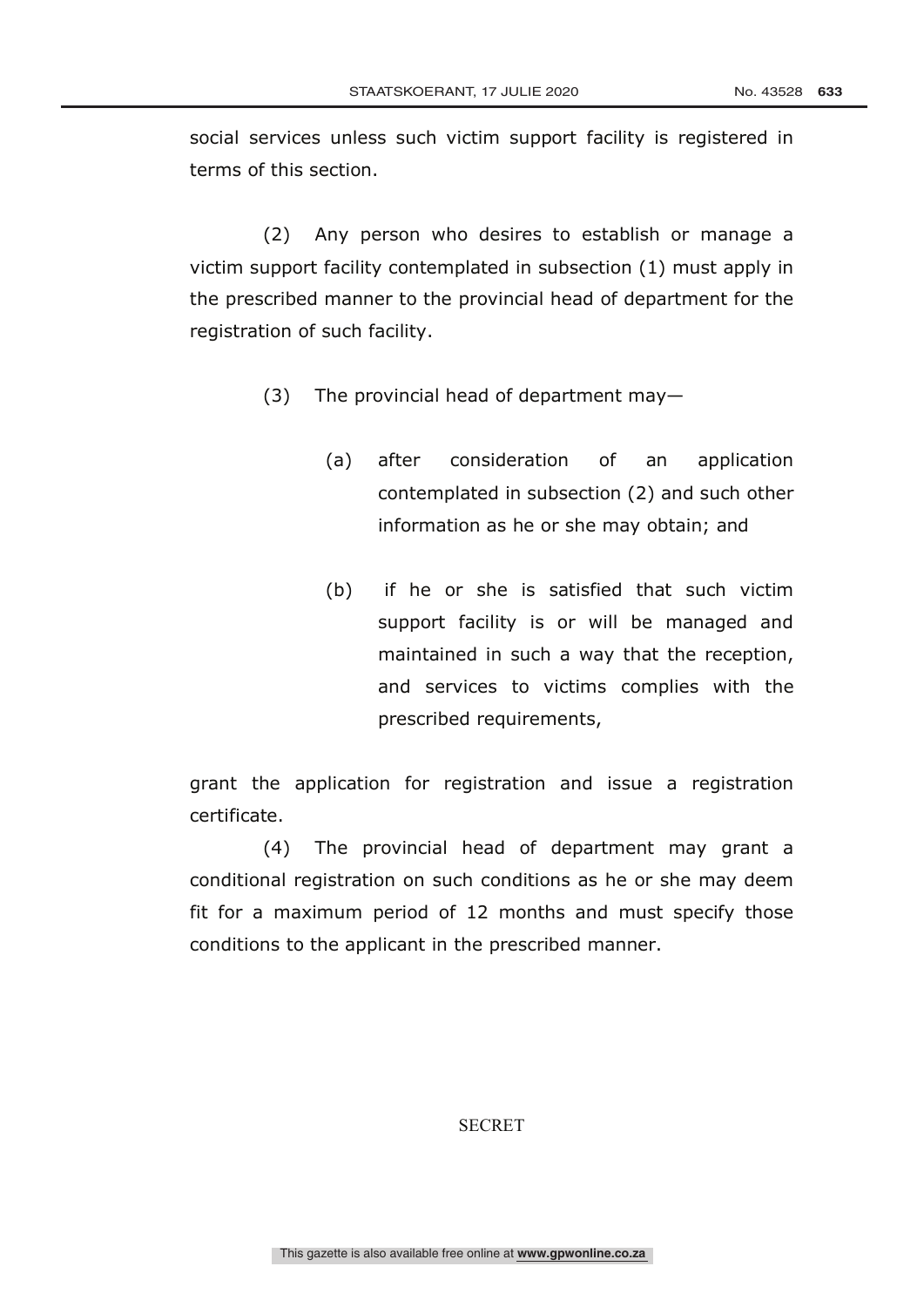(5) The conditional registration contemplated in subsection (4) may only be extended for a maximum period of 12 months under the same conditions.

(6) The provincial head of department may at any time after three months' notice of his or her intention to do so, and after consideration of any representation received by him or her during such period, amend or cancel a registration certificate issued in terms of subsection (3) or (4).

(7) A registration certificate granted by the provincial head of department is valid for a period of five years, and is renewable every five years on application by the owner or manager of a victim support facility six months prior to the expiry date.

(8) The provincial head of department may refuse an application for registration in terms of subsection (2) or (7) if, after consideration of such application, he or she is not satisfied that such victim support facility is or will be managed and maintained in the manner contemplated in subsection (3).

(9) If a re-registration application is refused or if such registration is cancelled, the provincial head of department and the owner or manager of the facility concerned must take reasonable steps to ensure that all victims admitted in the victim support facility concerned are admitted in another registered facility or with persons who, in the opinion of a social worker, are fit and proper persons for accommodating such victims.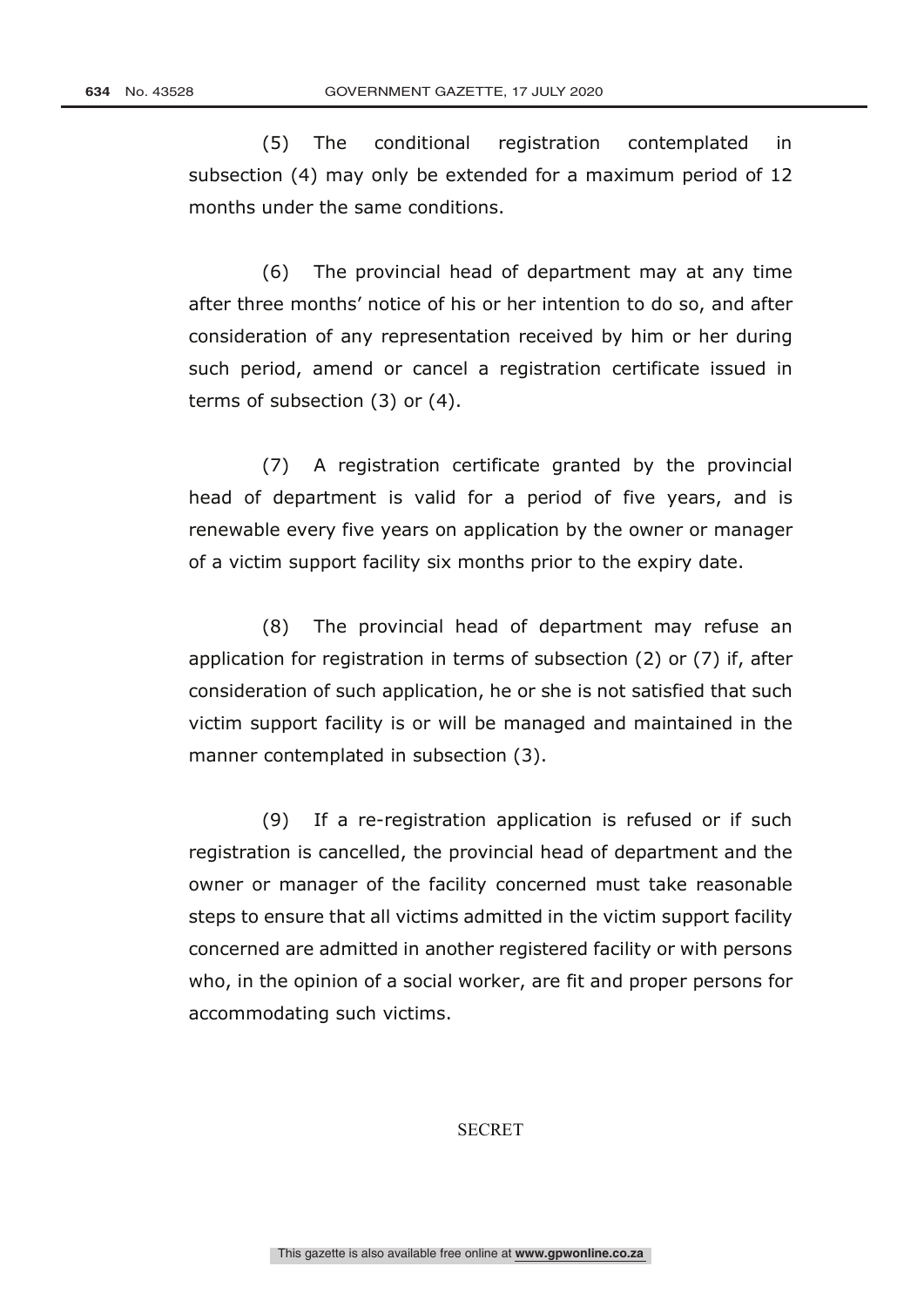(10) The amendment or cancellation of a registration certificate contemplated in this section must be effected by notice in writing addressed to the holder thereof and comes into operation on a date specified in the notice, which date may not be earlier than three months after the date of the notice, unless the provincial head of department and the holder of the registration certificate have agreed otherwise.

(11) A registration certificate issued under subsection (3) or (4) is not transferable.

(12) The holder of a registration certificate issued under subsection (3) or (4) may, after three months' written notice, surrender such registration certificate to the provincial head of department.

(13) Whenever a registration certificate is refused or cancelled under subsection (8) or (9) or surrendered under subsection 12, the powers and duties conferred or imposed under this Act on the holder thereof must devolve upon the provincial head of department.

(14) A person who contravenes or fails to comply with this section, or any condition imposed thereunder, is guilty of an offence and liable on conviction to a fine or to imprisonment for a period not exceeding 12 months or to both a fine and such imprisonment.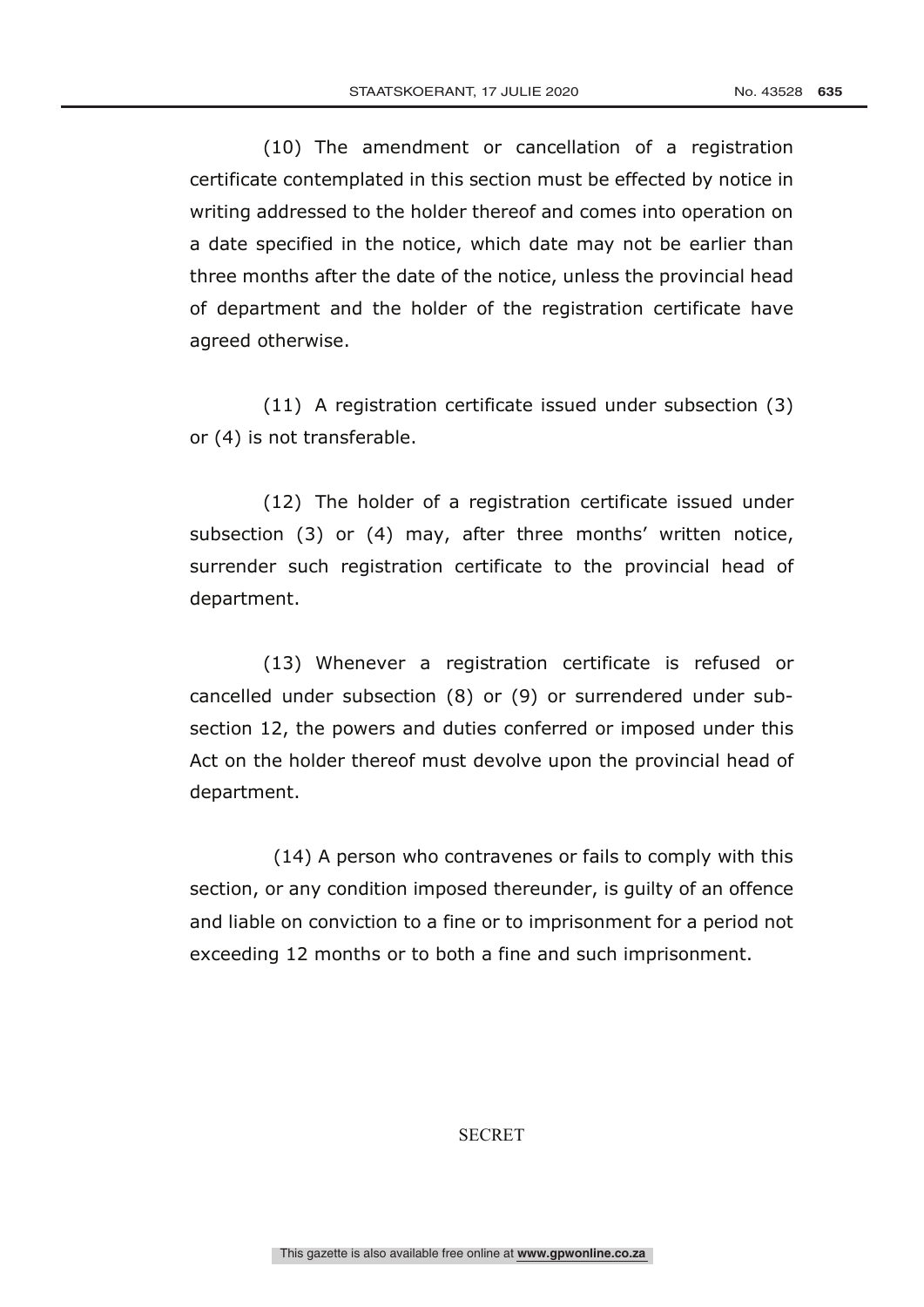### **Requirements for registration of facility**

**21.** A facility may only be registered as such when it complies with the structural, safety, health and any other requirements of the municipality where the facility for a victim is situated.

## **Provincial register for registered service providers**

**22**. (1) The provincial heads of department must-

- (a) compile and maintain a register containing the details as prescribed of all registered service providers in their respective provinces; and
- (b) must submit the register contemplated in paragraph (1) (a) to the Director-General annually by 31 March.

(2) The Director-General must annually, provide a copy of the register to the national committee to reduce violence and to the Minister, and publish the contents of the register in the *Gazette*.

### **National register of registered service providers**

**23**. (1) The Director-General must keep a consolidated register of each service provider in the Republic of South Africa.

 (2) The register referred to in sub-section (1) must contain the-

- (a) name;
- (b) registration number;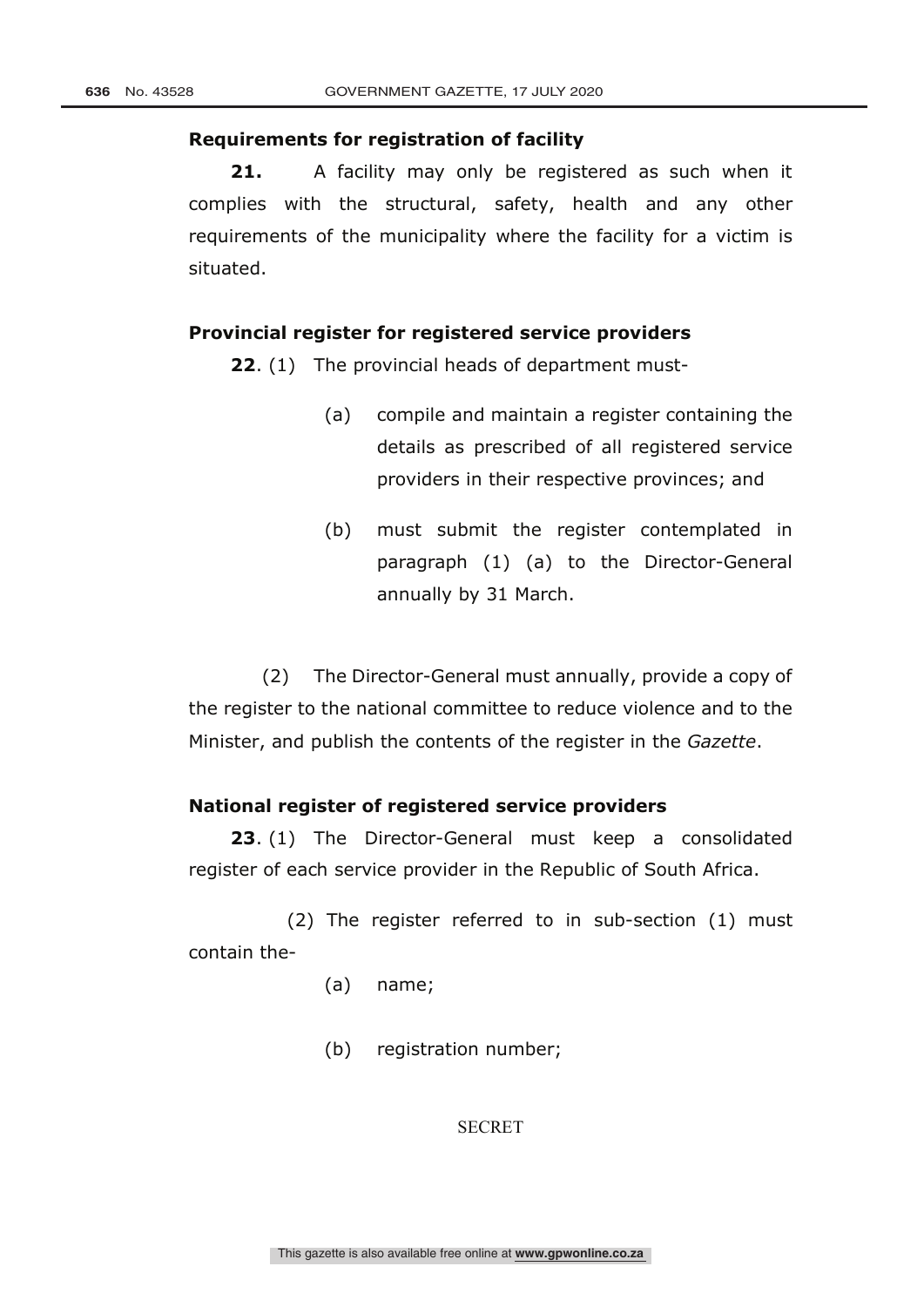- (c) physical, postal and electronic mail address;
- (d) contact numbers;
- (e) working hours;
- (f) current status of accreditation or registration of each service provider; and
- (g) whether or not such service provider has been suspended or its registration previously cancelled.

### **Vetting of staff members of service provider**

**24.**(1) A person who is found to be unsuitable to work with children by a competent court and whose details appear in the-

- (a) national child protection register as contemplated in the Children's Act, 2005 (Act No. 38 of 2005);
- (b) national register for sex offenders as contemplated in the Criminal Law (Sexual Offences and Related Maters) Amendment Act, 2007 (Act No. 32 of 2007);
- (c) register of persons convicted of abuse of older persons or any crime or offence related to the abuse of older persons as contemplated in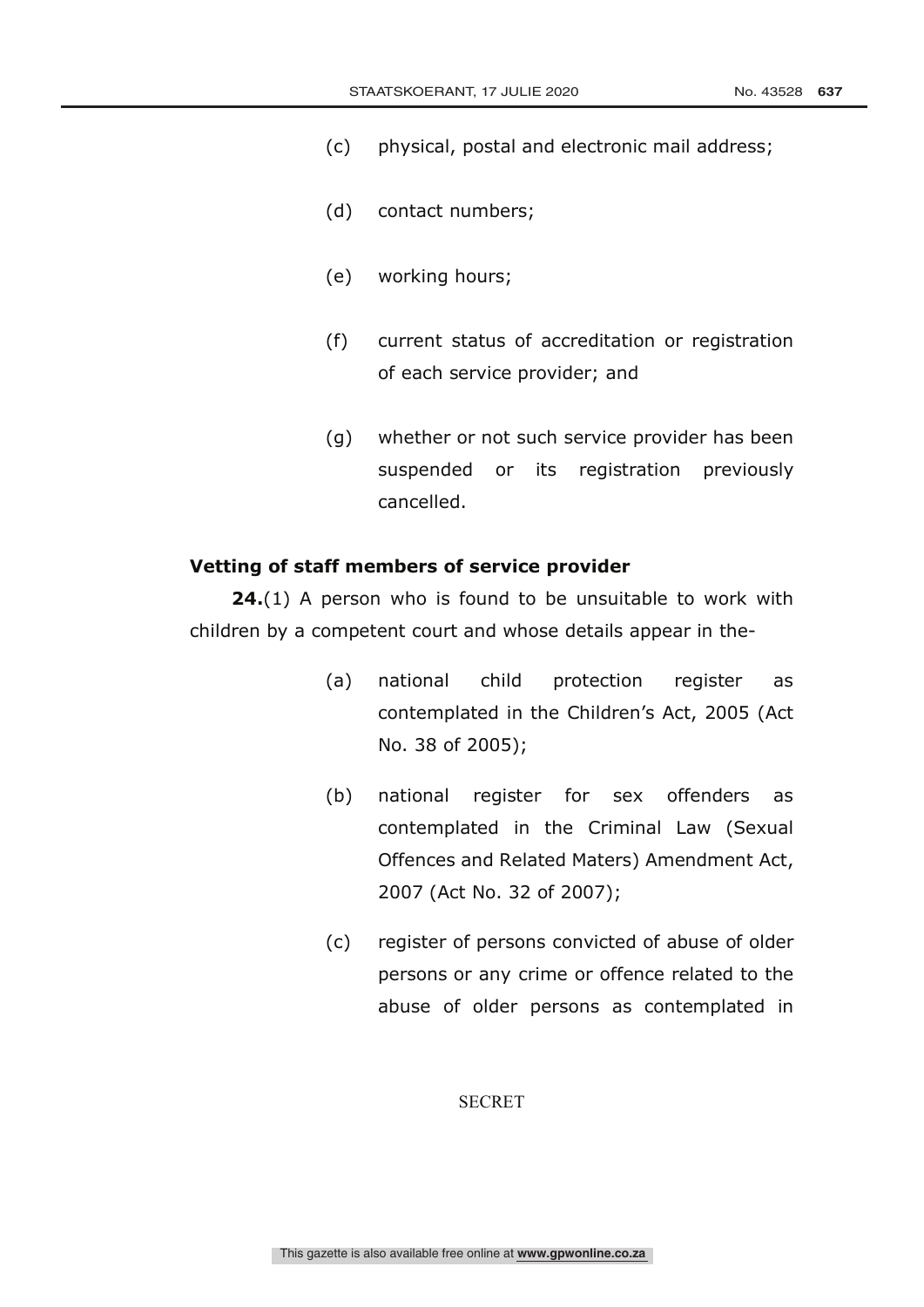section 31 of the Older Persons Act, 2006 (Act No.13 of 2006); or

(d) any other legislation

is not a fit and proper person to operate or serve in any capacity of a service provider.

(2) All persons working with victims for an registered service provider must be vetted by the service provider and their criminal record must be verified by the same service provider.

(3) All social workers including other social service professionals providing service to the registered service provider must be registered with the South African Council for Social Service Professions and must comply with the relevant legislation.

### **Suspension of registration**

**25.** (1) If the provincial head of social development in the relevant province finds that a service provider contravened-

- (a) any provision of this Act; or
- (b) any term or condition of an registration certificate issued, he or she may-
	- (i) order the service provider by written notice to rectify the contravention or deviation contemplated in paragraph (a) or (b) within 90 days; or
	- (ii) give the service provider the opportunity to make representation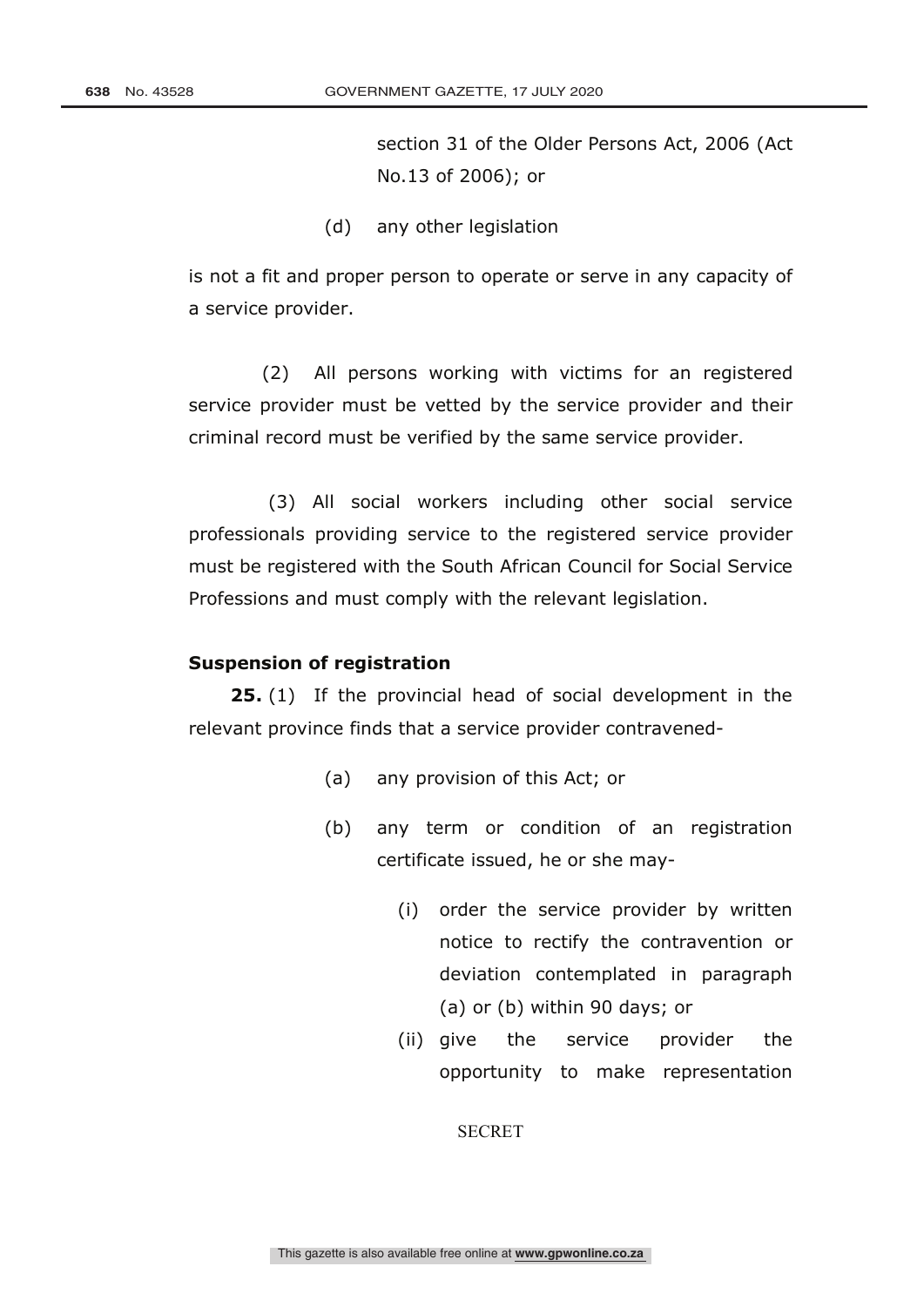within the 90 days stipulated in subparagraph (i).

(2) Failure to rectify the contravention or deviation will result in the suspension of the registration of the service provider until it remedies the defects and reapplies for registration.

(3) The written notice contemplated in subsection (1) (b) (i) must set out-

- (a) the name of the service provider to which the order applies;
- (b) the provisions and conditions that were not complied with and details of the noncompliance;
- (c) the steps that the service provider must undertake to remediate the situation and the timeframe within which those steps must be taken; and
- (d) any other prescribed information.

(4) The suspended service provider must address the application for re-registration to the provincial head of social development who must-

> (a) re-instate the registration of a service provider, if the service provider has rectified the cause of the suspension within the period stipulated in a notice to rectify such; or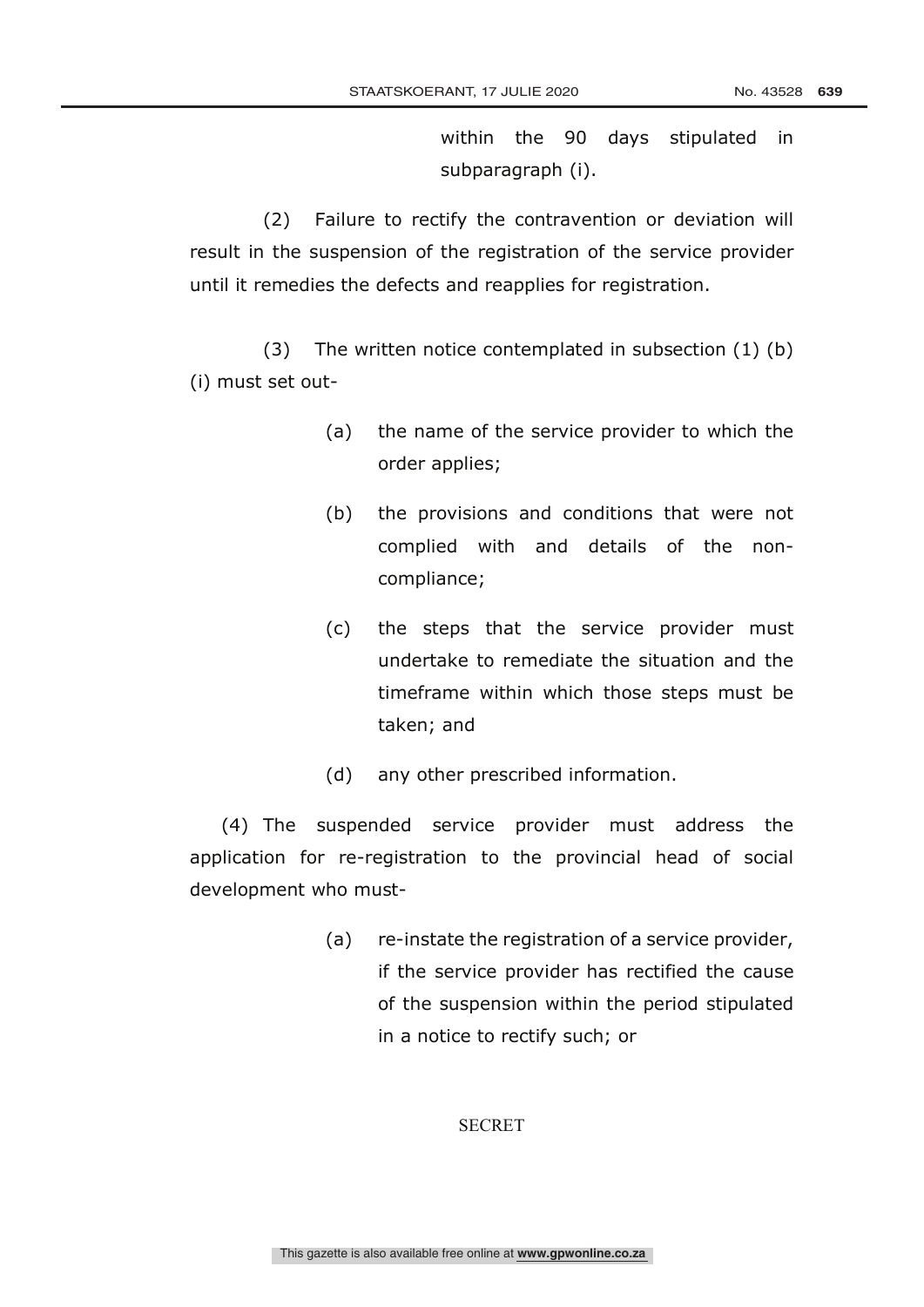(b) provide written reasons for the refusal of registration, or renewal of registration.

# **Voluntary deregistration and winding up or dissolution of a service provider**

**26.** (1) A registered service provider may voluntarily deregister by sending to the provincial head of social development-

(a) the prescribed written notice-

- (i) stating its intention to deregister voluntarily and the reasons thereof; and
- (ii) specify a date at least two months after the date of the notice, on which the deregistration is to take effect; and
- (b) simultaneously a copy of the prescribed reports for the period from its previous financial year up to the date of the written notice contemplated in this subsection.

(2) If a registered service provider resolves to wind-up or otherwise dissolve itself or is being wound-up in terms of any law, it must, prior to the winding-up or dissolution process or the relevant order of court, send to the relevant provincial head of social development-

- (a) a written notice-
	- (i) stating this fact; and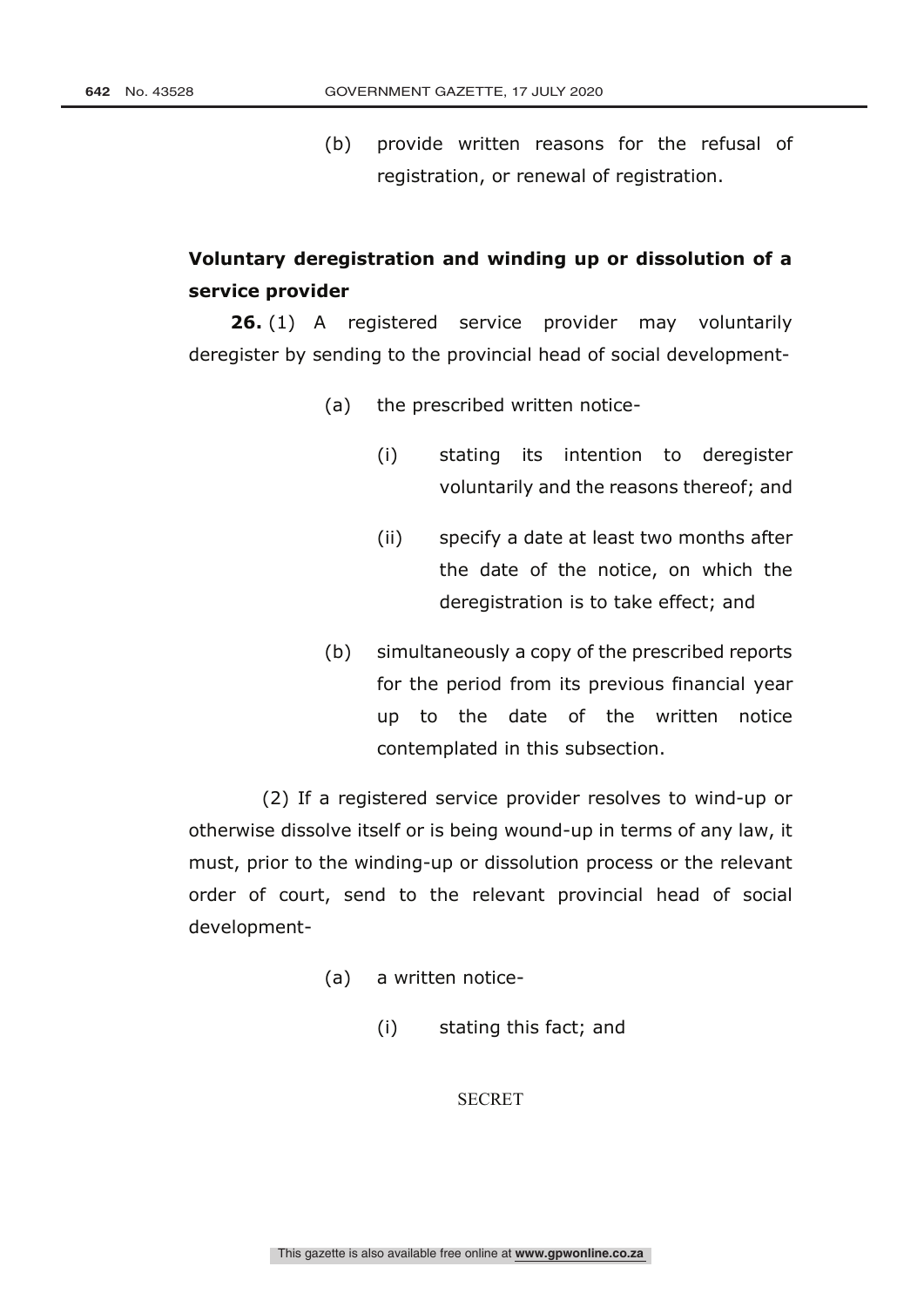- (ii) containing certified copies of all relevant documents confirming the winding-up or dissolution; and
- (b) a copy of the prescribed reports for the period from its previous financial year up to the date of the written notice contemplated in this subsection.
- (3) Upon receipt from a registered service provider of the notice of voluntary deregistration or winding-up or dissolution, the provincial head of social development must –
	- (a) cancel the service provider's certificate of registration, and send the provincial amended register within 30 days thereof to the Director-General who will amend the national register; and
	- (b) notify the service provider in writing of the deregistration and confirm the date on which the amendment was made to the register.

### **National norms and standards for facilities**

**27.**(1) The Minister must within 12 months of coming into operation of this Act and after consultation with the ministers of the executive counsel of the relevant provincial departments, prescribe national norms and standards for facilities for victims of crime and violence.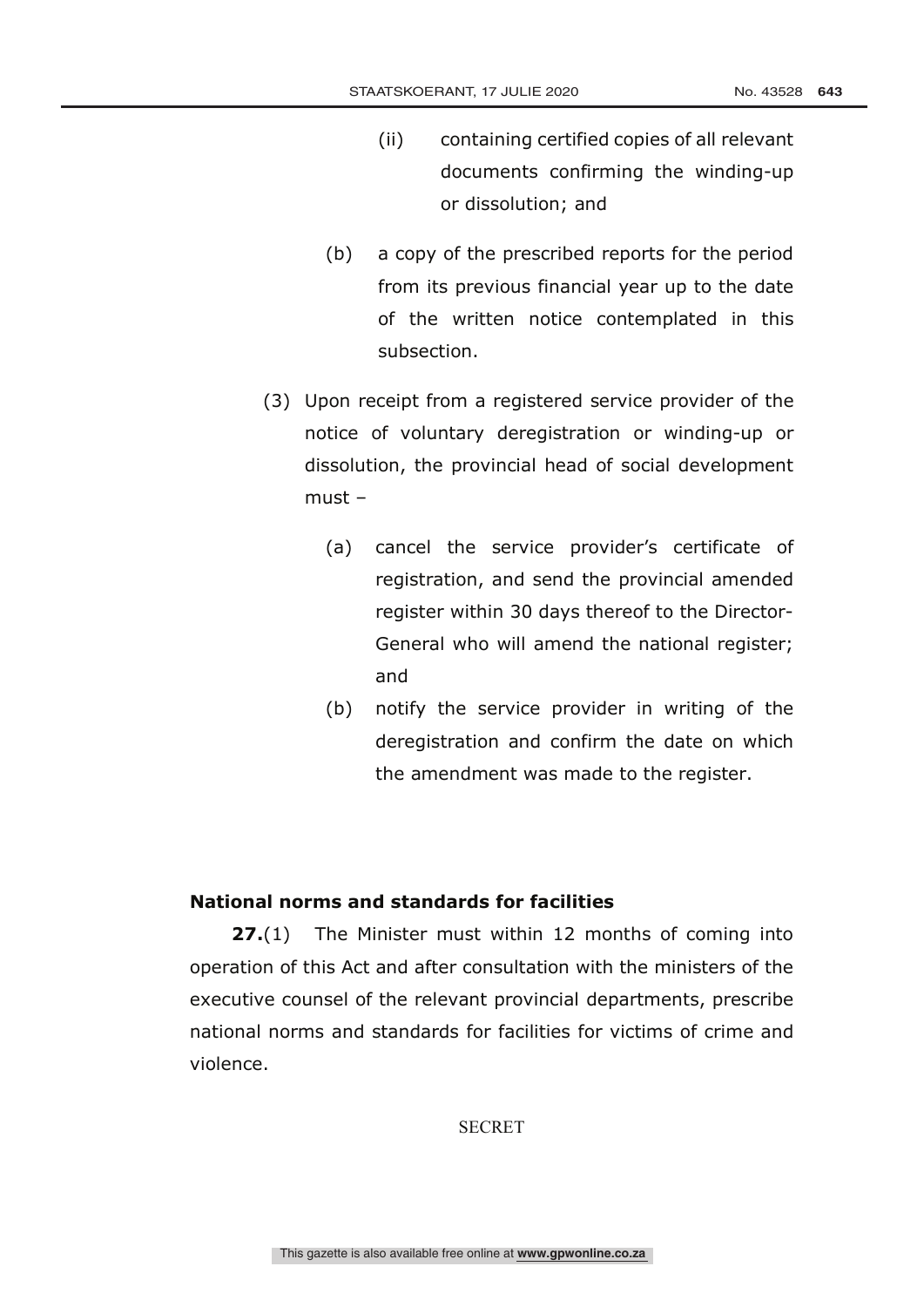(2) The national norms and standards must provide for the requirements in respect of the-

- (a) structural constriction;
- (b) size;
- (c) safety;
- (d) hygiene;
- (e) security; and
- (f) relevant building regulations of the local municipality.

### **Registration and cancelation of registration of facility**

**28.**(1) A person who qualified as contemplated in section 39 or any other law to render services to victims, may in the prescribed manner apply to establish, register and operate a facility provided that the facility-

- (a) is managed and maintained in accordance with any condition subject to which the facility is registered; and
- (b) complies with the national norms and standards and any other requirements as may be prescribed.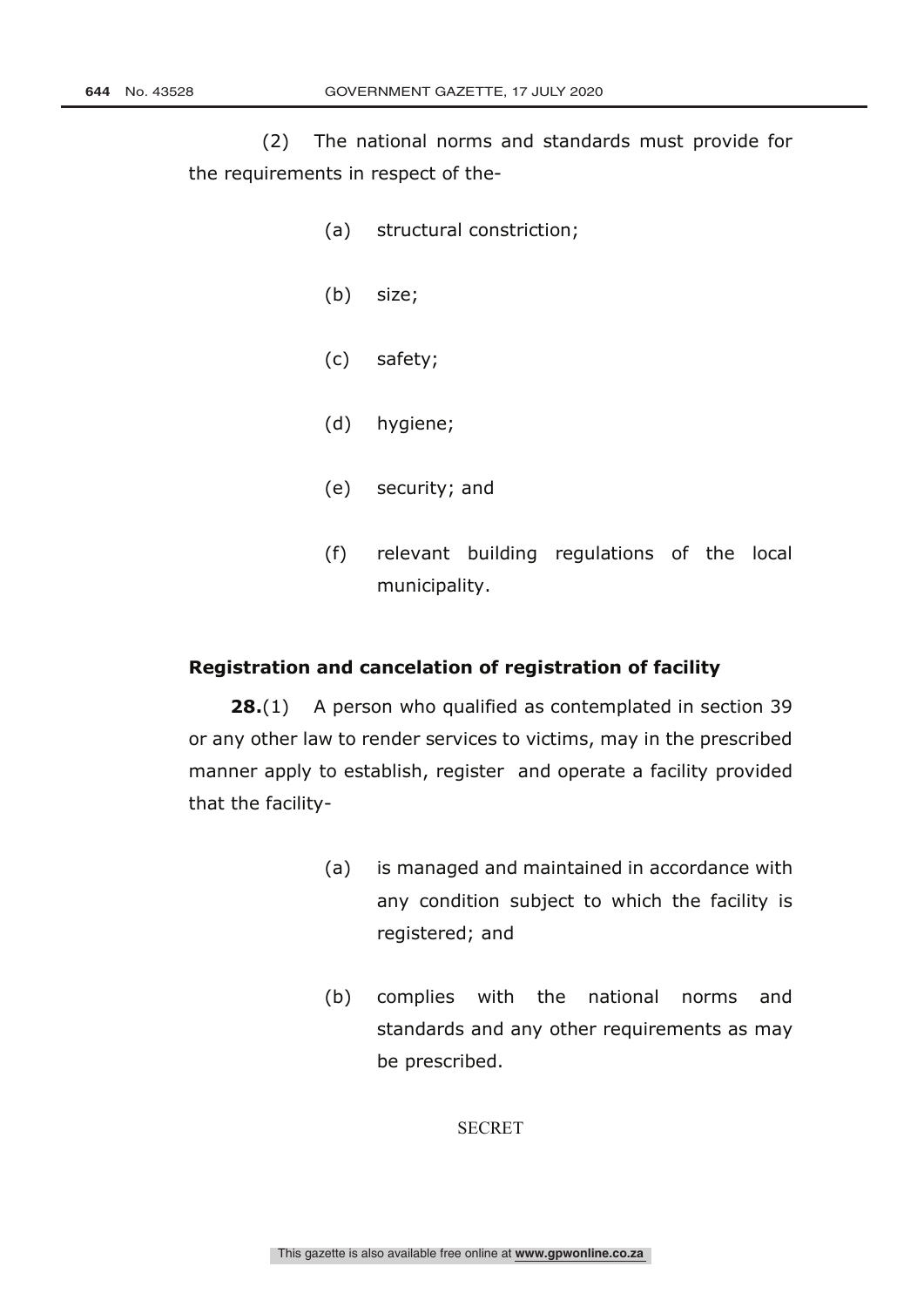(2) Any person operating a facility existing at the time of coming into operation of this Act must, in the manner prescribed apply to the provincial head of department for registration of such a facility as a victim empowerment service.

(3) Any new facility may only be registered as a victim empowerment facility, after lodging the prescribed application with the provincial head of department and after satisfying the prescribed requirements.

(4) The provincial head of department must, when satisfied that the facility complies with the requirements for registration as a victim empowerment facility; within 30 days issue the prescribed certificate to the service provider operating such facility.

(5) Notwithstanding any prescribed period in any other law or certificate, a facility registered as a victim empowerment service facility shall be regarded as having being registered only for a period of five (5) years after the coming into effect of this Act or from the date upon which it is so registered thereafter, and must in all instances re-apply to the provincial head of department for registration in the prescribed manner.

(6) The provincial head of department may after consultation with the Director-General consider an application contemplated in subsection (3) and such other information as he or she may obtain.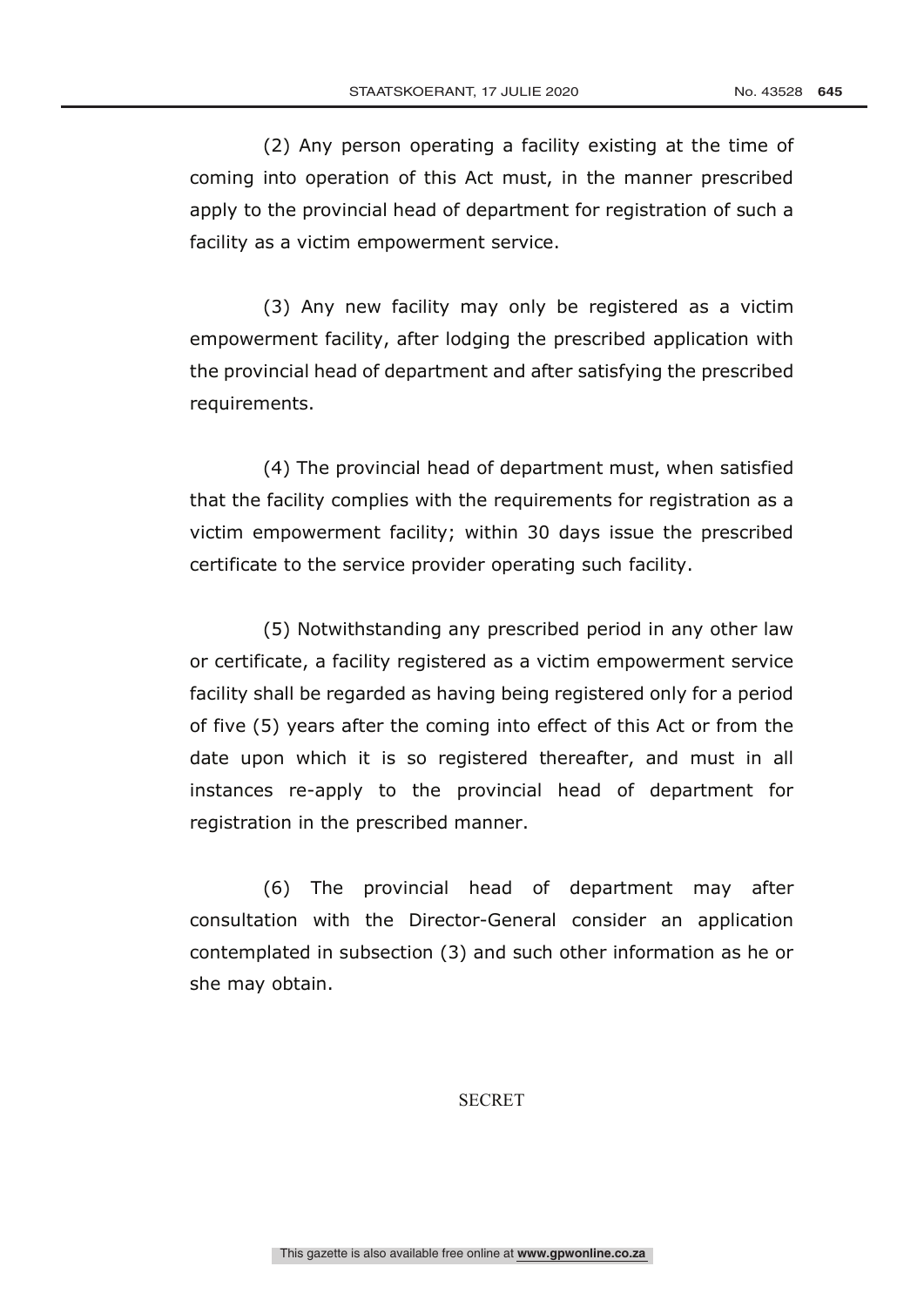(7) If the provincial head of department is satisfied that such facility is or will be managed; and if he or she is satisfied that the reception, assessment, care and support of victims of violent crime complies with the prescribed requirements, grant the application for registration and issue a registration certificate.

### **Notice of enforcement**

**29.** (1) Whenever a provincial head of social development is informed of the existence of an unregistered facility he or she may in the prescribed manner and by way of written notice, instruct a person operating or owning an unregistered facility to-

- (a) declare and account for all victims accommodated or served at such a facility;
- (b) stop operating that facility; and
- (c) apply for registration in terms of section 48 within a prescribed period which must be specified in the notice.

(2) A person operating a registered facility other than in accordance with the provisions of this Act; may be reported to the relevant provincial committee for victim support services.

(3) The relevant provincial committee for victim support service must monitor the registered facility to ensure compliance with the norms and standards.

# **Monitoring of registered facilities**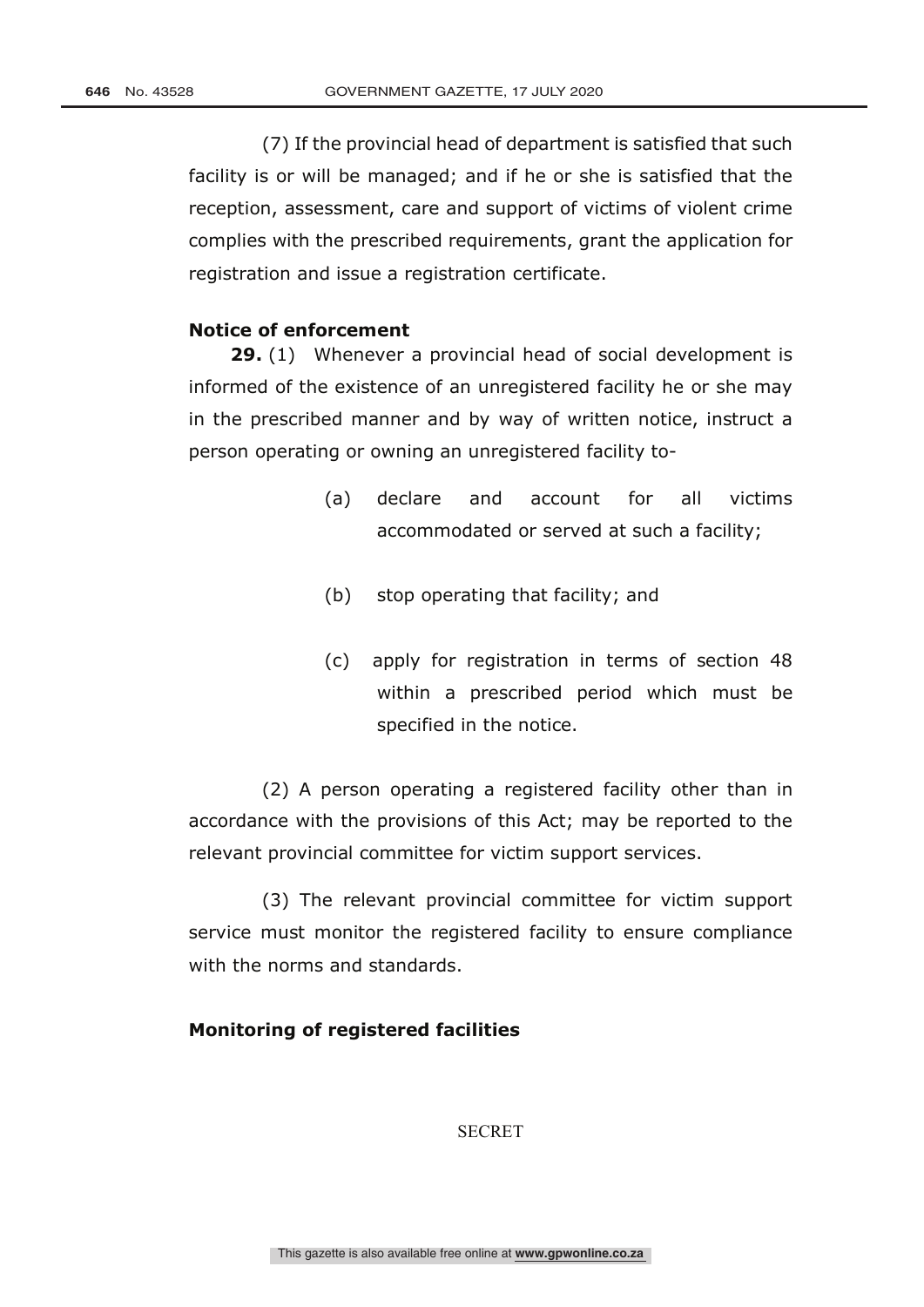**30.** (1) The chairperson of the relevant provincial committee for victim support services must in the prescribed manner, nominate members from provincial committee for victim support services to serve as a monitoring and enforcement sub-committee of the committee.

(2) The sub-committee of the relevant provincial committee for victim support services may serve for the duration of the term of office of the Committee.

(3) A member of the provincial committee for victim support services, social worker in the employ of the Department or a provincial department, or a police officer may upon written instructions of the Director-General or a provincial head of the department, at any time-

- (a) enter any premises operated as a victim support services facility for the purposes of conducting an investigation in the prescribed manner;
- (b) interview any victim cared for or accommodated in such facility;
- (c) direct any person who has possession or custody of any record or document relating to such a facility, to submit such record or document to him or her for inspection;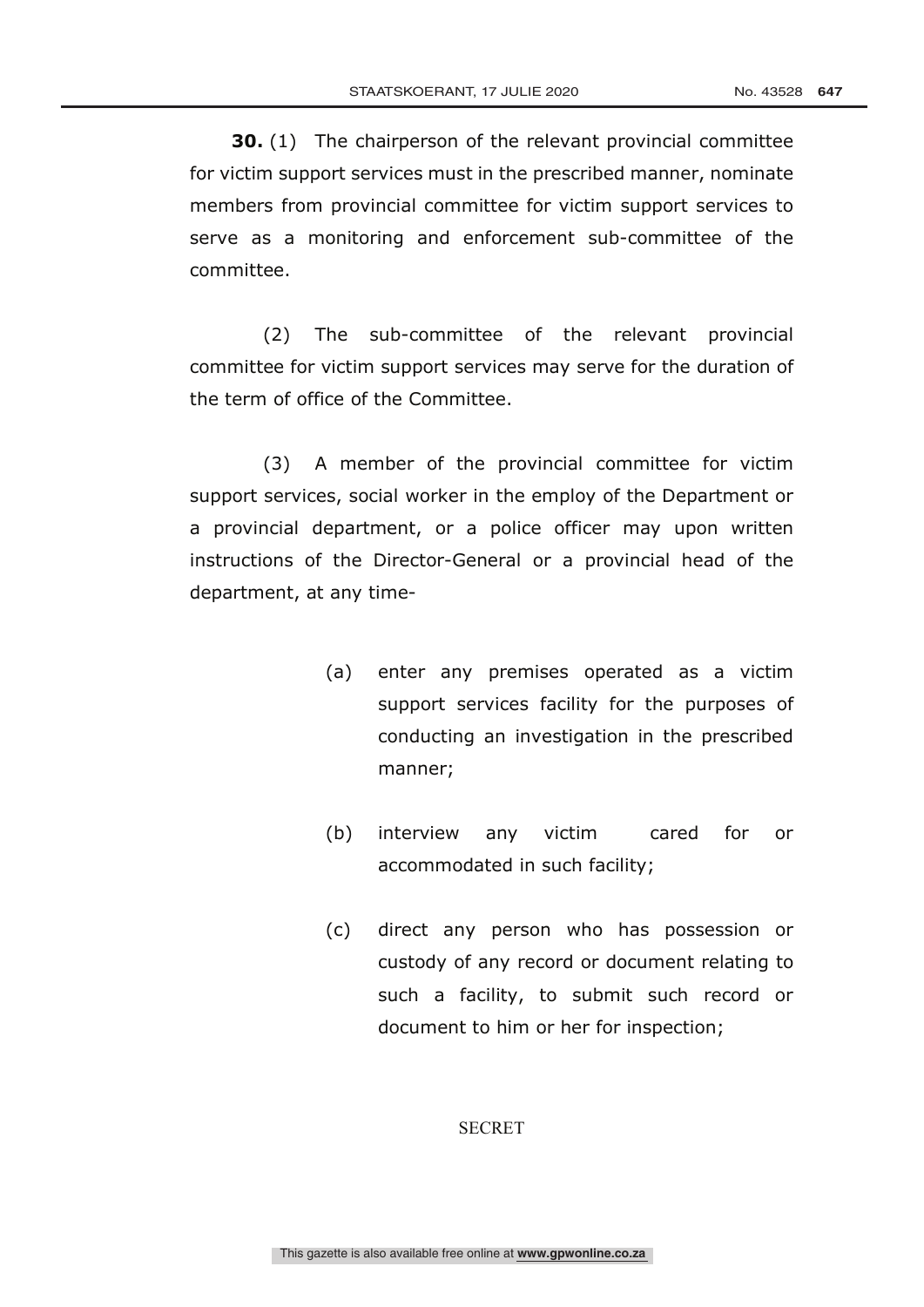- (d) submit a report in the prescribed manner and within 72-hours of such inspection, to the Director-General or the provincial head of department as the case may be, on the findings of the inspection;
- (e) provide the operator of the facility with a report on the findings of the inspection; and
- (f) issue any enforcement notice as directed by the Director-General or the provincial head of department.
- (4) A person commits an offence if that person-
	- (a) obstructs or hinders a social worker or service provider or official in the performance of his or her functions in terms of subsection (3); or
	- (b) refuses to give a social worker or service provider or official access to a victim cared for or accommodated in a facility referred to in subsection (3),

and if found guilty is liable to a fine in accordance with the Adjustment of Fines Act, 1991 (Act No. 101 of 1991) or to imprisonment for a period not exceeding three years, or to both such fine and imprisonment.

# **Death or injury in facility**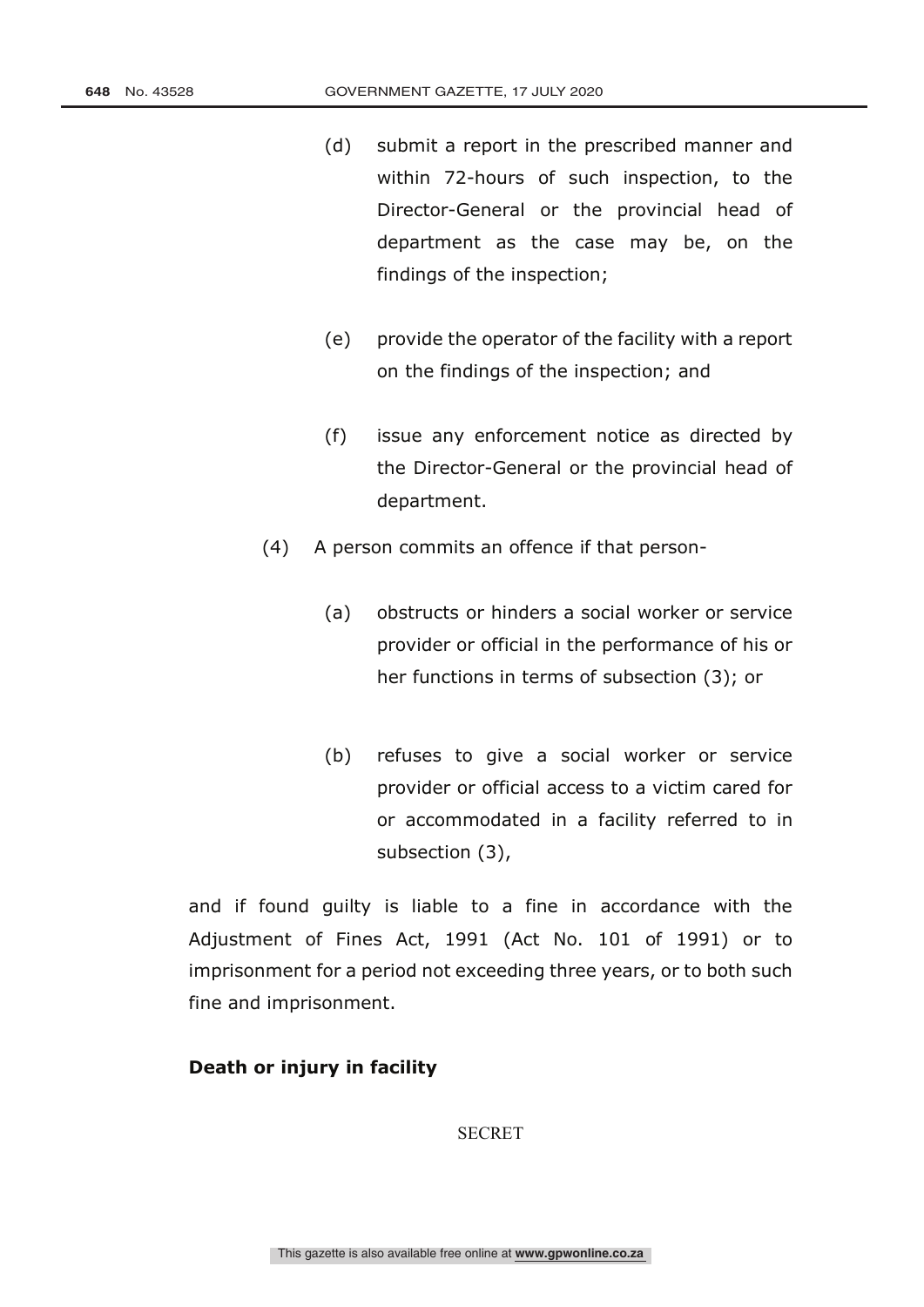**31.**(1) In the event of a death or injury of a victim in a facility the manager of such a facility must immediately report such incident to the-

- (a) police officer in the relevant area;
- (b) relevant provincial head of department; and
- (c) next of kin.

(2) Where the Minister, Director-General, member of the executive council responsible for social development or provincial head of department deems it necessary after receiving the report contemplated in subsection (1), cause an investigation to be conducted into the circumstances of such an incident and take appropriate action including cancellation, suspension or amending the registration certificate of the relevant victim support service facility.

(3) The manager of such a facility must within 48 hours provide the Director-General or the provincial head of department as the case may be, with a full report of the incident as prescribed.

## **Management structure of facility**

**32.** (1) The Minister may prescribe the management and control structure of a facility.

(2) A management structure of a facility may have members as prescribed.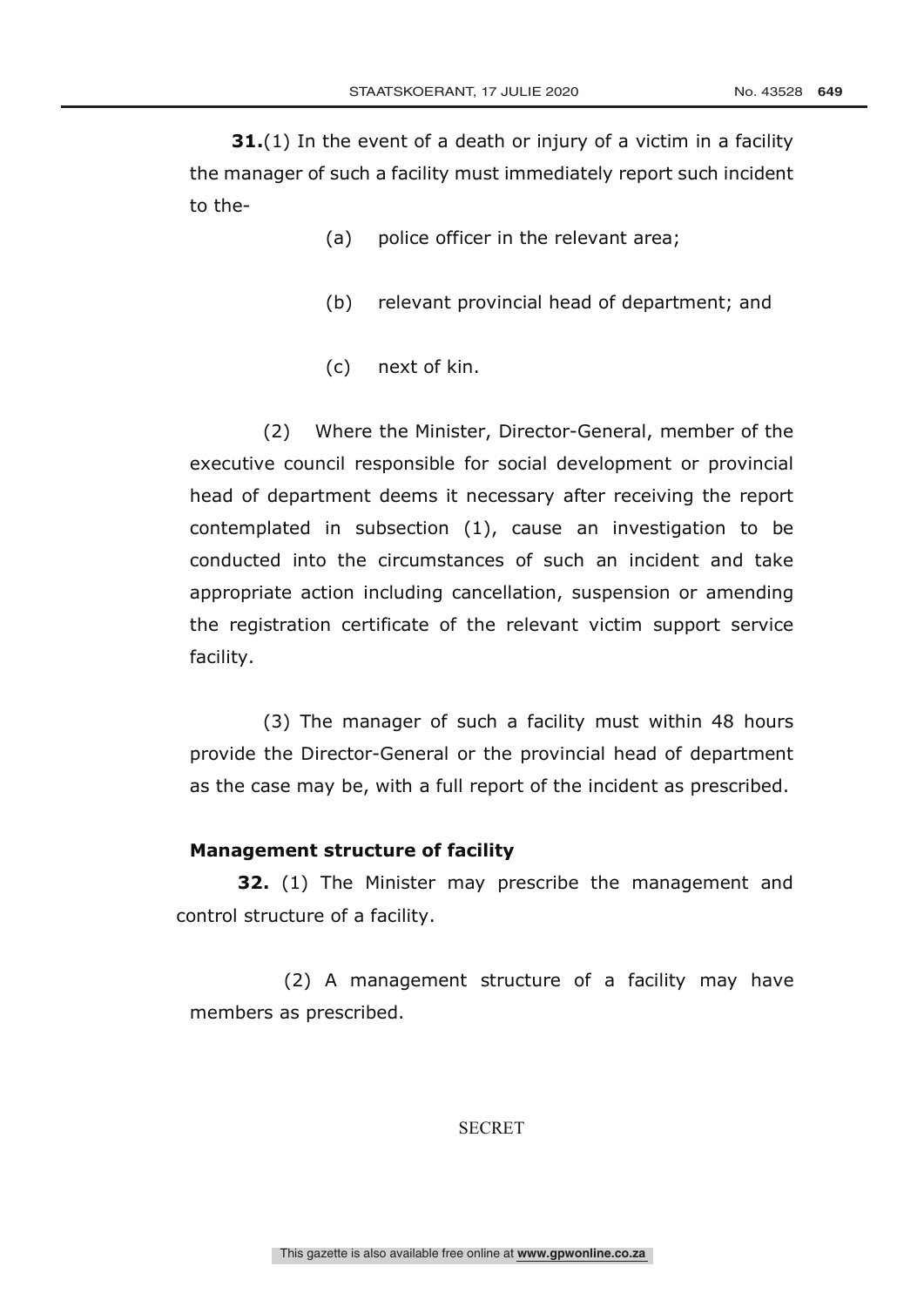(3) The members of the management structure referred to in subsection (2) must ensure that a facility-

- (a) provides the services referred to in this Act;
- (b) maintains a satisfactory level of quality service;
- (c) provides opportunities for the training of staff; and
- (d) applies principles of sound financial management and functions effectively.

# **Record and strategy of facility**

**33.** A provincial head of social development must-

- (a) maintain a record of-
	- (i) all facilities in the province;
	- (ii) the types of facilities; and
	- (iii) the number of each type of facility;
- (b) develop and implement a provincial strategy for the provision of facilities which must include facilitating the establishment and operation of sufficient facilities in that province; and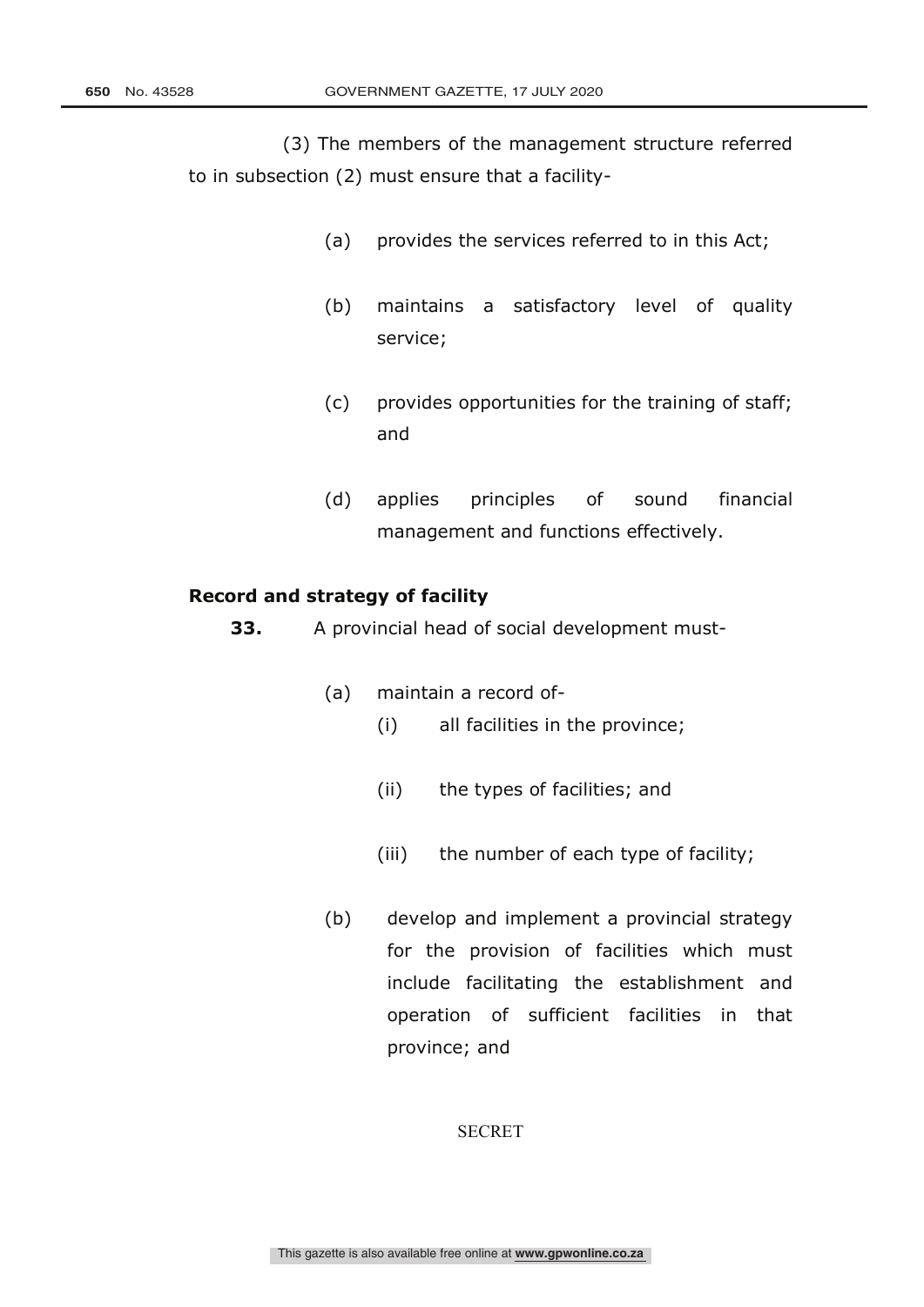(c) prioritising those types of facilities most urgently required.

# **CHAPTER 5**

# **SERVICE FACILITIES FOR VICTIMS**

### **Department of social development facilities**

**34.** (1) A Khuseleka One-Stop Centre is a facility that serves for the reception, assessment, care and support of victims including victims of violent crime by a multi-disciplinary team.

(2) A Khuseleka One Stop Centre must render the following support services to a victim referred to it by a social worker, associate professional or a relevant provincial head as the case may be-

- (a) assessment by a multi-disciplinary team;
- (b) 24-hour care and support services to victims of crime for a period of 6 months;
- (c) counselling services; and
- (d) skills development.

(3) A shelter is a residential facility that accommodates a victim for a period of one day up to 6 months or as the needs arise;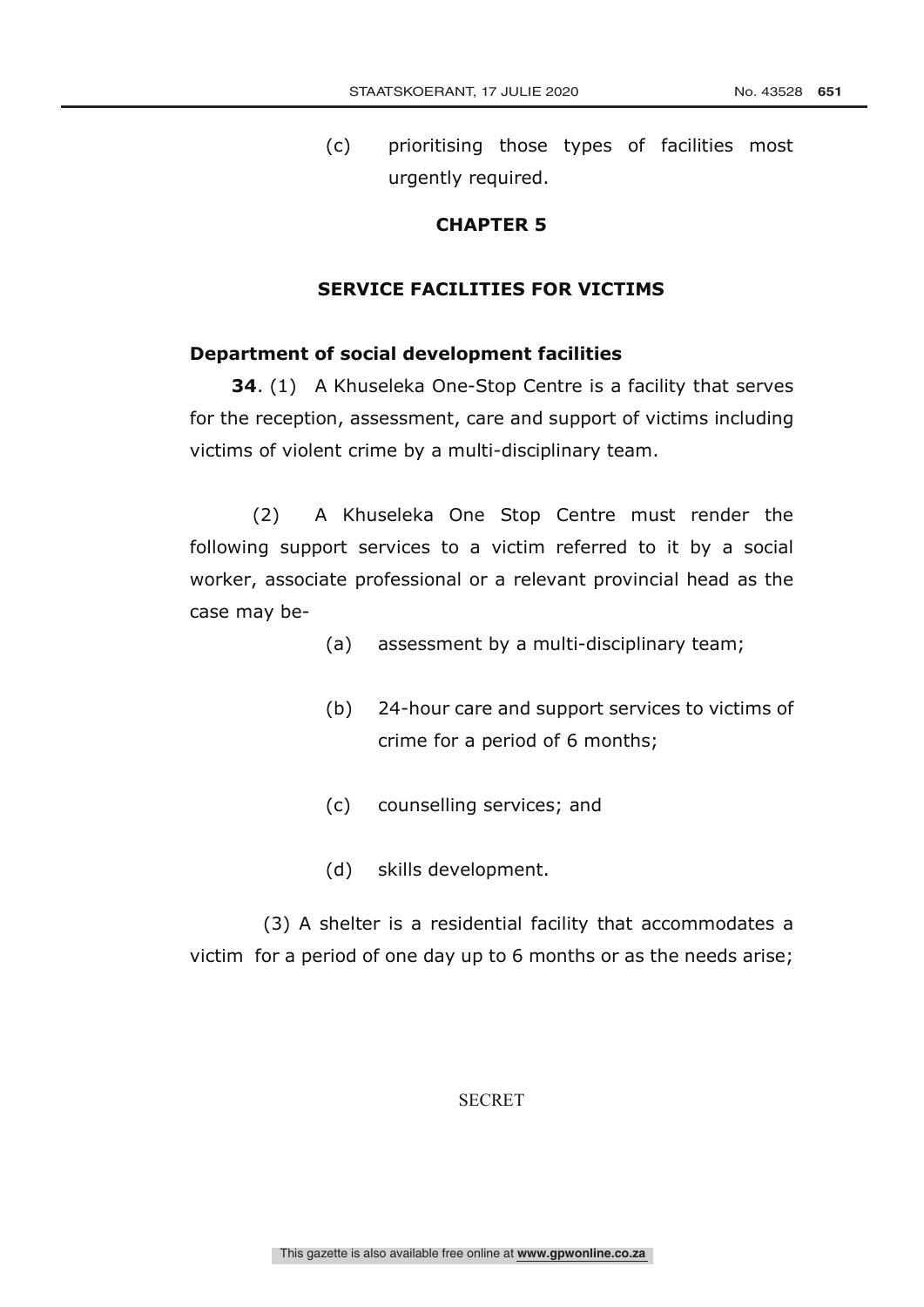(4) A shelter must immediately render within its available resources, psycho-social services to any victim who is referred to it or otherwise comes to its attention.

(5) A white door safe space of hope is a facility that must render care and support services for a period of 24 hours up to 72 hours to a victim.

### **Department of health facilities**

**35.** (1) Whenever the department of health designates health facilities to provide assessment of victims, such must be reported to the Director-General, to enable the department to provide adequate victim support services.

(2) Designated health facilities must provide trauma counselling by social workers, psychologists, psychiatrists, professional nurses, social auxiliary workers and lay counsellors.

### **National Prosecuting Authority Facilities**

**36.** (1) Whenever Thuthuzela care centres are established, such must be reported to the Director-General, to enable the department to provide adequate victim support services.

(2) Thuthuzela care centres must co-ordinate service that includes medical examination and intervention, evidence collection and preservation, counselling, victim support, and awareness campaigns.

# **South African Police Service facilities**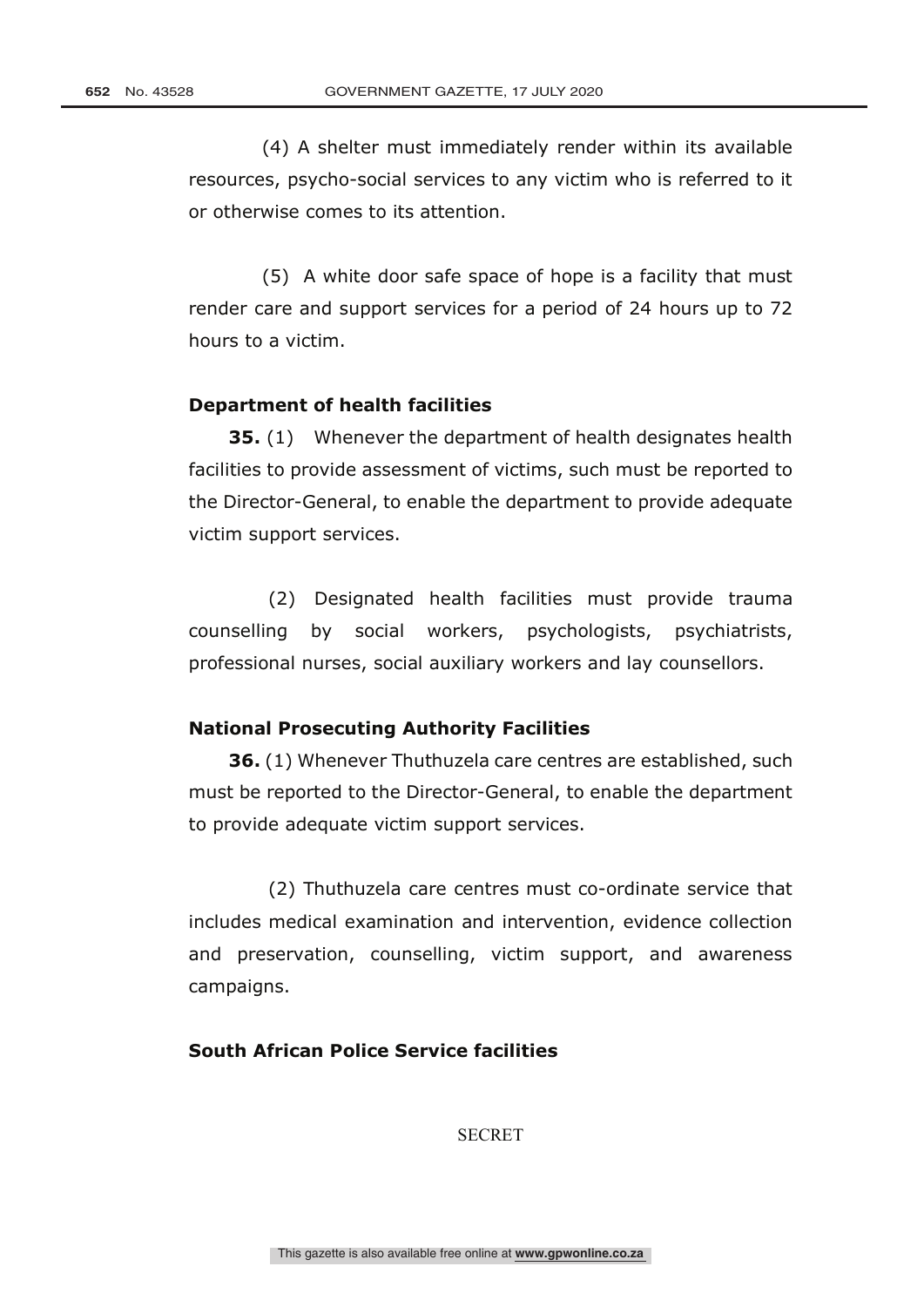**37.** The South African Police Services must provide a private room where victims may be interviewed and statements taken in a confidential respectful and dignified manner.

### **Provision of funding of facility**

**38**. The member of the executive council responsible for the relevant departments must, from money appropriated by the relevant provincial legislature, provide and fund facilities for victims of violent crime in the respective province.

# **Provision and accreditation of victims' support programmes and service providers**

**39.** (1) The Minister, in consultation with Ministers responsible for justice, education, correctional services, health and safety and security and the non-governmental sector must: -

- (a) create a policy framework to develop the capacity within all spheres of government and non-governmental sector to establish, maintain and develop programmes for victim support services;
- (b) establish and maintain a system for accreditation, as prescribed, of programmes for victim support service; and
- (c) ensure the availability of resources to implement victim support service programmes as prescribed.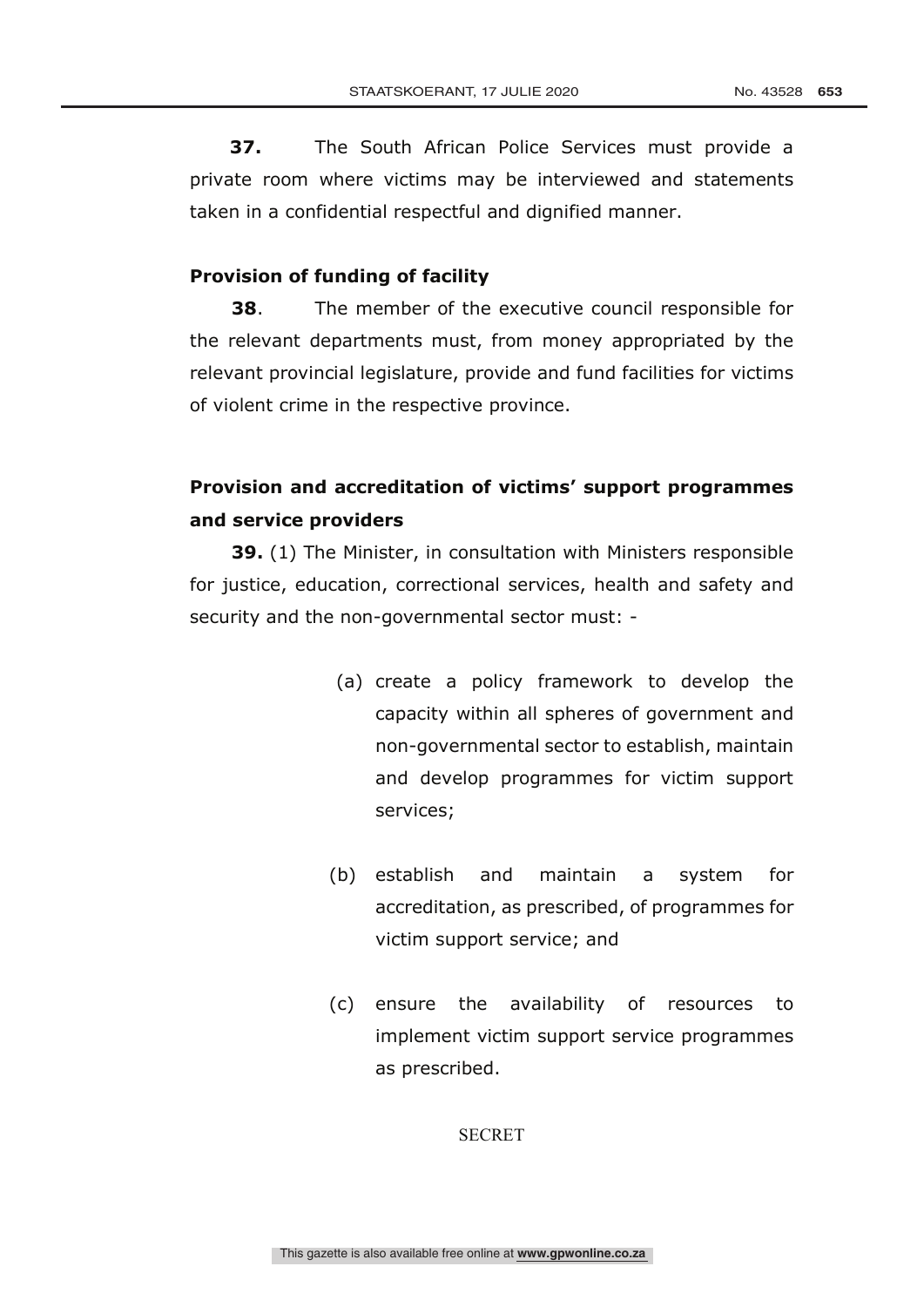(2) The system for accreditation referred to in subsection 1(b) must contain-

- (a) criteria for the evaluation of victim support service programmes to ensure that they comply with the minimum norms and standards;
- (b) the criteria for evaluation of the content of victim support service programmes to ensure that they reflect a meaningful and adequate response to the harm caused by the offence committed, to achieve the object of victim support service;
- (c) mechanisms to monitor victim support service programmes and victim support service providers in respect of their ability to render quality service in achieving the object of victim support service and their ability to promote compliance with victim support service; and
- (d) measure for removal of victim support service programmes and victim support service providers from the system, where appropriate.

(3) The Minister, must issue a prescribed certificate of accreditation to each victim support service programme that is offered by a victim support service provider.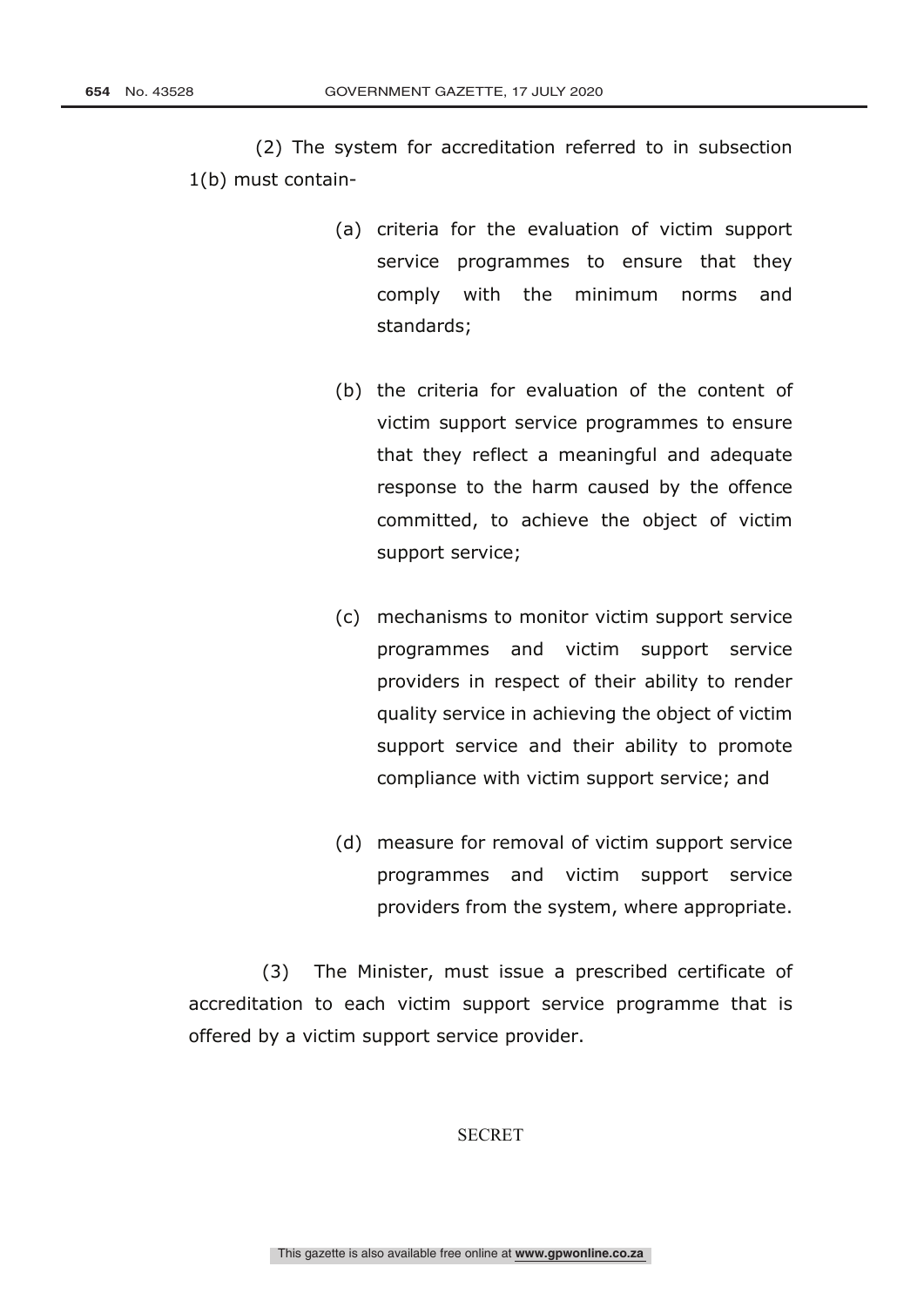(4) A certificate of accreditation referred to in subsection (3) is valid for a maximum period of five years from the date of accreditation.

(5) Programmes or services including psychosocial services rendered by other relevant departments must be accredited by the Department.

### **CHAPTER 6**

#### **GENERAL PROVISIONS**

#### **Regulations**

- **40.** (1) The Minister may make regulations regarding-
	- (a) the manner in which a victim may be assessed for admission to a service provider;
	- (b) the information to be obtained from the South African Police Service regarding the victim;
	- (c) the manner in which information may be provided to the victim with regard to the case;
	- (d) the procedure and conduct of meetings of the national committee for victim support services and the national coordinating sub-committee for victim support service;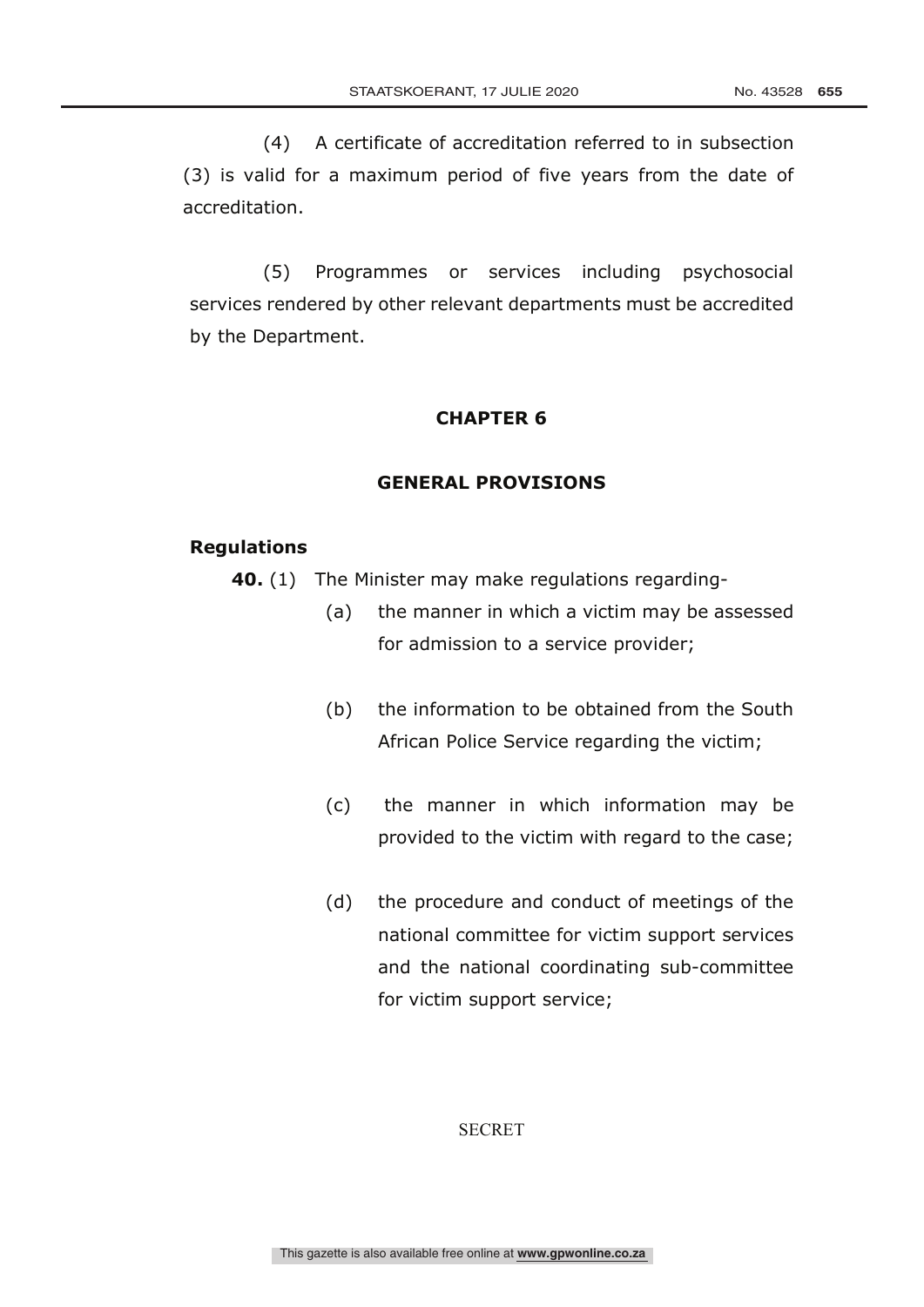- (e) the establishment of the national and provincial and local committee for victim support service and the respective subcommittees;
- (f) the selection and appointment of members of the national and provincial and local committee for victim support service and the respective sub-committees;
- (g) the registration of service providers that provide victim empowerment services;
- (h) the procedure to be followed in connection with the lodging and consideration for registration or renewal or suspension of a facility;
- (i) the format in which the annual report on the service provider's register must be published;
- (j) the format that the annual report must conform to; for submission by the provincial heads of department on the service provider register;
- (k) the annual reports to be submitted by a service provider;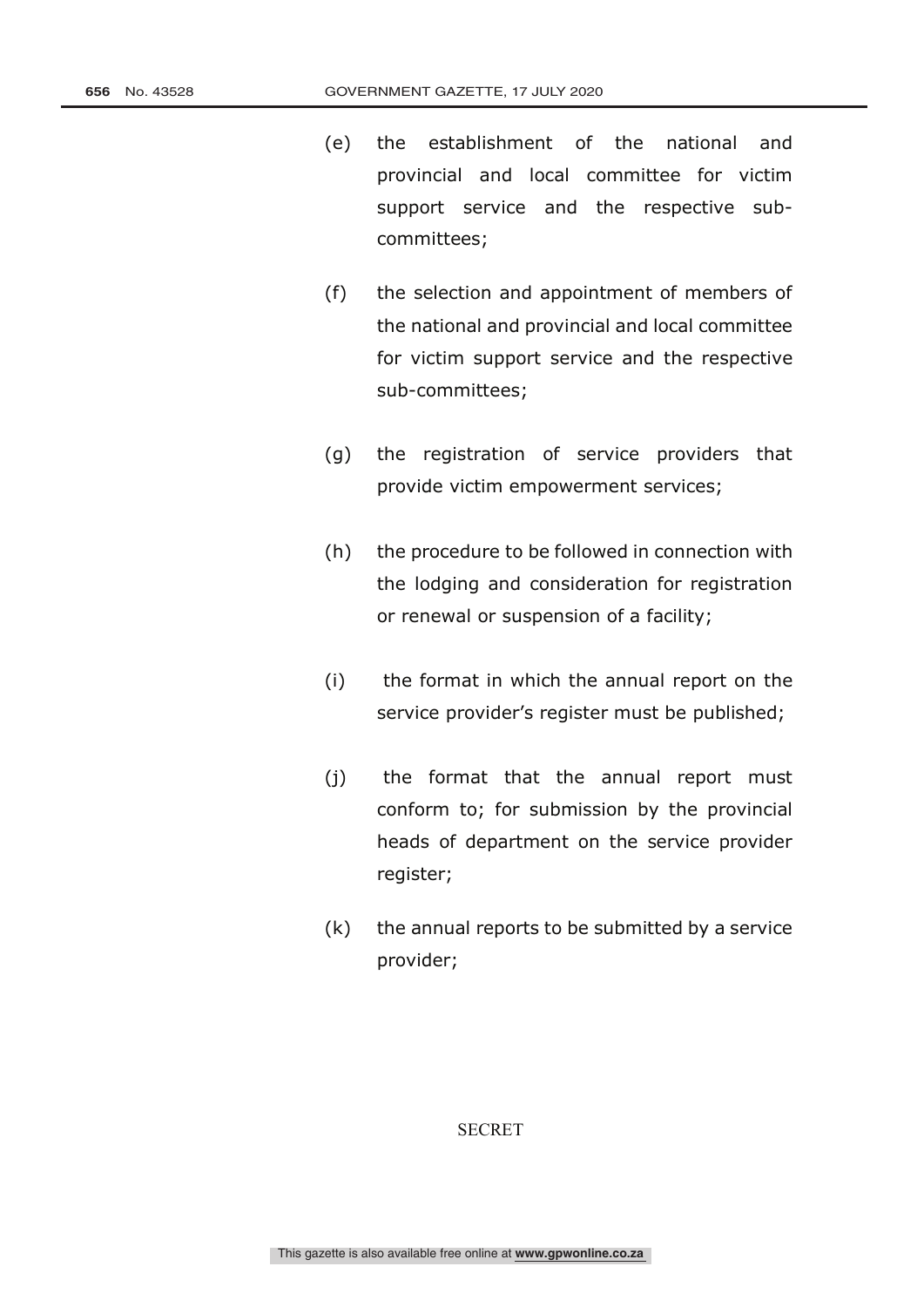- (l) the manner in which the registration of a service provider may be cancelled or suspended;
- (m) the voluntary deregistration of the service provider;
- (n) the norms and standards in respect of delivery of any service to a victim;
- (o) the norms and standards in respect of registration, renewal of registration or accreditation, and suspension and cancellation of registration or of a service provider or facility;
- (p) norms and standard in respect of accreditation
- (q) the establishment of and composition of an appeal tribunal to consider and adjudicate on appeals lodged by victims or service provider regarding any decision taken or act performed in terms of this Act;
- (r) any form required to be completed in terms of this Act;
- (s) the minimum requirements that the different types of facilities have to comply with;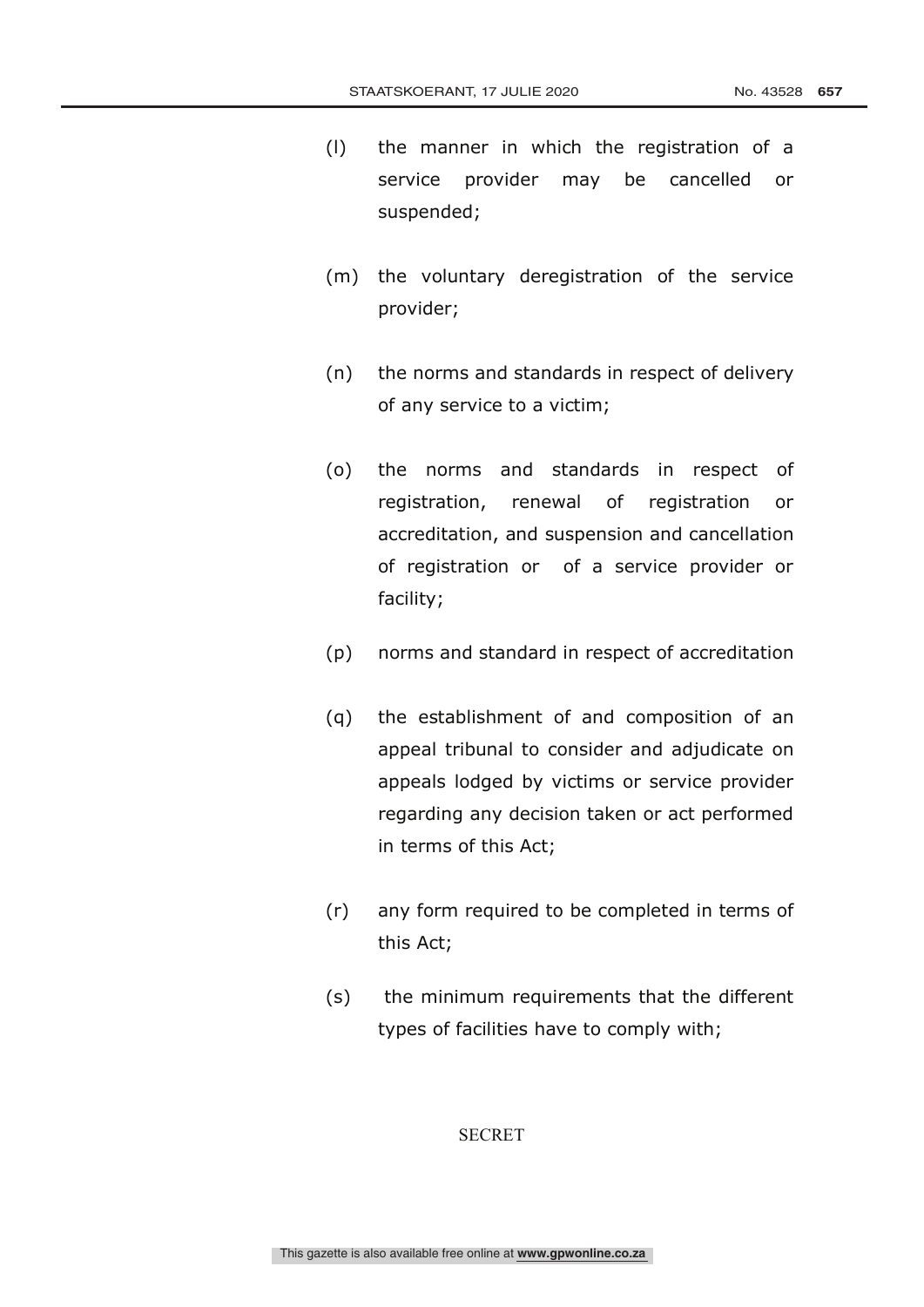- (t) the procedure to be followed with regard to the management of a victim if a facility is closed down;
- (u) the prevention strategies and programmes; and
- (v) any other matter which the Minister deems necessary or expedient to be prescribed in order to achieve the objects of this Act.
- (2) Any regulation made under subsection (1)-
	- (a) which may result in expenditure for the State, must be made in consultation with the Minister of Finance;
	- (b) which may impact on the mandate of another organ of state must be made in consultation with the respective executive authority, member of the executive council responsible for social development or provincial head of department responsible for that organ of state as the case may be; and
	- (c) may provide that any person who contravenes a provision thereof or fails to comply therewith shall be guilty of an offence and on conviction is liable to a fine or to imprisonment for a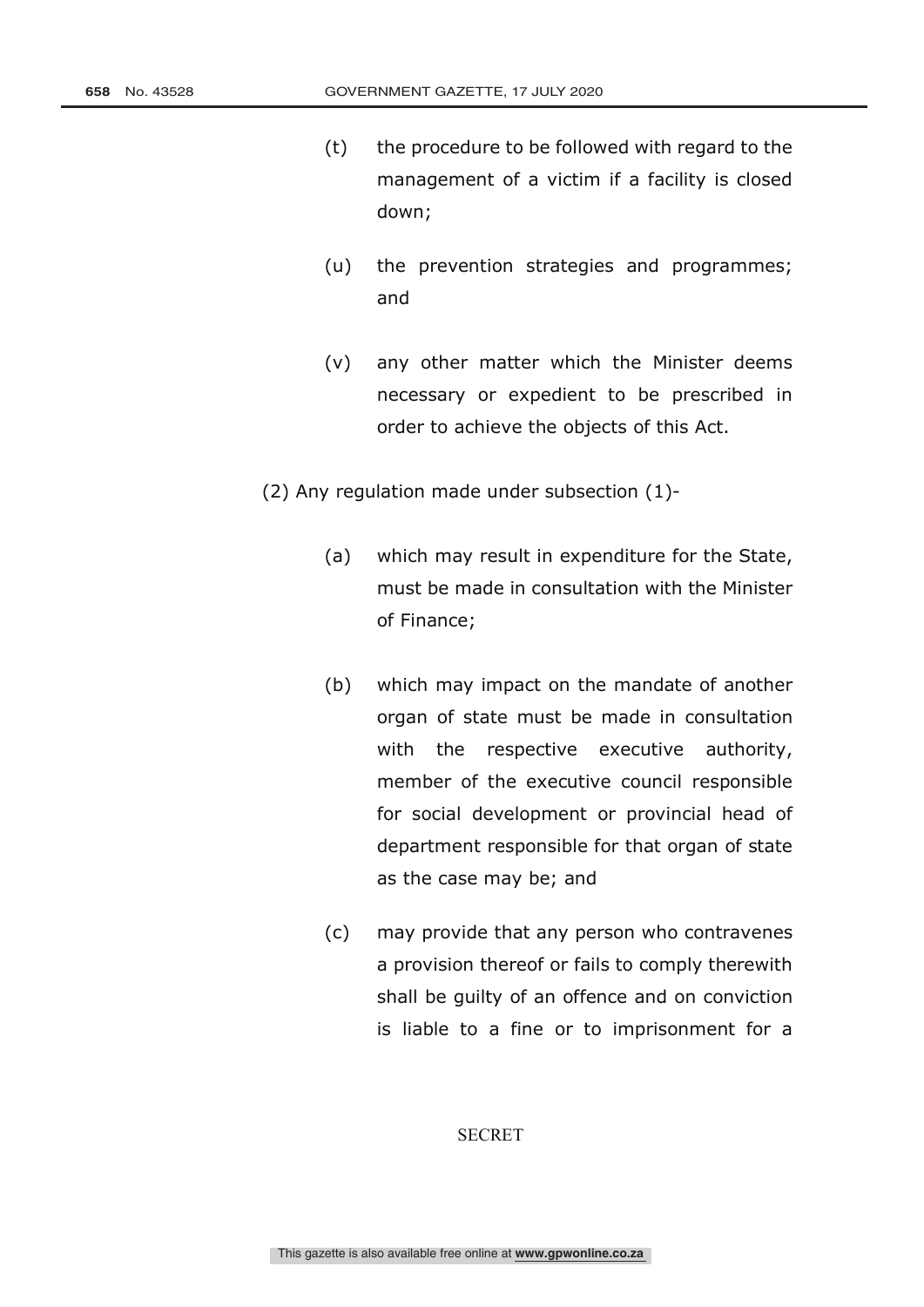period not exceeding three years, or to both such fine and imprisonment.

# **Delegation of power**

**41.**(1) The Minister may-

- (a) delegate to the Director-General any power conferred on the Minister by this Act, except the power to make regulations; or
- (b) authorize the Director-General to perform any duty imposed on the Minister by this Act.
- (2) The Director-General may-
	- (a) delegate to any employee of his or her department any power assigned to him or her in terms of subsection (1) and the Act; or
	- (b) authorise that employee to perform any duty he or she is authorised to perform in terms of the Act.

(3) The member of the executive council responsible for social development may-

> (a) delegate to the provincial head of department any power conferred on the member of the executive council responsible for social development by this Act; or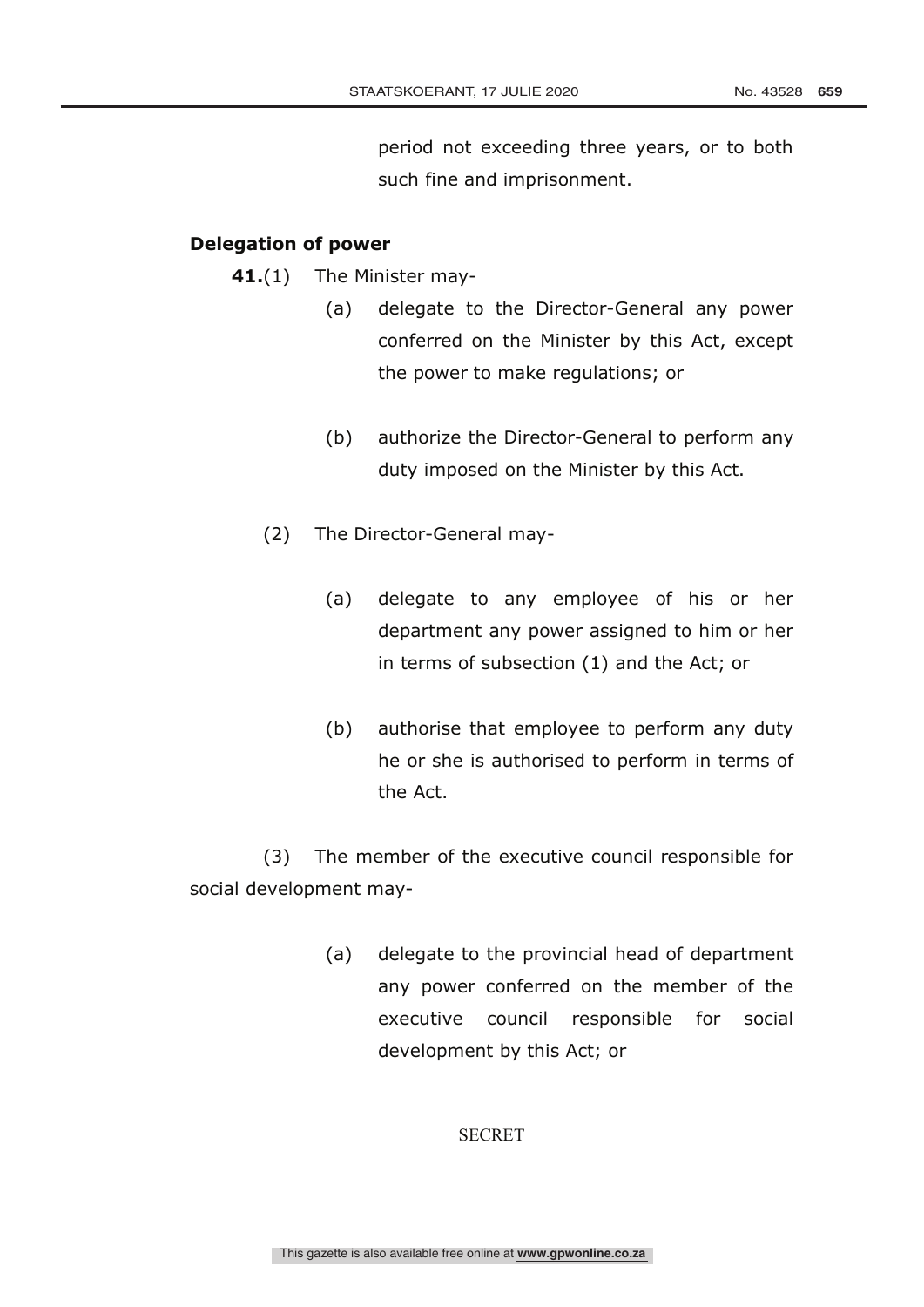- (b) authorize the provincial head of department to perform any duty imposed on the member of the executive council responsible for social development by this Act.
- (4) The Provincial Head of Department may-
	- (a) delegate to any employee of his or her provincial department any power delegated to him or her in terms of this Act; or
	- (b) authorize that employee to perform any duty he or she is authorised to perform in terms of this Act.
- (5) A delegation in terms of subsections above-
	- (a) is subject to any limitations, conditions and directions which the Minister, Director-General, member of the executive council responsible for social development or the relevant provincial head of department may impose;
	- (b) must be in writing; and
	- (c) does not divest the Minister, Director-General, member of the executive council responsible for social development or the relevant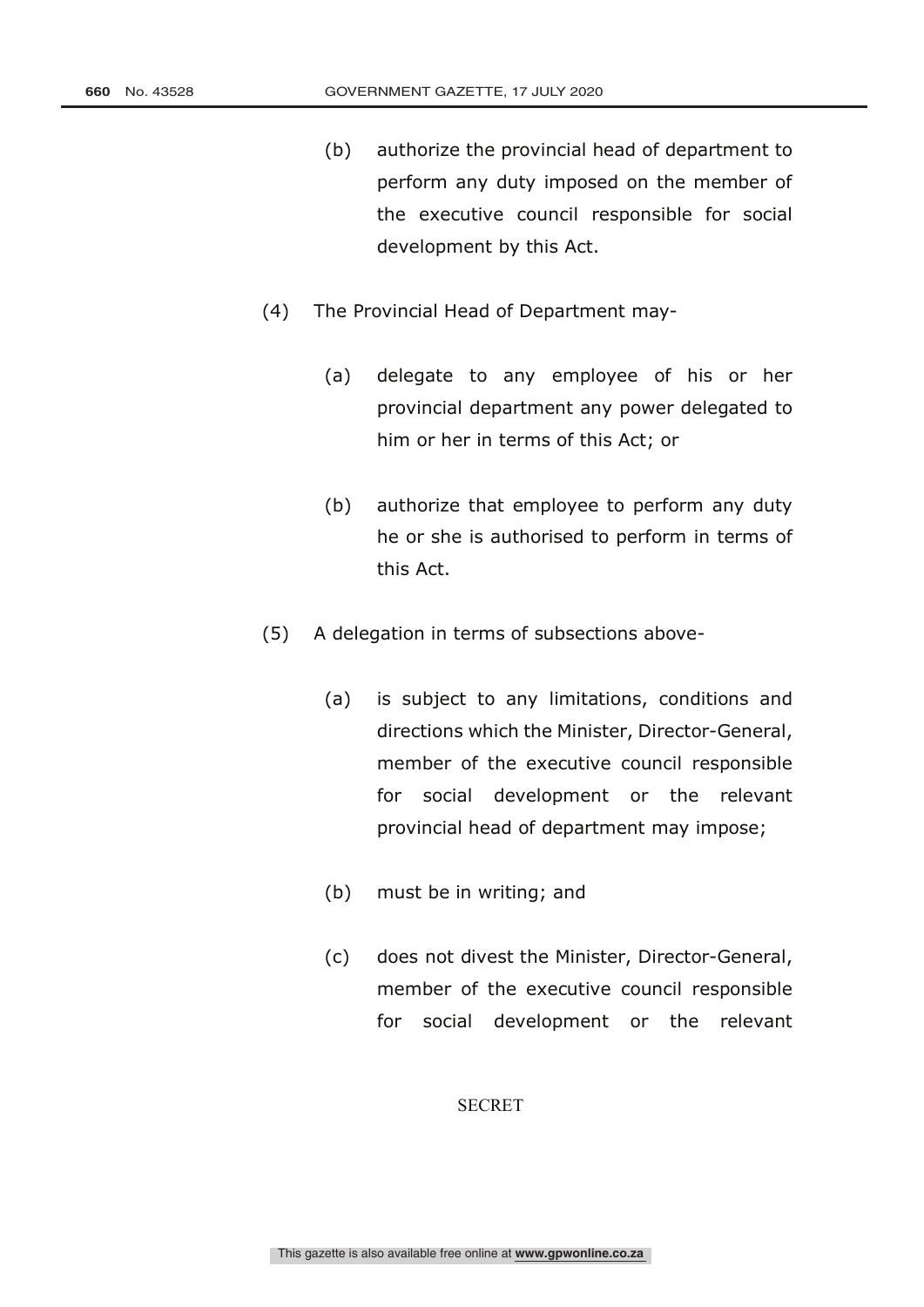provincial head of department of the responsibility concerning the exercise of the power or the performance of the duty.

(6) Any person to whom any power has been delegated or who has been authorised to perform a duty under this section must exercise that power or perform that duty subject to such conditions as the person who effected the delegation or granted the authorisation considers necessary.

### **Transitional arrangement**

**42.** A service provider which existed at the time of commencement of this Act and which provided services to victims; and intends to continue to operate and provide such services after the commencement of this Act may continue to render such services and apply for accreditation within 12 months of this Act coming into operation.

# **Short title and commencement**

**43.** This Bill is called the Victim Support Services Bill, 2018, and comes into operation on a date fixed by the President in the *Gazette*.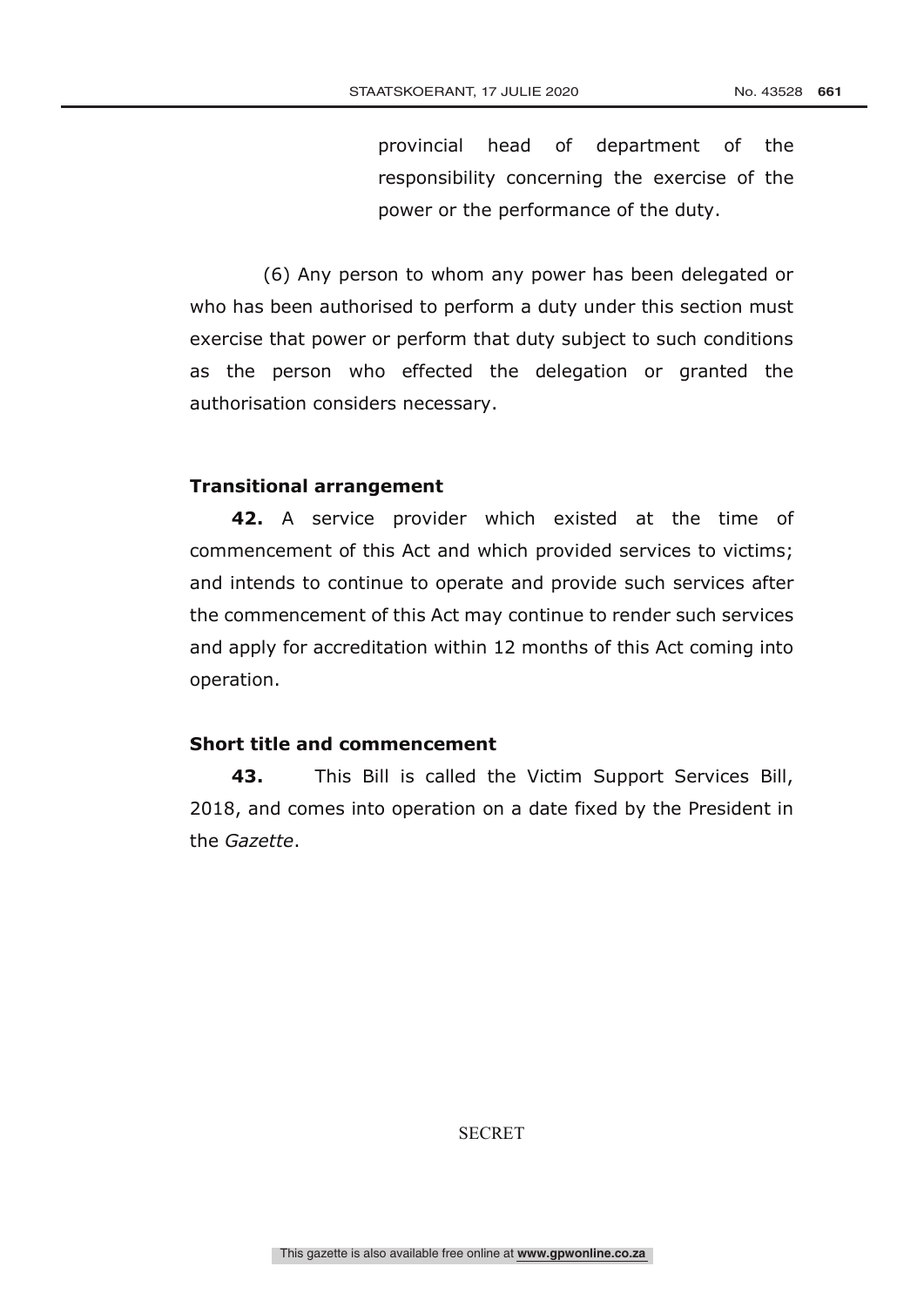

# **MEMORANDUM ON THE OBJECTS OF THE BILL -VICTIM SUPPORT SERVICES BILL, 2020-**

## **1. PURPOSE OF THE BILL**

Gender based violence, Femicide and abuse of women and children under general is a challenge in the South Africa. There are victims every minute of the day who require services from government in order to curb or mitigate victimhood or deal with after effects thereof. The challenge is that there are various organs of state that provide services to victims of violent crime or crime under general in the country. However, there is a gap in the justice system because the system is only centred around the perpetrator and the victim is often left in isolation. The purpose of the Bill is therefore to bring the victim to the centre of the justice system in order to ensure that the rights applicable to a perpetrator are also extended to a victim to the extent that is applicable**.** 

### **2. BACKGROUND OF THE BILL**

It is widely acknowledged that South Africa has one of the world's most progressive and expansive constitution. There are a range of laws that deal with child protection, domestic violence, sexual offences and other aspects of violence against women and children. Despite the country's progressive Constitution and laws, and having ratified several international human rights treaties, South Africa, still has among the highest rates of violence against women and children in the world.

The Department of Social Development commissioned a feasibility study to assess whether there is a need for a comprehensive victim empowerment legislation. A consortium of NGOs was appointed to conduct such a study. A feasibility report was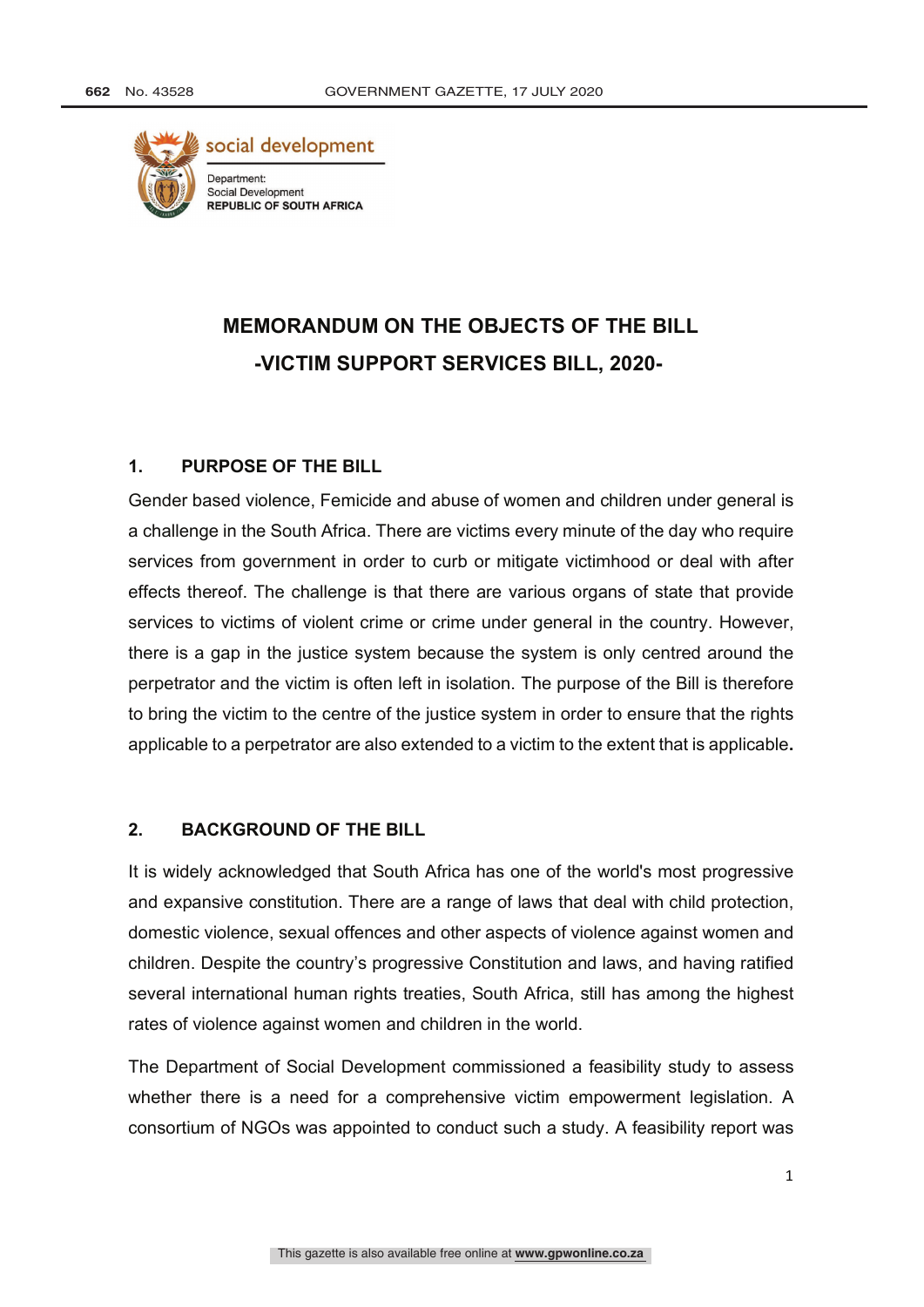presented to the Department of Social Development senior management, Victim Empowerment Management Team and other interest groups. The study recommends that a comprehensive legal framework be developed to assess the gaps in the existing victim empowerment legislation. This Bill has therefore been developed to address such gap taking into account that the criminal justice system is perpetrator friendly and interests of a victim are not recognised at equal footing as those of a perpetrator.

# **3. OBJECTS OF THE BILL**

The object of the Bill is to provide a framework within which victim support services may be provided to victims of violent crime. It seeks to protect the rights of victims and direct that all service providers dealing with a victim treat such victim with dignity and respect regardless of their citizenship, race, gender, culture, religious and personal circumstances.

The Bill further seeks to ensure that a victim is assisted to access victim support service programmes and services from the Department and relevant service providers. It clarifies the roles and responsibilities of different service providers in the provision of victim empowerment services; mitigate secondary victimisation; make provisions for the relevant institutional arrangements.

It also provide for intersectoral programmes or support services that seeks to promote integrated service delivery for victim empowerment programme; for the registration of a facility; for accreditation of any programmes; for vetting of staff members; and minimum standards for the strengthening of security at service providers' premises. It provides for the procedure for the registration, the period of validity of such registration and the renewal thereof. It also caters for suspension of registration and voluntary deregistration.

# **4. CLAUSE BY CLAUSE ANALYSIS**

### **Clause 1: Definitions and Interpretations**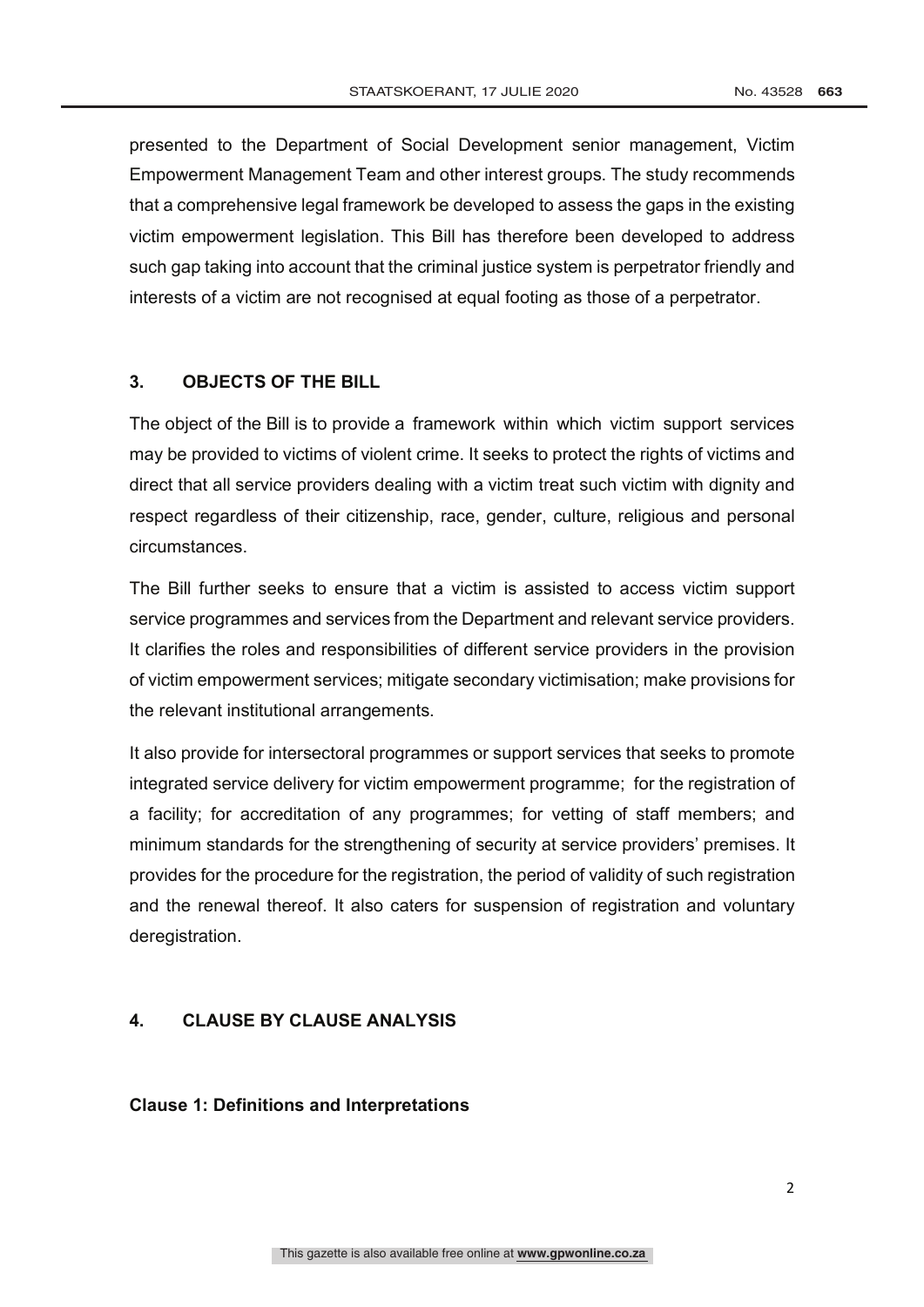This clause provides for the definitions and interpretations of the clauses of the Act. It provides for general definitions and content based definitions such as the definition of a victim in the context of the Bill.

#### **Clause 2: Objects of the Act**

This clause provides for the objects of the Act and outlines what the Bill seeks to achieve including the issue which includes the paradigm shift of the justice system from being perpetrator based to being victim oriented. It places the victim of crime at the centre of the justice system and creates rights for victims of crime in the same context as rights of perpetrators.

### **Clause 3: Application of the Act**

This clause provides for the application of the Act. It is understood that there are various definitions of the victim of crime. There may also be many types of victims. This clause limits the scope of the Act to certain category of victims and places its emphasis on victims of violent crimes. It also addresses the issue of indirect victims and limit the scope of application thereof to family members as it recognises that there can be various types of indirect victims and with the understanding that everyone in South Africa may be or is construed as an indirect of a violent crime in one way or another. It also applies to service providers and relevant departments.

### **Clause 4: Limitations of the Act**

In the same context as in clause 3, this Bill acknowledges the broad scope of the definition of a victim and thus provides the extent to which one may be recognised as a victim of a crime not undermining that for every crime there is a victim but for the purposes of provision of psychosocial services there is a need to limit the application so as to be able cost the services to be provided.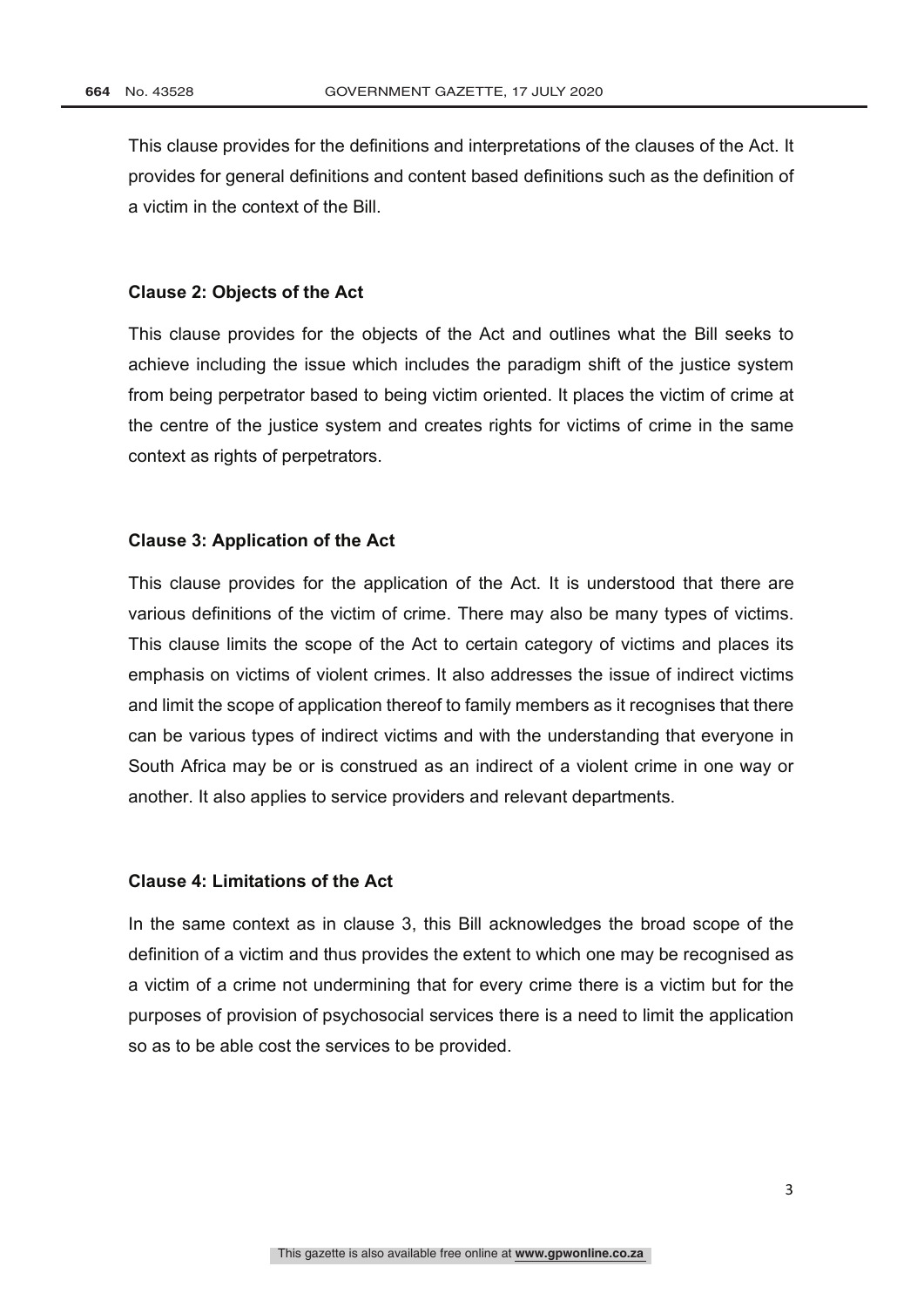### **Clause 5: Rights of victim**

Currently the justice system focuses more on the rights of an arrested person, accused person in line with section 35 of the Constitution of the Republic of South Africa, 1996. When a person is charged with a crime the rights of such a person are read out to the arrested person and that also happens when the person appears before the court. However, this does not happen with regard to a victim despite the Constitution of the Republic of South Africa, 1996 providing that everyone is equal before the law and has equal benefit and protection of the law. This clause therefore seeks to cure such defect.

### **Clause 6: Screening and assessment of victim**

This clause also acknowledges that there are many types of victims of crime and that there may be victims who are not contemplated in this Bill. It therefore provides for the screening of victims so as to ensure that the person concerned is indeed a victim of crime for the purposes of providing services contemplated in this Bill.

### **Clause 7: Secondary victimisation**

This clause acknowledges that there is always a possibility of secondary victimisation and therefore creates a prohibition against such. It provides that secondary victimisation is illegal and needs to be prevented at all times as it makes a victim to relive the ordeal and therefore not different from the victimisation itself.

### **Clause 8: Services rendered to victim**

This clause provides for a list of services that should be provided to victims. It provides that for each department or organ of state to provide services to a victim in line with each department's constitutional mandate. It places psychosocial services at the centre and also other services that can be provided by other departments since the services that a victim requires are often intersectoral and multisectoral. It also provides for medical services, witness protection services and such other relevant services.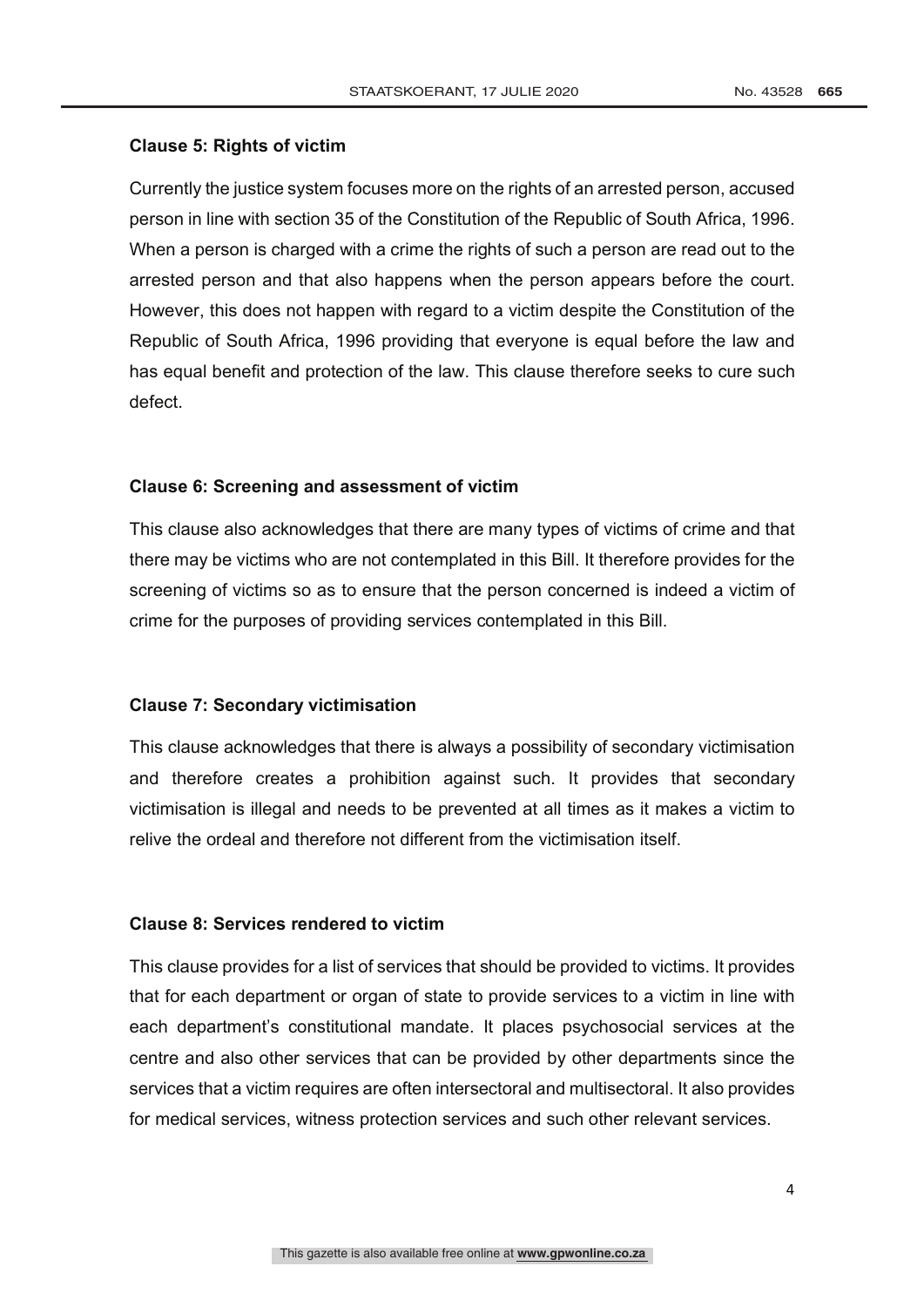#### **Clause 9: Implementation of Act**

This clause recognises that there are so many departments or organs of state that play a role when a person is a victim. It therefore creates a mechanism that must be utilised to ensure that each department organ of state plays its role in implementing the provisions of this Bill.

#### **Clause 10: Minister responsible for Social Development**

The clause provides for the Minister of Social Development to play a co-ordinating and facilitation role for the development the programmes and services to be rendered to victims. It also provides for the delivery of services through partnerships with service providers so as to ensure that such services are rendered in compliance with the norms and standards to be prescribed by the Minister. These services include statutory social work support services to the victim; provision of a victim with information regarding services available to them within their area of residence; provision of psycho-social and support services and trauma counselling under general.

#### **Clause 11: Minister responsible for Health**

This clause empowers the Minister responsible for health to provide professional, accessible, medical and psychological services to victims admitted to its medical facilities. It also provides for the designation of any public health establishment for the purposes of providing Post Exposure Prophylaxis to victims and carrying out compulsory HIV testing.

#### **Clause 12: Minister responsible for Police**

This clause provides for the protection of a victim from the time a matter is reported in the police station throughout the trial until the perpetrator is convicted. It requires that the manner in which a crime is reported should be protective of a victim and that a victim should be notified of the state and progress of a case. It also provides for a victim to be made aware when a bail is be granted so as to avoid a victim meeting his or her perpetrator surprisingly on the street and have his or her life jeopardised again.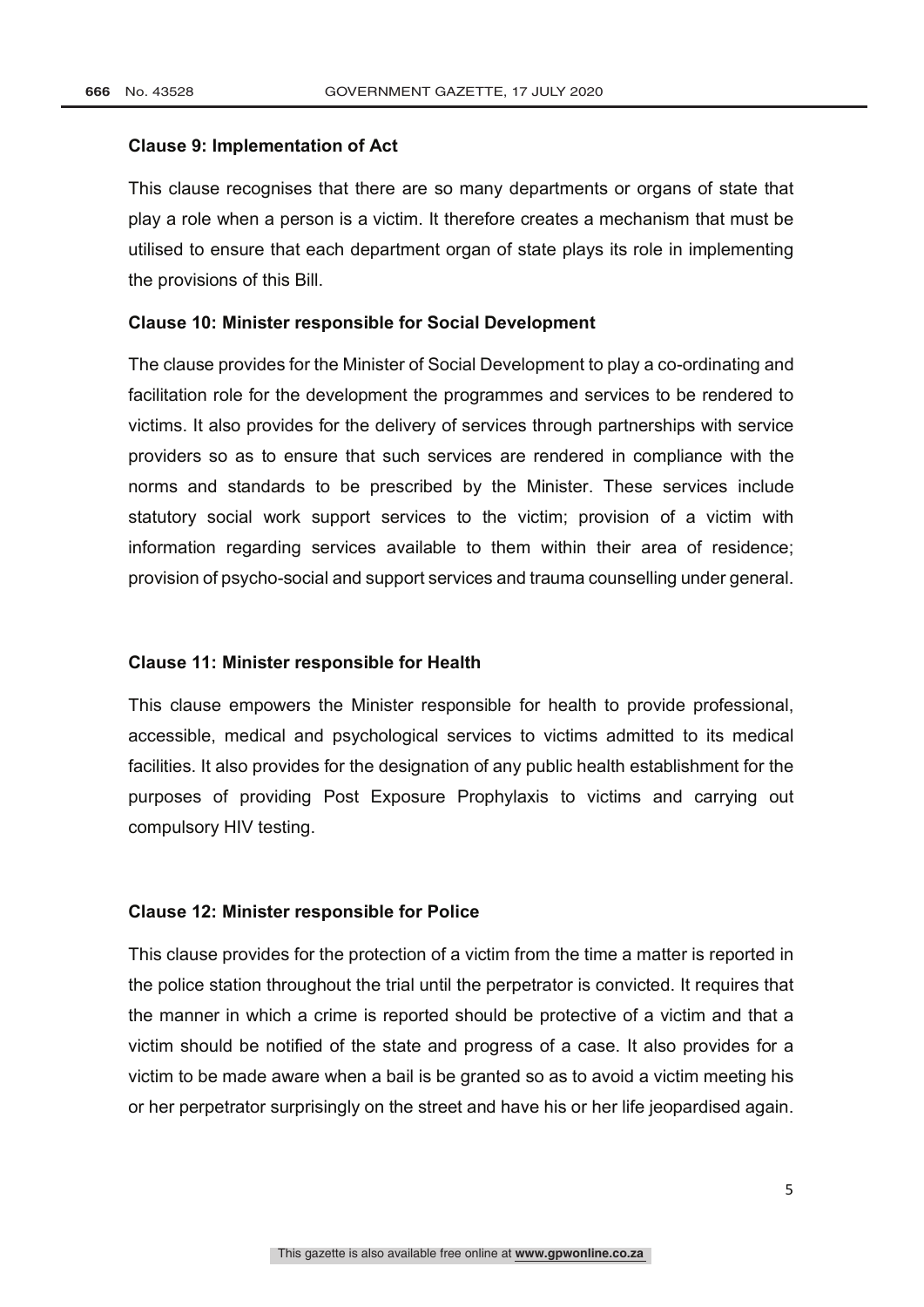It empowers the Minister of Police to ensure that there are victim friendly rooms for the victims to be able to report a crime in privacy.

#### **Clause 13: Civilian Secretariat for Police**

This clause empowers the Civilian Secretariat for Police to monitor the implementation of this legislation by the South African police and to report on subsection to the national committee for victim support services on annual basis**.**

#### **Clause 14: Department responsible for Justice**

This clause provides for the Minister responsible for justice ensure that victims and witnesses are treated with dignity and respect during criminal proceedings and in respect to support services in relation to such proceedings and to coordinate plans and programmes for the development, management, implementation, monitoring, evaluation, review, of the victim's charter.

### **Clause 15: Department responsible for Correctional Services**

This clause provides for the National Commissioner responsible for correctional services provide a victim with the name and location of the correctional facility where the perpetrator is incarcerated when requested to do so. It also provides for the victim to be afforded an adequate opportunity to make written or oral representations for parole purposes and provide information relating to the consideration of parole for the perpetrator and for the victim to be notified of the official date of any release of the perpetrator.

#### **Clause 16: Department responsible for Basic and Higher Education**

This clause provides for the Minister responsible for education to protect learners within the learning environment from victimization; protect, and provide support to learners or students should they be victimised within or outside the premises of the learning institution; and to develop supporting policies and practice guidelines which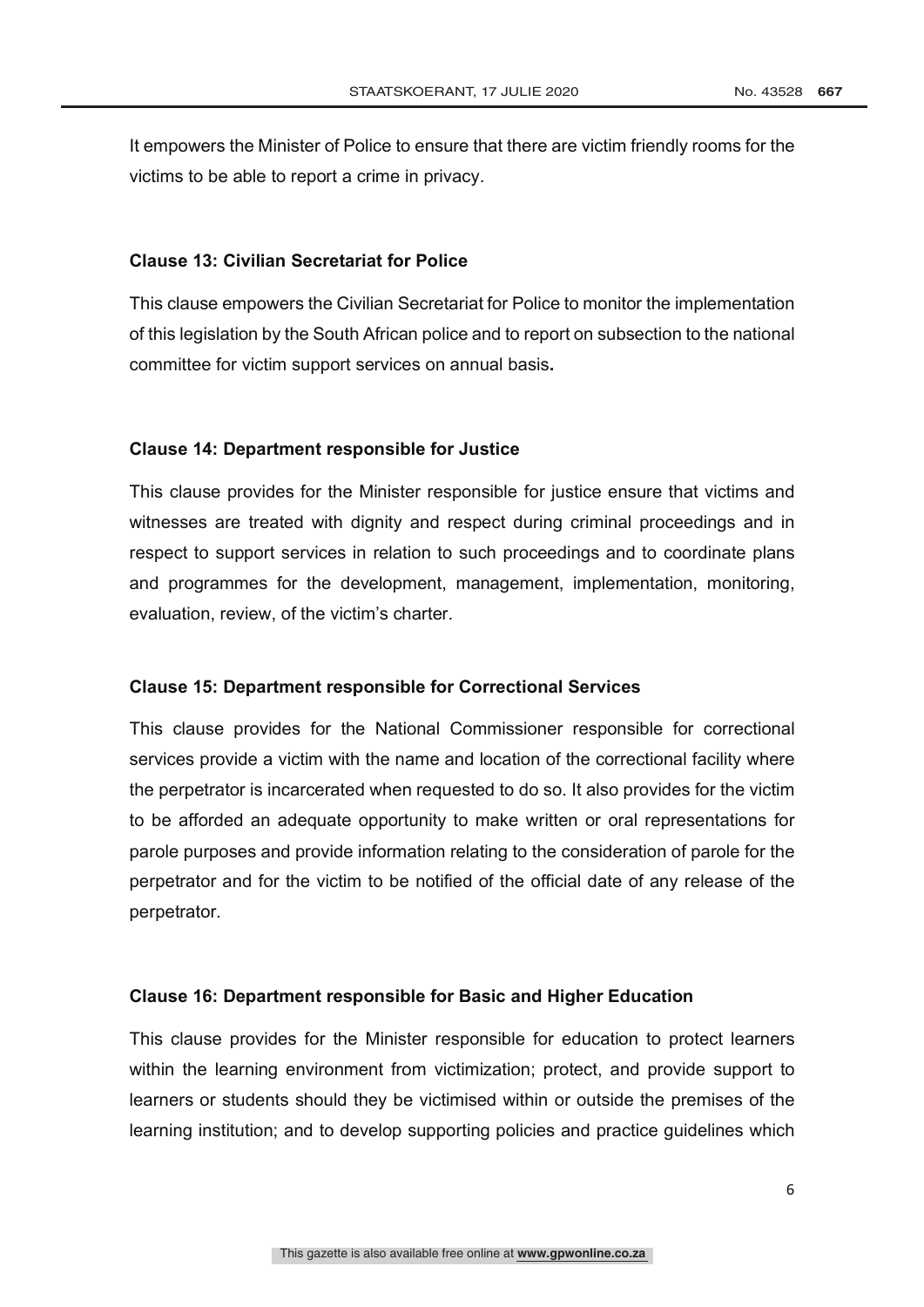include abolishing any programme, practice or culture that may lead to the victimisation of learners within the learning institution.

#### **Clause 17: Department responsible for Women**

This clause provides for the Minister responsible for women to develop policy guidelines to reduce gender based violence; provide for the implementation of gender mainstreaming by relevant departments and to monitor same.

#### **Clause 18: National Prosecuting Authority**

This clause provides for the National Prosecuting Authority to notify the victim of a decision to prosecute, or not to prosecute, and the reasons in case the latter applies. It also provides for notification of a victim with regard to the court where a case is enrolled as well as the case number and issues of whether the bail has been granted or not so as to avoid a situation where a victim accidentally meets his or her perpetrator without having been informed about the progress or status of the case. The notification should also be about the status of the case throughout the trial process until the case is finalised.

### **Clause 19: Legal Aid South Africa**

This clause provides that Legal Aid South Africa is expected to provide legal aid to victims so that they can be able to litigate against perpetrators. This is in the context that an accused has a right to legal representation paid for by the state in an event where an accused cannot pay for such by himself or herself. This Bill recognises this discrepancy in the legal system and requires that a victim must too be entitled to legal representation in an event where a victim decides to sue a perpetrator for damages.

#### **Clause 20: Procedure for registration of victim support facility**

There is a need for every facility that provides services to victims to register with the Department of Social Development. This clause provides for the procedure that must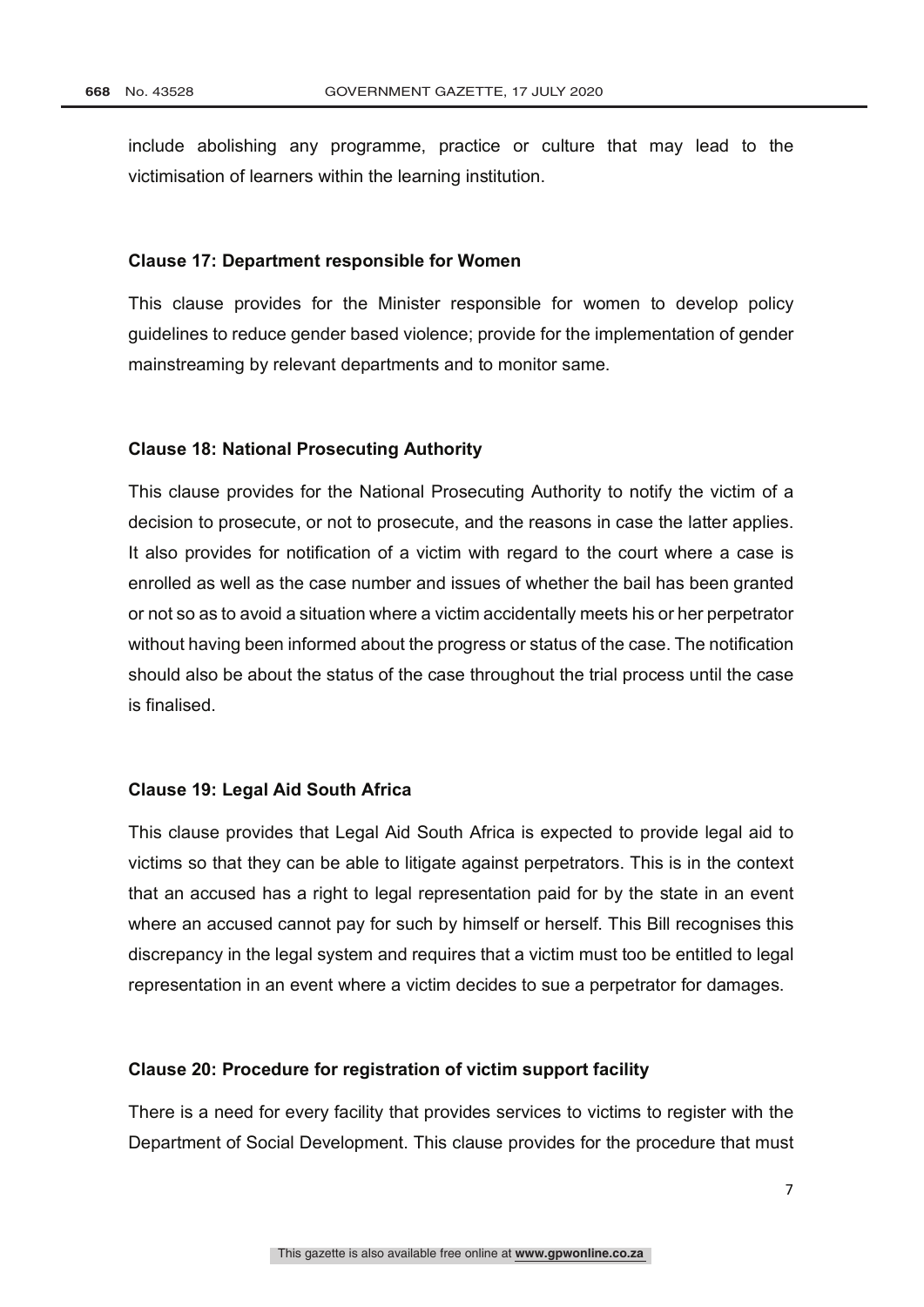be followed by a person who intends to register a victim support facility. It provides a process map for ease of registration.

#### **Clause 21: Requirements for registration of facility**

This clause spells out the requirements for registration of a facility. It must be noted that every facility needs to be registered in terms of clause 20 and this clause recognises that not every facility is eligible to register as some may have a history of abuse of women and children which therefore automatically excludes them from qualifying for registration.

#### **Clause 22: Provincial register for registered service provider**

This clause creates an obligation for a provincial head of social development to keep a register of all service providers who render services to victims in his or her province. This register must also contain the nature of services provided, operating hours and such other details that will enable victims to know how and when to access such services.

### **Clause 23: National register of registered service provider**

This clause creates an obligation on the Director-General of social development to keep a consolidated record of all the provincial registers of service providers. The consolidated report must contain the details of the nature of services provided in each province, the registration details and registration status of each service provider in every province.

#### **Clause 24: Vetting of staff members of service provider**

This clause provides for the vetting of all staff of the service providers. It ensures that persons who have a history of abuse of women and children or any such violent behaviour that may further jeopardise victims or expose them to secondary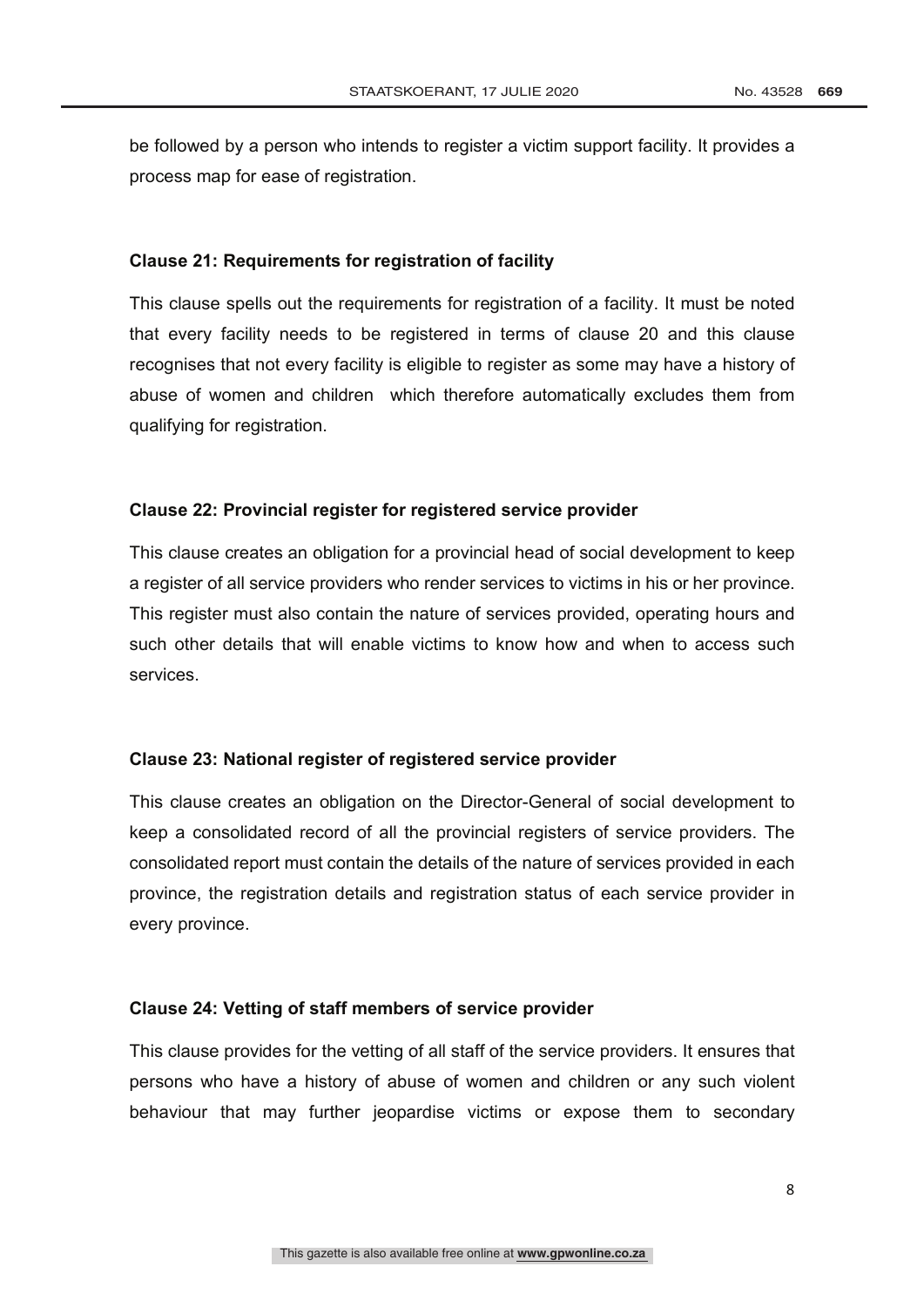victimisation are prohibited from working for service providers or service providers with such history are not registered as for provision of victim support services.

## **Clause 25: Suspension of registration**

This clause for circumstances upon which a service provider may be removed from a registration record or suspended. It provides that once the qualifying criteria requirements have been violated a service provider's registration may be suspended.

# **Clause 26: Voluntary deregistration and winding up or dissolution of a service provider**

This clause provides for a service provider to deregister or be dissolved as a service provider. This helps the department of social development to know who is still providing services so as to know areas where the department should be intervene.

#### **Clause 27: National norms and standards for facilities**

This clause provides for the Minister of Social Development to develop minimum norms and standards so as to ensure that all the facilities or service providers pride services in a manner that is consistent with the ideals of this legislation.

### **Clause 28: Registration and cancelation of registration of facility**

This clause provides for registration requirements and registration of facilities that provide services to victim. Each facility is expected to register in compliance with requirements set in the Act.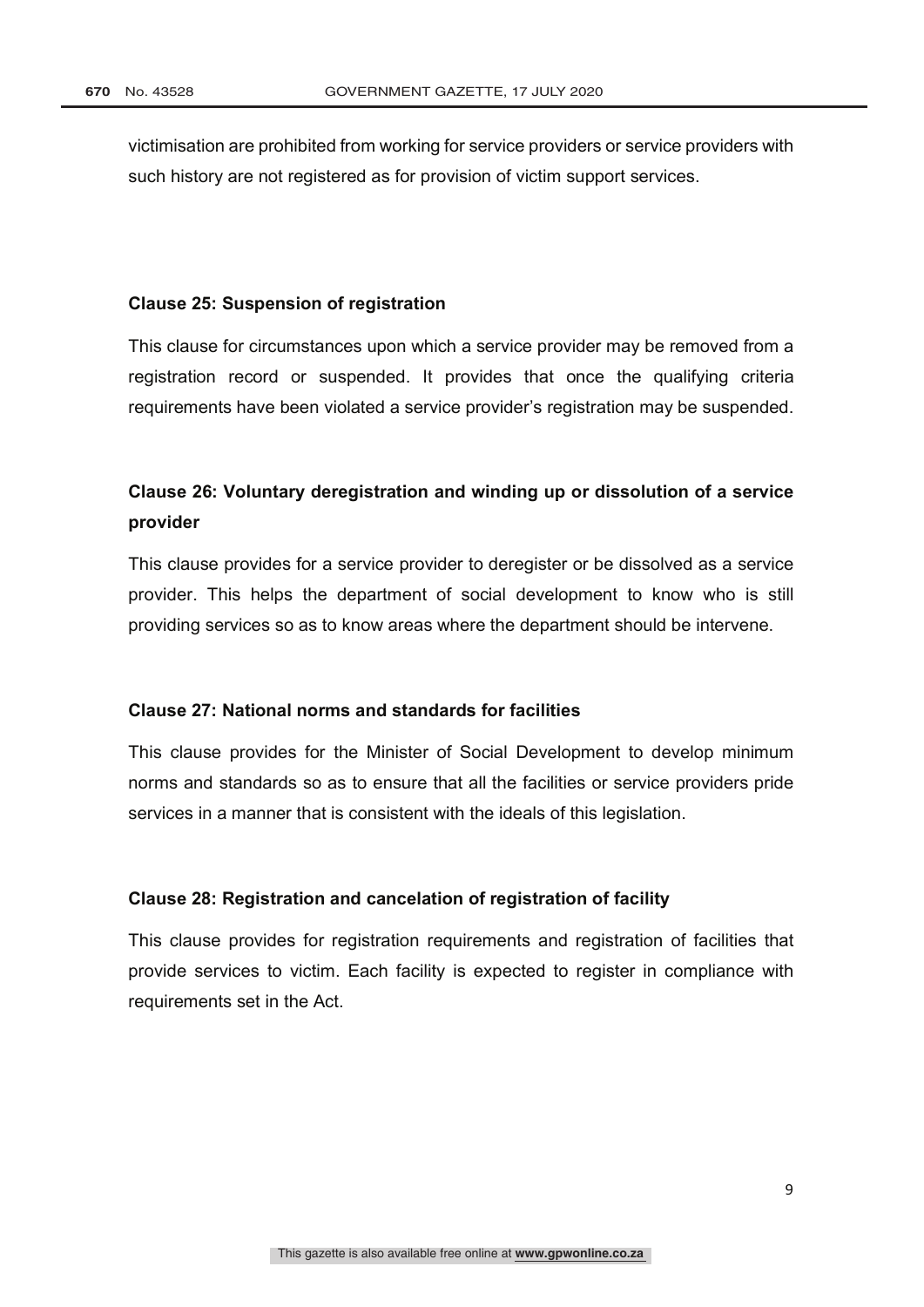### **Clause 29: Notice of enforcement**

This clause provides a process of ensuring that steps are taken in an event where a facility is not registered. It also gives powers to the head of department of social development to give a notice to the facility to stop operating as a facility. It is a procedural provision that takes into account the developmental efforts of the department to assist the facility to comply with the registration requirements before a facility can be closed.

#### **Clause 30: Monitoring of registered facilities**

This clause provides for the monitoring of facilities that have been registered by the department of social develop. It monitors whether the facilities continue to comply with registration requirements and whether norms and standards are adhered to at all times**.** The committee tasked with monitoring the registered facilities has a power to enter premises, inspect records and interview any person who is believed to be in possession of information that may assist for monitoring purposes.

### **Clause 31**: **Death or injury in the facility**

This clause provides for a manager of a centre to report any death or injury that happens in a facility to the police, next of kin and provide a full report to the head of social development in the relevant province within a period of 48 hours from the time of the incident.

### **Clause 32: Management structure of facility**

This clause provides that each facility must have management structure in order to ensure good quality service and proper running of the facility. It provides for the development of regulations to spell out how the members of the management structure should be appointed and who qualifies to be in such a structure.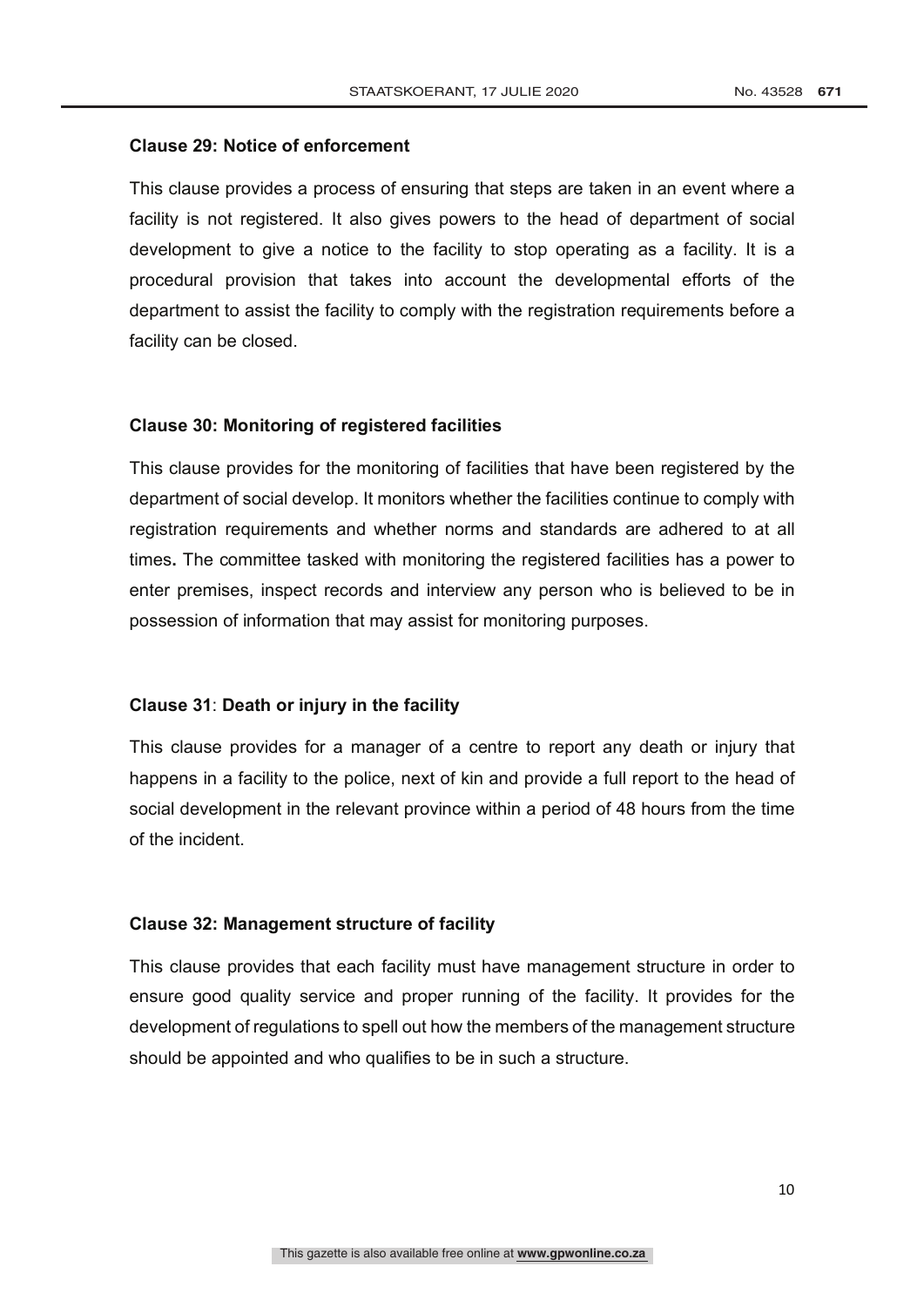### **Clause 33: Record and strategy of facility**

This clause provides for the empowerment of a provincial head of social development to maintain a record of all facilities in the province. The record mu indicate type of facility and the total number of each type of facility that renders services in a province. It also provides for the development and implementation of a provincial strategy for the provision of facilities which must include facilitating the establishment and operation of sufficient facilities in that province.

### **Clause 34: Department of Social Development facilities**

This clause provides for identification of various and different types of facilities in terms of the services they provide including Khuselekas, One-centres and white doors.

### **Clause 35: Department of Health facilities**

Whenever the department of health designates health facilities to provide assessment of victims, such must be reported to the Director-General, to enable the department to provide adequate victim support services.

### **Clause 36: National Prosecuting Authority facilities**

This clause creates an obligation on the National Prosecuting Authority to ensure that whenever Thuthuzela care centres are established, such centres are reported to the Director-General of social development in order for the Director-General of social development to be able ensure that the department of social development provides adequate victim support services.

### **Clause 37: South African Police Service facilities**

This clause provides for the South African Police Services to provide a private room where victims may be interviewed and statements taken in a confidential respectful and dignified manner. It seeks to ensure that the dignity of a victim is further impaired by being exposed to secondary victimisation.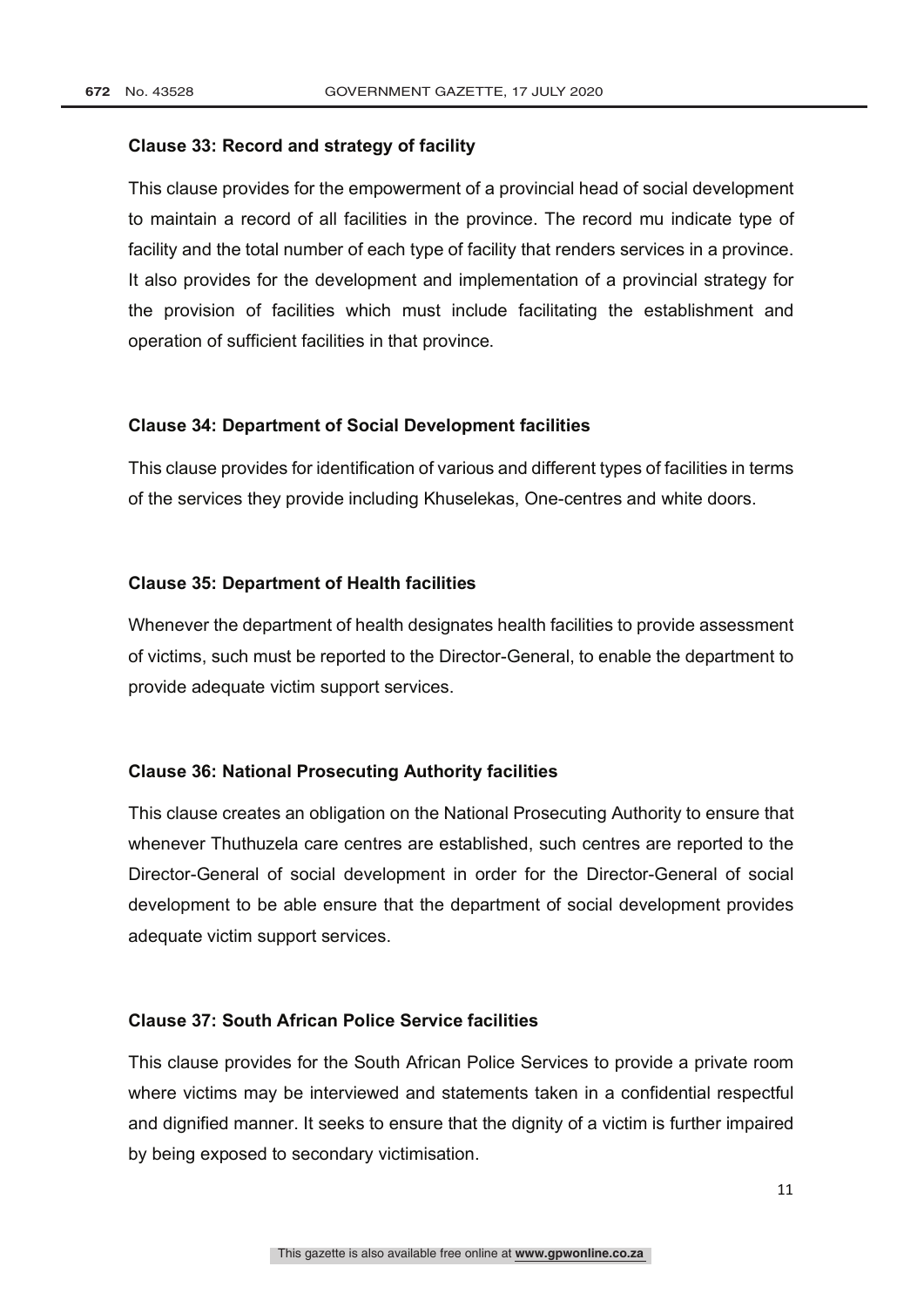### **Clause 38: Provision of funding of facility**

This clause creates a power for the member of the executive council responsible for the relevant departments to budget for facilities responsible for providing services to victims. It also mandates the member of the executive council responsible for substance abuse to ensure that the relevant provincial legislature appropriates funding for the purposes of providing funding to facilities for victims of violent crime in each province.

# **Clause 39: Provision and accreditation of victims' support programmes and service provider**

This clause empowers the Minister to develop a policy in consultation with other ministers identified in the clause for the accreditation of victim support programmes. This helps to ensure uniformity of programmes and that programmes are evidence based. This in a way ensures that victims receive proper programmes that have been tested and proven to be reliable.

### **Clause 40: Regulations**

This clause empowers the Minister to make regulations for the purposes of implementation of the Act. It recognise that some provisions cannot be easily implemented and in that way provides a platform for the Minister to make regulations.

### **Clause 41: Delegation of power**

This clause recognises that crime takes places in every corner of the country and in that way the Minister, MEC, Director and Heads of Department of Social Development need to empower through delegations officials closer to the implantation of the Act to have the necessary legislative ammunition to implement the Act.

#### **Clause 42: Transitional arrangement**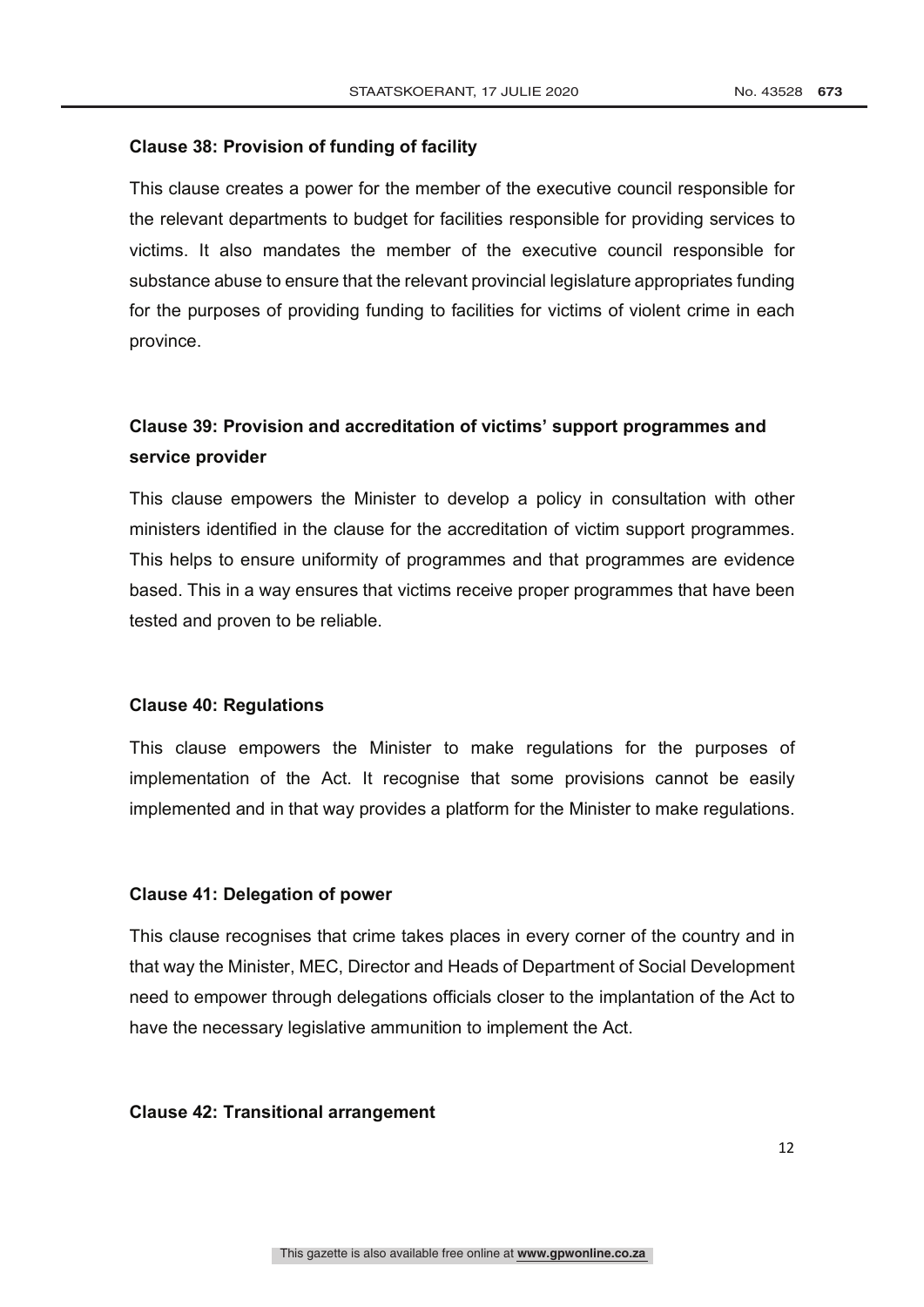As service providers are expected to register in terms of this Bill it is acknowledged that there are service providers that will have been in existence at the time of commencement of this Act who will then be given a period of 12 months from commencement of this Act to sort out their registration status.

### **Clause 43: Short title and commencement**

This clause provides for the name of the Act and date upon which it is anticipated to come into force.

## **5. PERSONS CONSULATED**

It must be noted that intensive consultations were held with the Government Departments, non-governmental organisations, local municipalities, FBOs, CBOs and members of the general public in every Province including National. The JCPS Cluster, Social Protection Cluster and their technical committees were also consulted during the process of development of this Bill. Further consultations were also done with African Diaspora Forum, Department of Public Service and Administration, Interim Steering Committee for Gender Based Violence and Religious Sector (National Association for Spiritual Care Givers and Chaplain). Inputs that were received were effected into VSS Bill where necessary.

# **6. FINANCIAL IMPLICATIONS FOR THE STATE**

A cost analysis of the Bill is in the process of being finalised and while Departments are budgeting for victim support services, bids to National Treasury to ensure that this is prioritised in their budgets must be made.

## **7. PARLIAMENTARY PROCEDURE**

7.1 The State Law Advisers and the Department of Social Development are of the opinion that the Bill should be dealt with in terms of the procedure prescribed by the provisions of section 75 and 76 of the Constitution since it falls within a